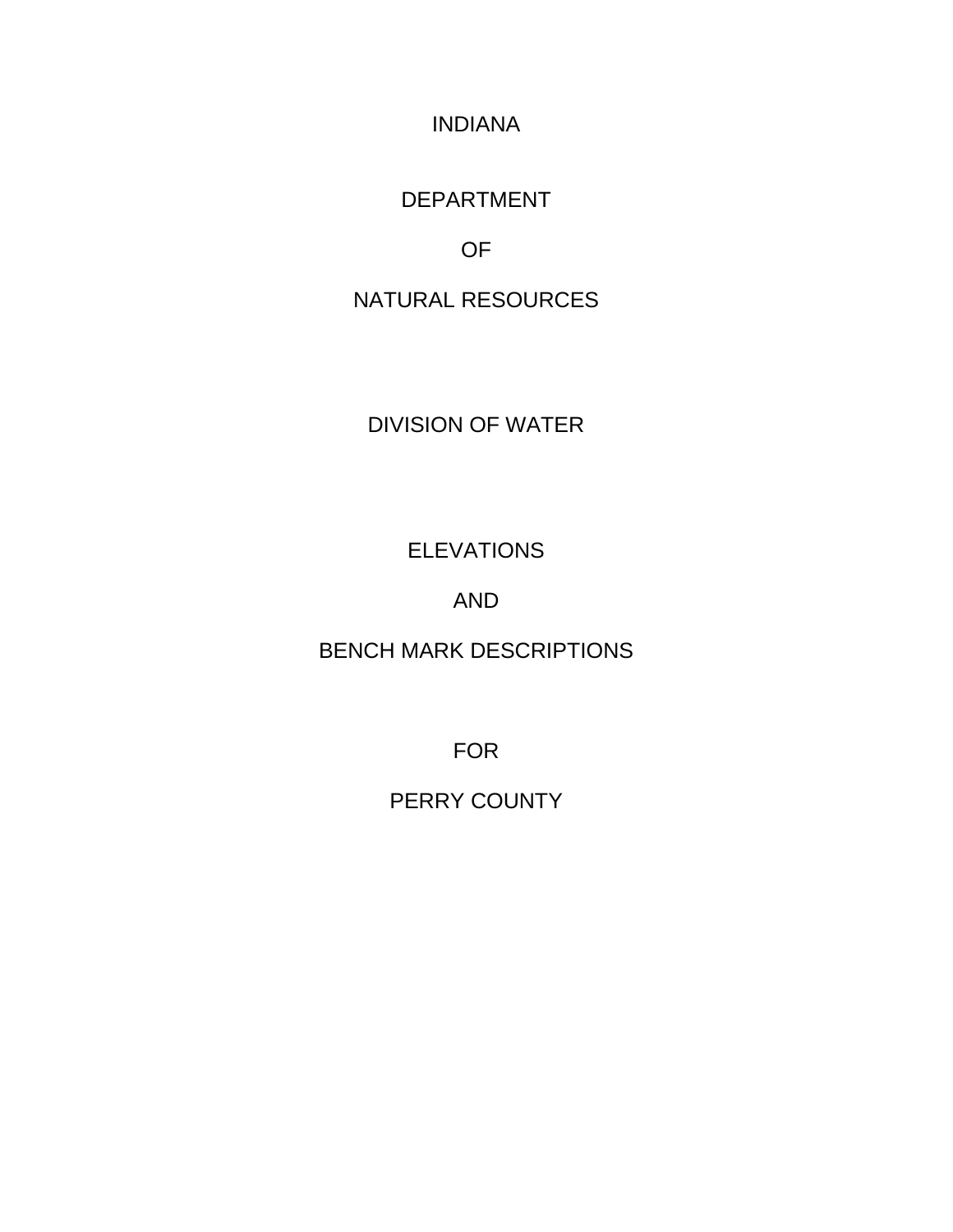# USC&GS BM R 55

In Crawford County, in Sec. 25, T. 3S., R. 1W., at Sulphur, in the northeast quarter of the intersection of SR 37 and SR 62 at Sulphur, set in the top of a concrete post in the front yard of a white frame house, 171 feet southeast of the center line of SR 37, 44 feet northeast of the center line of SR 62, 12.5 feet southwest of the center of a 12-inch Maple tree, 10 feet northwest of the center line of a concrete walk to the house, 4 feet above the level of the highway,, 0.5 foot above the ground, a standard USC&GS bronze bench mark disk stamped, "R 55 1934". (714.953 NAVD'88) 715.323

# TBM SF 3

In Crawford County, in SE 1/4 Sec. 34, T. 3S., R. 1W., about 2.1 miles southeast of West Fork, 0.15 mile west along SR 62 from the post office at West Fork to a gravel T-road south, thence 2.4 miles generally southeast to the end of the gravel road, set in the southwest side of a 30-inch Shagbark Hickory tree, 67 feet east of the center line of the road, 20 feet northeast of the north edge of Stinking Fork, 1.9 feet above the ground, a railroad spike driven through an aluminum tag stamped, "TBM SF 3 1963". 454.445

# TBM SF 4

In Perry County, in the N 1/2 Sec. 3, T. 4S., R. 1W., about 2.2 miles southeast of West Fork, Crawford County, 0.15 mile west along SR 62 from the post office at West Fork to a T-road south, thence 2.4 miles generally southeast to the end of the gravel road, thence 0.4 mile generally southwest along a crude trail to its crossing of Hardy Hollow, thence 0.1 mile generally east along the east bank of Hardy Hollow to its confluence with the Stinking Fork, set in the northeast side of a 17-inch Shag Bark Hickory tree, 49 feet west of Stinking Fork bank, 29 feet southeast of Hardy Hollow, 2 feet above the ground, a railroad spike driven through an aluminum tag stamped, "TBM SF 4 1963". 446.424

## TBM SF 5

In Perry County, in NW 1/4 Sec. 2, T. 4S., R. 1W., about 2.1 miles southwest of Sulphur, Crawford County, 1.7 miles south along SR 66 from its junction with SR 62 at Sulphur to a T-road west, thence 0.65 mile west along a gravel road to a dirt T-road west, thence 0.8 mile west along the dirt road and around the base of the hill, set in the south side of a 28 inch Sycamore tree leaning over Stinking Fork, 99 feet south of the northwest corner of a farm field, 40 feet west of the west edge of a field, 5 feet above the ground, a railroad spike driven through an aluminum tag stamped, "TBM SF 5 1963". 438.675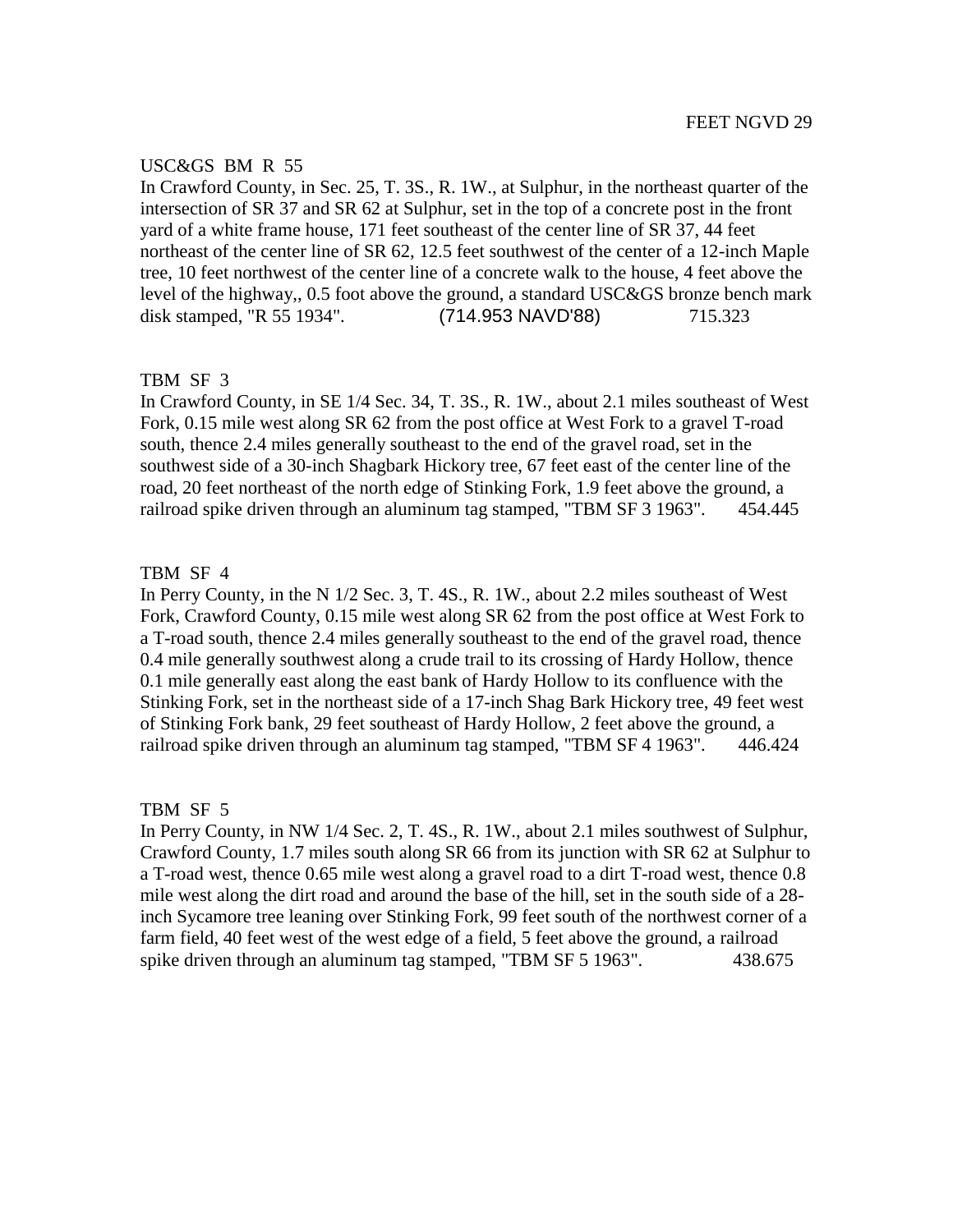## BM CRA 2

In Crawford County, in S 1/2 Sec. 35, T. 3S., R. 1W., about 1.6 miles southwest of Sulphur, 1.7 miles south along SR 66 from its junction with SR 62 at Sulphur to a T-road southwest, thence 0.5 mile generally west to a northwest and southwest fork in the road, thence 0.2 mile southwest to a bend in the road and a large rock outcropping on the north side of the road, about 100 feet north from the center line of the road, about 50 feet above the road, 22 feet northwest from the southeast corner of the top rock outcropping, 3.5 feet above the ground, set in the top of a 1x3 foot ledge in the outcropping, a standard IFC&WRC bronze bench mark tablet stamped, "CRA 2 1963". 491.108

## ISHC BM V 127 SPR

In Perry County, in the NE 1/4 Sec. 14, T. 6S., R. 4W., about 0.7 mile northwest of Troy, 0.5 mile northwest along SR 66 from the water pump house at Troy to the SR 66 concrete bridge over Anderson River; set in the top of the northwest end of the northeast sidewalk of bridge, 18.4 feet northeast from center line of highway, 1.3 feet southeast from northwest end of bridge, 0.9 foot above the highway, an ISHC bronze bench mark tablet stamped, "V 127 SPR". 400.819

# USC&GS BM G 291

In Perry County, in the W 1/2 Sec. 13, T. 6S., R. 4W., in Troy; at the Troy Water Pumphouse; set vertically in the north concrete face of pumphouse building, 4.5 feet west of the northeast corner 122 feet west of the northwest end of Fisher L.P. Gas Company, 1.5 feet above the ground, a USC&GS bronze bench mark tablet stamped, "G 291 1962". (393.890 NAVD'88) 394.241

## USC&GS BM F 291

In Perry County, in the W1/2 Sec. 13, T. 6S., R. 4W., in Troy; set on a copper coated steel rod protected by 6-inch tile, 354 feet southeast of the Troy Water Pumphouse, 33.5 feet southeast from the southeast cornet of Riverside Tavern, 21 feet northeast from the center line of Water Street, 1.8 feet southwest of an abandoned building foundation, 1.0 foot above the level of Water Street; a USC&GS bronze bench mark tablet stamped, "F 291 1962". (389.235 NAVD'88) 389.586

## IFC&WRC TBM AR 1

In Perry County, in the N1/2 Sec. 13, T. 6S., R. 4W., about 0.5 mile north-northwest of Troy, 0.38 mile northeast along the Southern Railroad from its junction with SR 66 at Troy to a northwest-southeast road crossing; set in the north side of a 9-inch Sycamore tree, 49.5 feet southeast from the southeast rail of tracks, 12.3 feet southwest from the center line of the road, 0.8 foot above ground, a railroad spike driven through an aluminum tag stamped, "TBM AR 1 1964". 407.216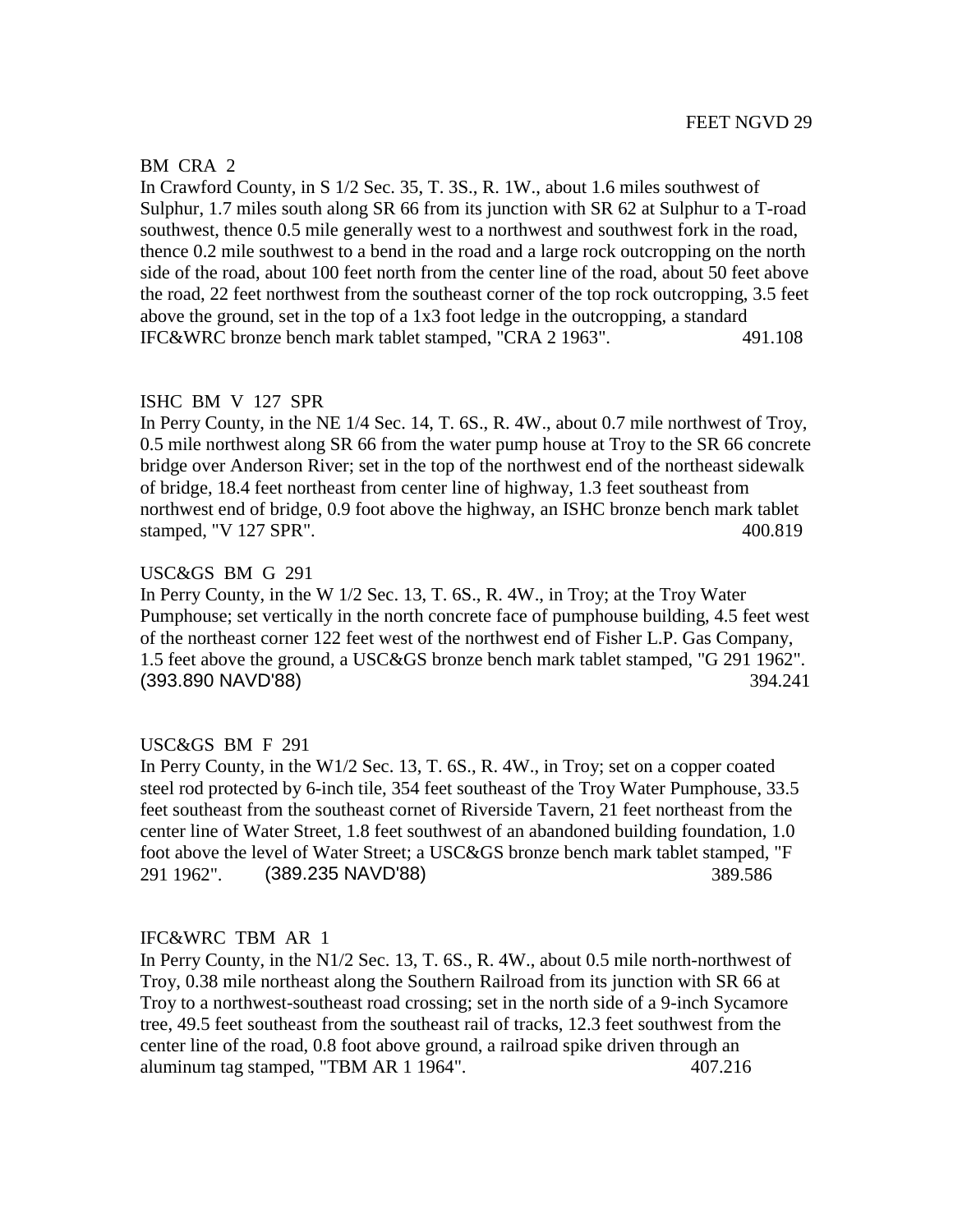In Perry County, in the S1/2 Sec. 12, T. 6S., R. 4W., about 0.77 mile north of Troy; 0.68 mile northeast along the Southern Railroad from its crossing of SR 66 in Troy to an eastwest road crossing; set in the top of a concrete post, 140 feet northeast from northeast corner of a house, 42 feet west from west rail of tracks, 22.3 feet northwest from center line of a lane, 2.5 feet north of a utility pole, an IFC&WRC bronze bench mark tablet stamped, "PER 1 1963". 414.635

# IFC&WRC AR 2

In Perry County, in the NE 1/4 Sec. 12, T. 6S., R. 4W., about 1.5 miles north of Troy, 1.4 miles generally north along the Southern Railroad from its crossing of SR 66 in Troy to the bridge over Anderson River, set in the northeast end of the first bridge support northwest of southeast end of bridge, 13 feet northwest from southeast face of southeast bridge abutment, 4.2 feet northeast from northeast rail of tracks, 3.1 feet below top of rails, a railroad spike driven through an aluminum tag stamped, "TBM AR 2 1964". 390.621

# IFC&WRC TBM AR 4

In Perry County, in the NE 1/4 Sec. 12, T. 6S., R. 4W., about 1.3 miles north-northeast of Troy, 1.35 miles generally north along SR 545 from its junction with SR 66 in Troy to a 220 foot single-span steel truss bridge over Anderson River, set on the top at the southeast end of the southwest bridge abutment, 13.3 feet southeast from center line of SR 545, 0.5 foot southwest from northeast face of abutment, about level with the highway, a painted chiseled cross.  $393.675$ 

# IFC&WRC TBM AR 3

In Perry County, in the NE 1/4 Sec. 12, T. 6S., R. 4W., about 1.3 miles north-northeast of Troy, 1.35 miles generally north along SR 545 from its junction with SR 66 in Troy to a 220-foot single-span steel truss bridge over Anderson River; set on the top at the northwest end of the southwest bridge abutment, 14.2 feet northwest from center line of SR 545, 0.3 foot southeast from northwest end of southwest abutment, about level with the highway; a chiseled square.  $393.774$ 

## USGS BM 171 WSM

In Spencer County, in the NE 1/4 Sec. 12, T6S., R. 4W., about 1.4 miles north-northeast of Troy, 1.35 miles generally north along SR 545 from its junction with SR 66 in Troy to a single-span steel truss bridge over Anderson River; set on the top of the first step leading to Huff Family Cemetery, 175 feet northeast from northeast end to SR 545 bridge, 33 feet southeast from extended center line of bridge roadway, a USGS bronze bench mark tablet stamped, "397 FEET 171 WSM". 397.082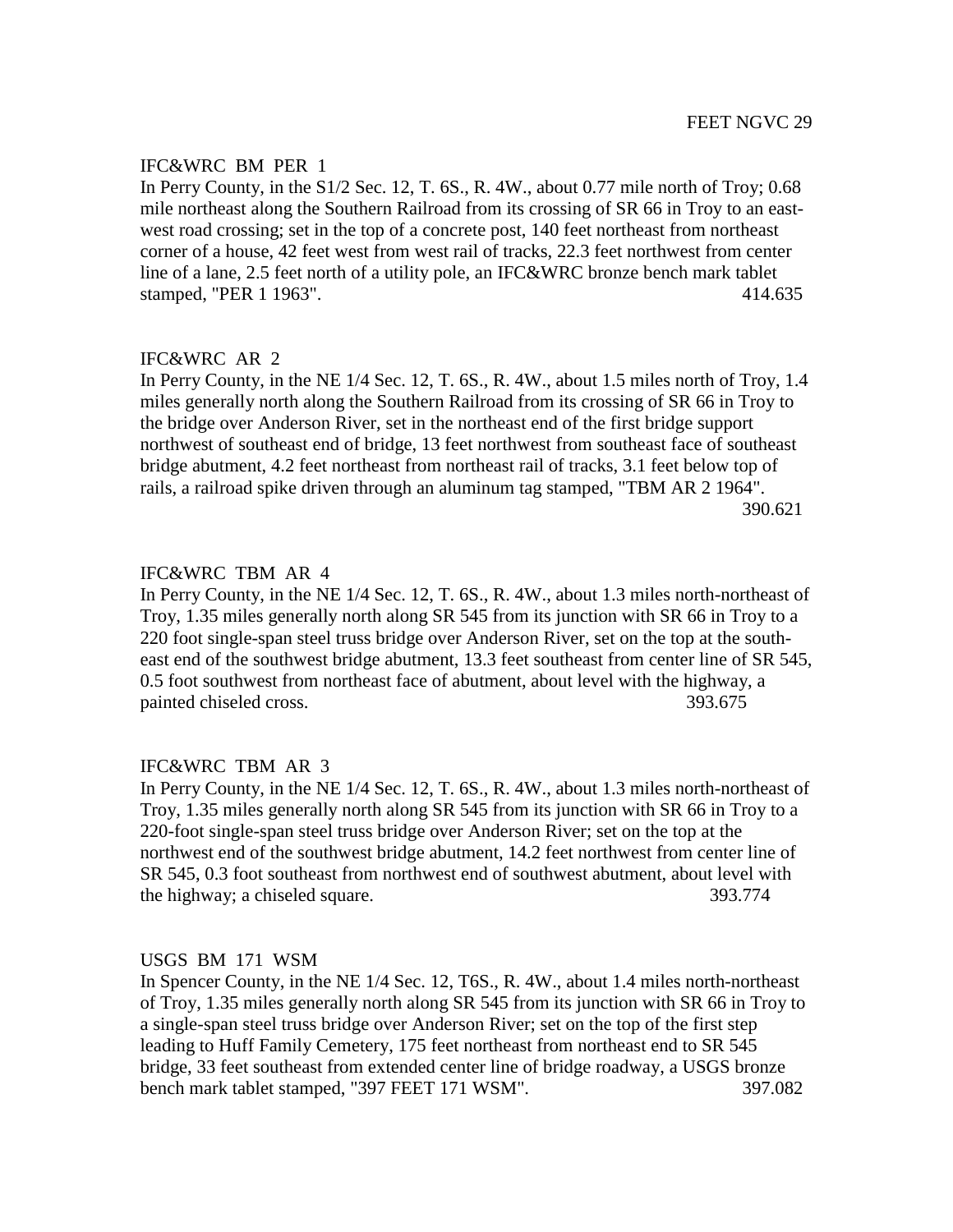# IFC&WRC TBM AR 5

In Spencer County, in the NE 1/4 Sec. 12, T. 6S., R. 4W., about 1.4 miles north-northeast of Troy; 1.35 miles generally north along SR 545 from its junction with SR 66 in Troy to a single-span steel truss bridge over Anderson River; set on top of southwest end of the first step leading to the Huff Family Cemetery, 176.8 feet northeast of northeast end of SR 545 bridge, 33.5 feet southeast of extended center line of bridge roadway; a yellow painted chiseled square.  $397.752$ 

# IFC&WRC BM SPE 1

In Spencer County, in the E 1/2 Sec. 1 T. 6S., R. 4W., about 2.1 miles north-northeast of Troy; 2.14 miles generally north along SR 545 from its junction with SR 66 in Troy to a T-road west; set in the top of a concrete post, in the northwest quarter junction, 35.1 feet west of SR 545, 19.0 feet north from extended center line of road west, 1.2 feet south of a utility pole, an IFC&WRC bronze control tablet stamped, "SPE 1 1963". 413.530

# IFC&WRC BM PER 2

In Perry County, in the E1/2 Sec. 6, T. 6S., R. 3W., about 2.4 miles northeast of Troy; 2.1 miles generally north along SR 545 from its junction with SR 66 in Troy to a T-road east, thence 0.9 mile east to a single-span steel truss bridge over Anderson River, set on the top at the north end of the east bridge abutment, 9.2 feet north from the center line of the road, 0.9 foot west from east face of abutment, 0.6 foot south from north face of abutment, 0.8 foot below the roadway, an IFC&WRC bronze bench mark tablet stamped, "PER 2 1963". 388.254

# IFC&WRC TBM AR 6

In Perry County, in the E 1/2 Sec. 6, T. 6S., R. 3W., about 2.5 miles northeast of Troy; 2.1 miles generally north along SR 545 from its junction with SR 66 in Troy to a T-road east, thence 0.9 mile east to a single-span steel truss bridge over Anderson River; set in the south side of a 29-inch Maple tree, 400 feet east from the east end of bridge, 115 feet west from center line of a T-road north, 19 feet north from center line of east-west road, 1.0 foot above ground; a railroad spike driven through an aluminum tag stamped, "TBM AR 6 1964". 412.683

## IFC&WRC TBM AR 7

In Perry County, in the W 1/2 Sec. 5, T. 6S., R. 3W., about 2.8 miles northeast of Troy; 2.1 miles generally north along SR 545 from its junction with SR 66 in Troy to a T-road east, thence 1.6 miles east to a northwest-southeast crossroad, thence 0.1 mile northwest; set in the east side of a 16-inch Oak tree, 36 feet west from center line of road, 12.2 feet southwest of power pole #635, 0.9 foot above ground; a railroad spike driven through an aluminum tag stamped, "TBM AR 7 1964". 526.055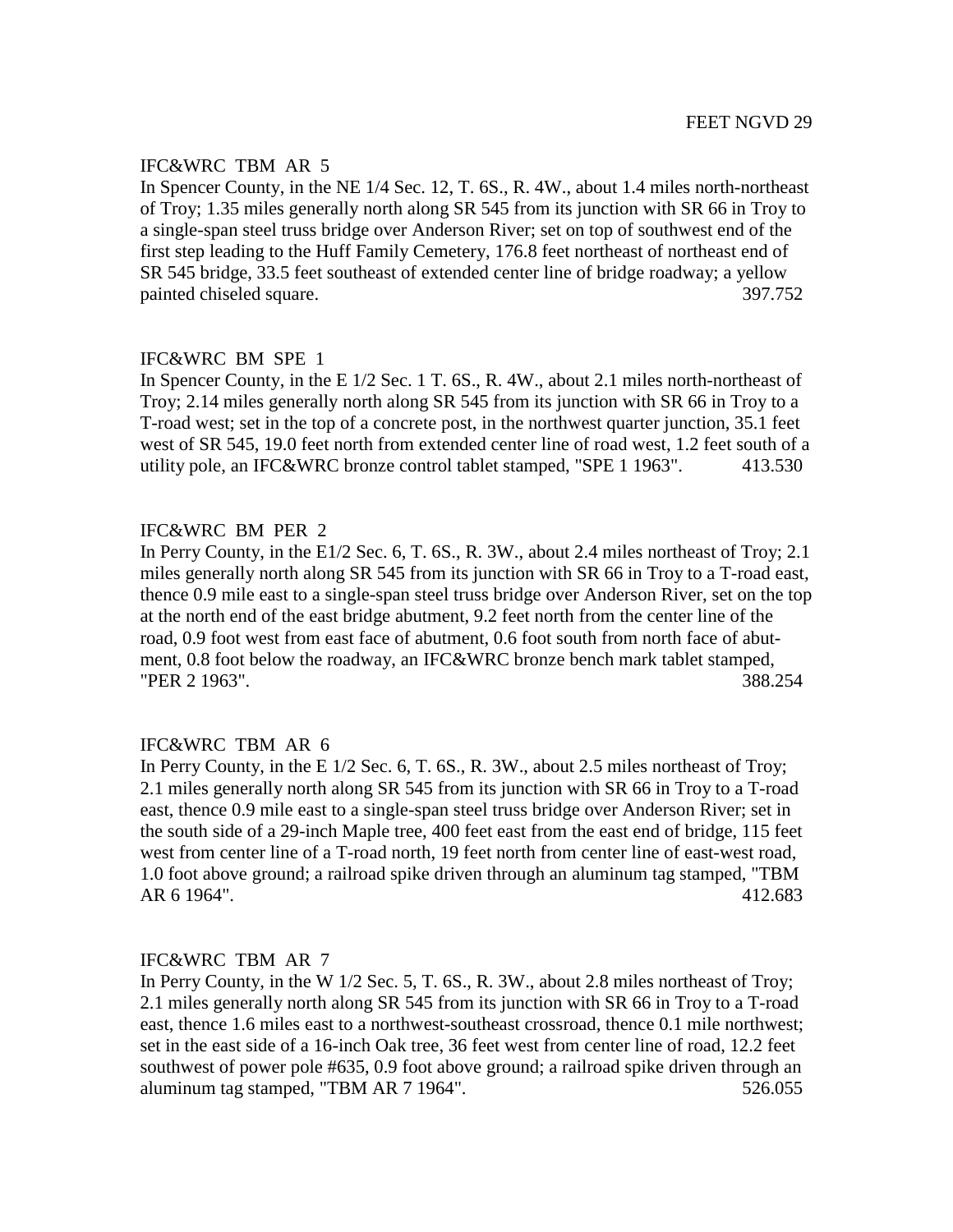## IFC&WRC TBM AR 8

In Perry County, in the NW 1/4 Sec. 5, T. 6S., R. 3W., about 2.9 miles northeast of Troy; 2.1 miles generally north along SR 545 from its junction with SR 66 in Troy to a T-road east, thence 1.6 miles east to a northwest-southeast crossroad, thence 0.15 mile northwest; set in the side of an 8-inch Wild Cherry tree, 0.15 mile south from the center line of driveway to only house on road, 16.3 feet west from center line of road, 1.0 foot below the roadway; a railroad spike driven through an aluminum tag stamped, "TBM AR 8 1964". 492.997

#### IFC&WRC BM PER 3

In Perry County, in the NW 1/4 Sec. 5, T. 6S., R. 3W., about 3.1 miles northeast of Troy; 2.1 miles generally north along SR 545 from its junction with SR 66 in Troy to a T-road east, thence 1.6 miles east to a northwest-southeast crossroad, thence 0.45 mile generally north to a single-span steel truss bridge over Anderson River; set on the top of the northeast wingwall of bridge, 11.5 feet east from center line of road, 1.2 feet south from north face of wing wall, 0.2 foot below the roadway; an IFC&WRC bronze bench mark tablet stamped, "PER 3 1963". 393.481

#### IFC&WRC TBM AR 9

In Perry County, in the NW 1/4 Sec. 5, T. 6S., R. 3W., about 3.2 miles northeast of Troy; 2.1 miles generally north along SR 545 from its junction with SR 66 in Troy to a T-road east, thence 1.6 miles east to a northwest-southeast crossroad, thence 0.7 mile generally north to a farmhouse (Alton Bolin residence); set in the east side of a 25-inch Beech tree, 104 feet southeast from extended center line of driveway to the farmhouse, 11.5 feet southwest from center line of road, 2.6 feet above the roadway; a railroad spike driven through an aluminum tag stamped, "TBM AR 9 1964". 414.111

#### IFC&WRC TBM AR 10

In Perry County, in the SW 1/2 Sec. 32, T. 5S., R. 3W., about 3.3 miles northeast of Troy; 2.1 miles generally north along SR 545 from its junction with SR 66 in Troy to a Troad east, thence 1.6 miles east to a northwest-southeast crossroad, thence 1.0 mile generally north along road to a farmhouse (Frank Strobel residence); set in the side of a 25-inch Catalpa tree, 216 feet northwest from extended center line of driveway to farmhouse, 14 feet northeast from center line of road, 2.5 feet above the roadway; on extended north-south fence line at west side of barnyard; a railroad spike driven through an aluminum tag stamped, "TBM AR 10 1964". 414.311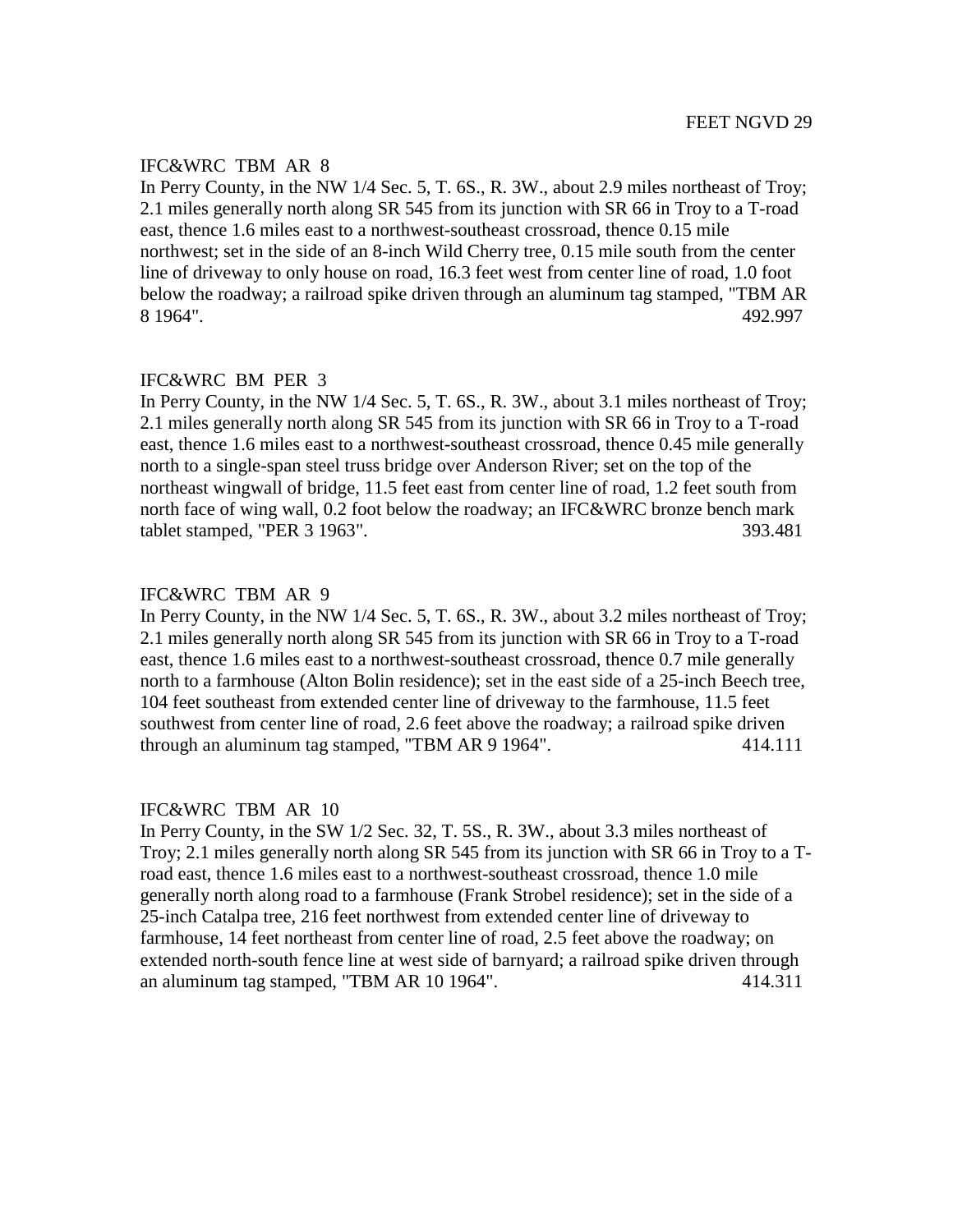In Perry County, in the E 1/2 Sec. 31, T. 5S., R. 3W., about 2.7 miles southeast of New Boston; 1.15 miles generally south along SR 54 from the Fire Department Building in New Boston to a T-road east, thence 1.1 miles generally east to the junction with a road leading southeast at a Y-intersection, thence 1.2 miles generally southeast to a bend south in road; set in the top of a concrete post, on the extended center lines of the roads south and southeast, 43.8 feet west of a 30-inch Maple tree, 0.5 foot below the roadway; an IFC&WRC bronze bench mark tablet stamped, "PER 4 1963". 412.895

## IFC&WRC TBM AR 11

In Perry County, in the N1/2 Sec. 31, T. 5S., R. 3W., about 1.9 miles southeast of New Boston; 1.15 miles generally south along SR 545 from the Fire Department Building in New Boston to a T-road east, thence 1.1 miles generally east to a road leading southeast at a Y-intersection, thence 0.35 mile generally south-southeast to a limestone farmhouse; set in the north side of a 11-inch Oak tree, 240 feet west from extended center line of driveway to farmhouse, 60 feet northwest from northwest corner of a red barn, 16.8 feet northwest from center line of road, 1.0 foot below the roadway; a railroad spike driven through an aluminum tag stamped, "TBM AR 11 1964". 397.346

#### USGS BM 186

In Spencer County, in the NW 1/4 Sec. 31, T. 5S., R. 3W., about 1.7 miles southeast of New Boston; 1.15 miles generally south along SR 545 from the Fire Department Building in New Boston to a T-road east, thence 1.1 miles generally east to a road leading southeast at a Y-intersection, thence 0.1 mile southeast to a 1-span steel truss bridge over Anderson River; set in the top at the southwest end of the northwest bridge seat, 9.4 feet southwest from the center line of the road, 1.2 feet northwest from the southeast face of bridge seat, 1.0 foot below the roadway; a USGS bronze bench mark tablet stamped, "186 WSM 1958". 386.248

#### IFC&WRC TBM AR 12

In Spencer County, in the W1/2 Sec. 30, T. 5S., R. 3W., about 1.4 miles south-southeast of New Boston; 1.15 miles generally south along SR 545 from the Fire Department Building in New Boston to a T-road east, thence 1.1 miles generally east to a Yintersection and a road leading north, thence 0.6 mile north; set in the south side of a 34 inch tulip tree, 72 feet south from center line of lane leading west to a field, 17.0 feet west from center line of road, 3.5 feet above the roadway; a railroad spike driven through an aluminum tag stamped, "TBM AR 12 1064". 399.683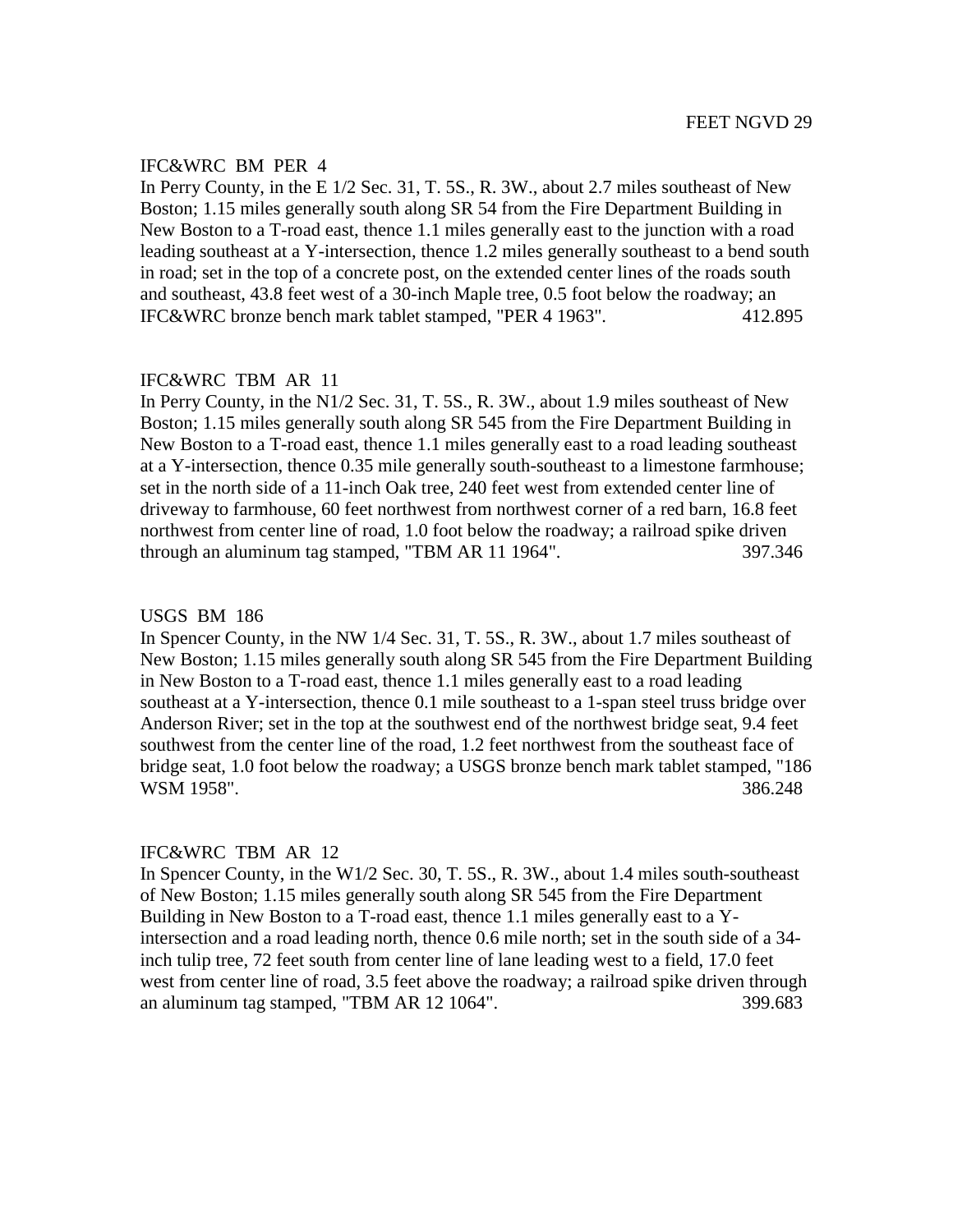In Spencer County, in the NW 1/4 Sec. 30, T. 5S., R. 3W., about 1.3 miles east of New Boston; 0.2 mile north along SR 545 from the Fire Department Building in New Boston to a T-road east, thence 1.4 miles east to a north-south crossroad, thence 0.3 mile south to a 14-foot bridge over a tributary to Anderson River; set in the top of the west wing wall, 8.2 feet northwest from center line of road, 0.5 foot west from southwest end of northwest guardrail, 0.2 foot below the roadway; an IFC&WRC bronze bench mark tablet stamped, "SPE 2 1963". 380.715

# IFC&WRC TBM AR 13

In Spencer County, in the NW 1/4 Sec. 30, T. 5S., R. 3W., about 1.3 miles east of New Boston; 0.2 mile north along SR 545 from the Fire Department Building in New Boston to a T-road east, thence 1.4 miles east to a north-south crossroad, thence 0.03 mile south; set in the south side of a 28-inch Oak tree, 268 feet south from center line of east-west road, 24.8 feet west from center line of north-south road, 2.5 feet above the roadway; a railroad spike driven through an aluminum tag stamped, "TBM AR 13 1964". 406.736

# IFC&WRC BM SPE 3

In Spencer County, in the NE 1/4 Sec. 30, T, 5S., R. 3W., about 2.1 miles east of New Boston; 0.2 mile north along SR 545 from the Fire Department Building in New Boston to a T-road east, thence 2.2 miles east to the last farmhouse on the road; set in the top of a concrete post, 222 feet west of steps leading to the last farmhouse, 12.7 feet south from center line of road, 2.4 feet west of a utility pole, 1.0 foot below the roadway; an IFC&WRC bronze bench mark tablet stamped, "SPE 3 1963". 431.601

## IFC&WRC TBM AR 14

In Spencer County, in the SE 1/4 Sec. 19, T. 5S., R. 3W., about 2.2 miles east of New Boston; 0.2 mile north along SR 545 from the Fire Department Building in New Boston to a T-road east, thence 2.2 miles east to the last farmhouse on the road; set in the south side of a 24-inch Catalpa tree, 336 feet east of steps leading to last farmhouse, 114 feet east from east extension of road, 14.6 feet north from center line of dirt lane, 0.8 foot above the level of the dirt lane; a railroad spike driven through an aluminum tag stamped, "TBM AR 14 1964". 407.455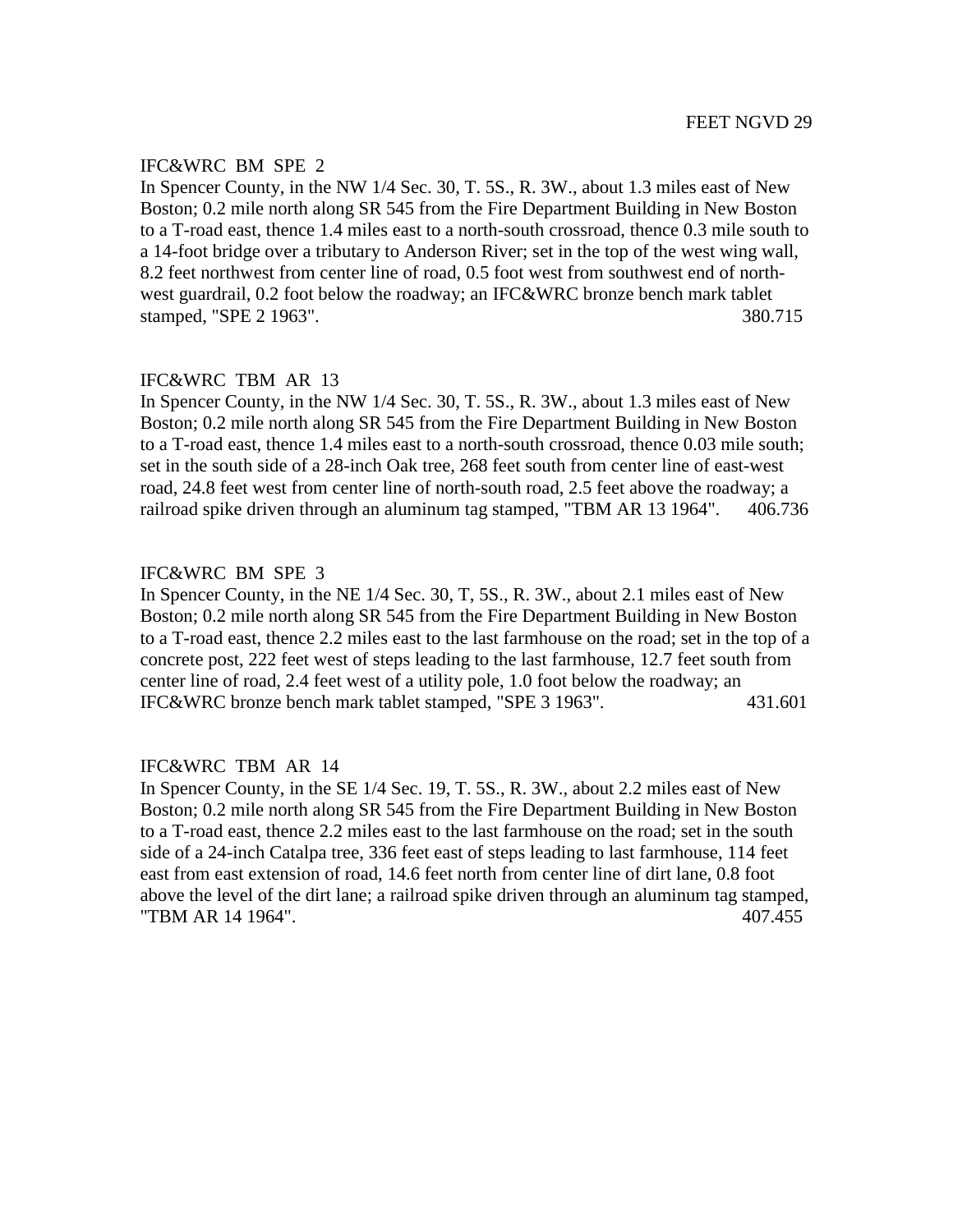#### USGS UE 421.4

In Spencer County, in the SW 1/4 Sec. 19, T. 5S., R. 3W., about 1.4 miles east-northeast of New Boston; 0.2 mile north along SR 545 from the Fire Department Building in New Boston to a T-road east, thence 1.4 miles east to a north-south crossroad, thence 0.28 mile north to a 9-foot box culvert under the road, 5.8 feet north from the south end of headwall, 1.5 feet above the roadway; a USGS chiseled cross painted, "UE 421.4". 421.117

#### USGS BM 187 WSM

In Spencer County, in the N1/2 Sec. 19, T. 5S., R. 3W., about 1.9 miles northeast of New Boston; 0.2 mile north along SR 545 from the Fire Department Building in New Boston to a T-road east, thence 1.4 miles east to a north-south crossroad, thence 0.9 mile north to a 15-foot concrete box culvert under the road; set in the top of the northwest headwall of the culvert, 9.0 feet northwest from the center line of the road, 6.4 feet northeast from the southwest end of the headwall, 2.5 feet above the roadway; a USGS bronze bench mark tablet stamped, "187 WSM 1958". 388.319

## IFC&WRC BM SPE 4

In Spencer County, in the SE 1/4 Sec. 18, T. 5s., R. 3W., about 1.8 miles south of Huffman; 0.3 mile southwest along the paved road from the T-road junction in Huffman to a Y-intersection of road leading south, thence 1.8 miles generally south to a Yintersection of road leading northeast, thence 0.15 mile northeast to a covered bridge over Anderson River; set in the top at the north end of west bridge seat, 10.0 feet north from center line of road, 1.0 foot west from east face of bridge seat, 0.8 foot south from north face of bridge seat; an IFC&WRC bronze bench mark tablet stamped, "SPE 4 1963". 394.247

#### IFC&WRC TBM AR 15

In Spencer County, in the SE 1/4 Sec. 18, T. 5S., R. 3W., about 1.8 miles south of Huffman; 0.3 mile southwest along the paved road from the T-road junction in Huffman to a T-intersection of road leading south, thence 1.8 miles generally south to a Yintersection of road leading northeast, thence 0.15 mile northeast to a covered bridge over Anderson River; set in the west end of the bridge, 18.8 feet north from center line of the road, 2.5 feet below the roadway; a railroad spike driven through an aluminum tag stamped, "TBM AR 15 1964". 393.047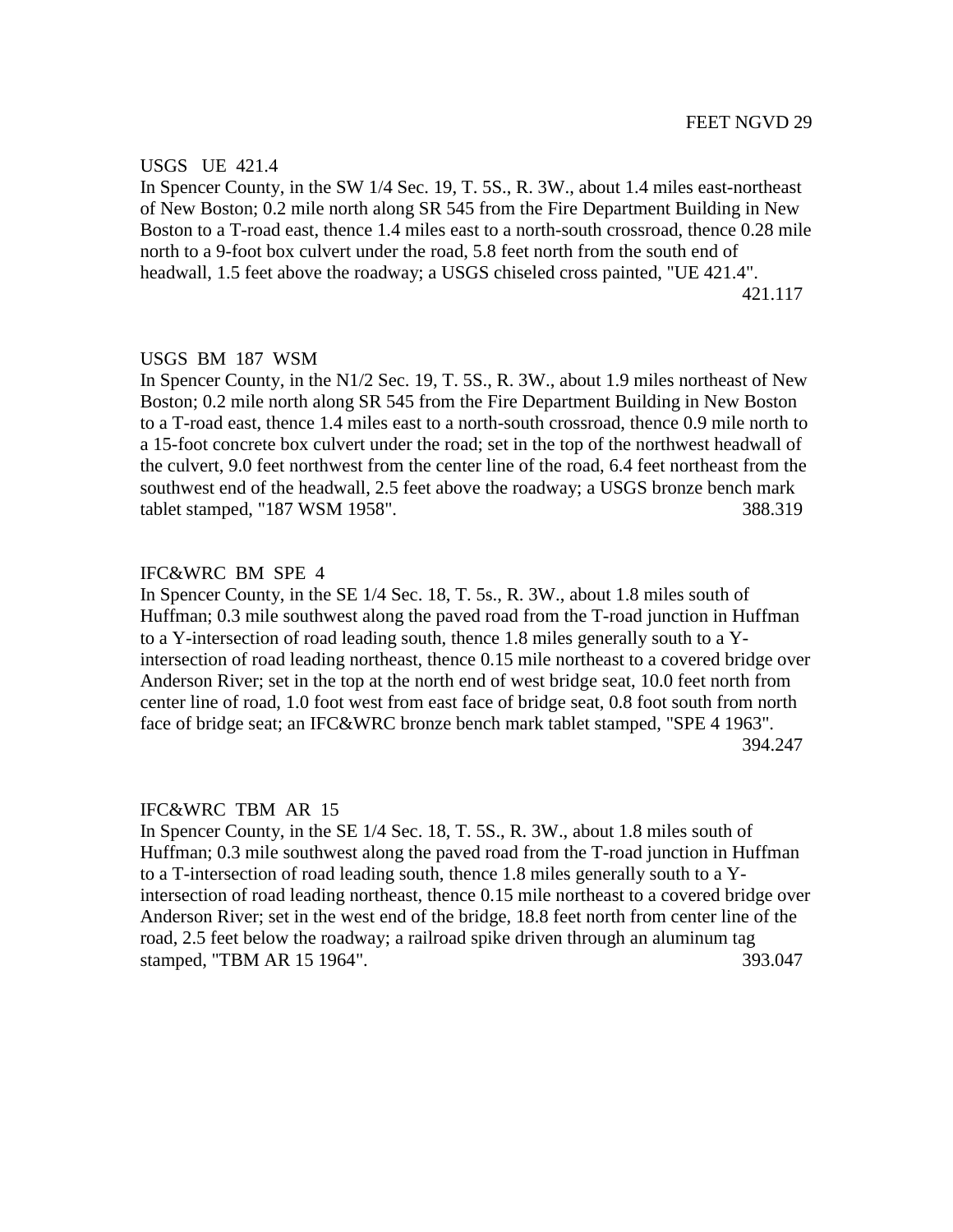In Spencer County, in the W1/2 Sec. 18, T. 5S., R 3W., about 1.4 miles south-southwest of Huffman; 0.3 mile southwest along the paved road from the T-road junction in Huffman to a Y-intersection of road leading south, thence 1.25 miles generally south to a T-road west; set in the top of a concrete post in the southwest quarter of intersection at northeast corner of field, 30.9 feet west from extended center line of north-south road, 40.2 feet south from center line of T-road west, 5 feet above the roadway; an IFC&WRC bronze bench mark tablet stamped, "SPE 5 1963". 466.483

# IFC&WRC TBM AR 16

In Spencer County, in the S 1/2 Sec. 7, T. 5S., R. 3W., about 0.8 mile south of Huffman; 0.3 mile southwest along a paved road from the T-road junction in Huffman to a Yintersection of road leading south, thence 0.6 mile generally south to a T-lane east; set in the south side of a 36-inch Ash tree, 158 feet east from center line of road, 8.6 feet north from center line of lane, 1.1 feet above the level of the lane; a railroad spike driven through an aluminum tag stamped, "TBM AR 16 1964". 423.133

# IFC&WRC BM SPE 6

In Spencer County, in the NE 1/4 Sec. 18, T. 5s., R 3W., about 0.85 mile south-southeast of Huffman;0.3 mile southwest along a paved road from its T-junction in Huffman to a Y-intersection of a road leading south, thence 0.6 mile south to a T-lane east, thence 0.3 mile east to an old unpainted barn; set in the top of a concrete post, 29.0 feet south from center line of lane, 2.0 feet east from northeast corner of barn, 2.0 feet above the level of the lane, an IFC&WRC bronze bench mark tablet stamped, "SPE 6 1963". 409.933

# IFC&WRC TBM AR 17

In Spencer County, in Sec. 7, T. 5S., R. 3W., about 0.4 mile south of Huffman; 0.3 mile southwest along a paved road from the T-road junction in Huffman to a Y-intersection of road leading south, thence 0.2 mile south to a 36-inch pipe culvert under the road; set in the east side of a 39-inch Oak tree, 225 feet north of the pipe culvert, 24.0 feet west from center line of road, 2.5 feet above the roadway; a railroad spike driven through an aluminum tag stamped, "TBM AR 17 1964". 434.648

## USGS BM 182 WSM

In Spencer County, in the NE 1/2 Sec. 7, T. 5S., R. 3W., about 0.15 mile north of Huffman, 0.17 mile north along a paved road from the T-road junction in Huffman to a covered bridge over Anderson River, set on the top at the west end of the south bridge seat, 8.0 feet west from center line of the bridge, 7.1 feet below the bridge floor, 0.4 foot south from north face of bridge seat, 0.2 foot east from west end of bridge seat; a yellow painted chiseled triangle. 423.059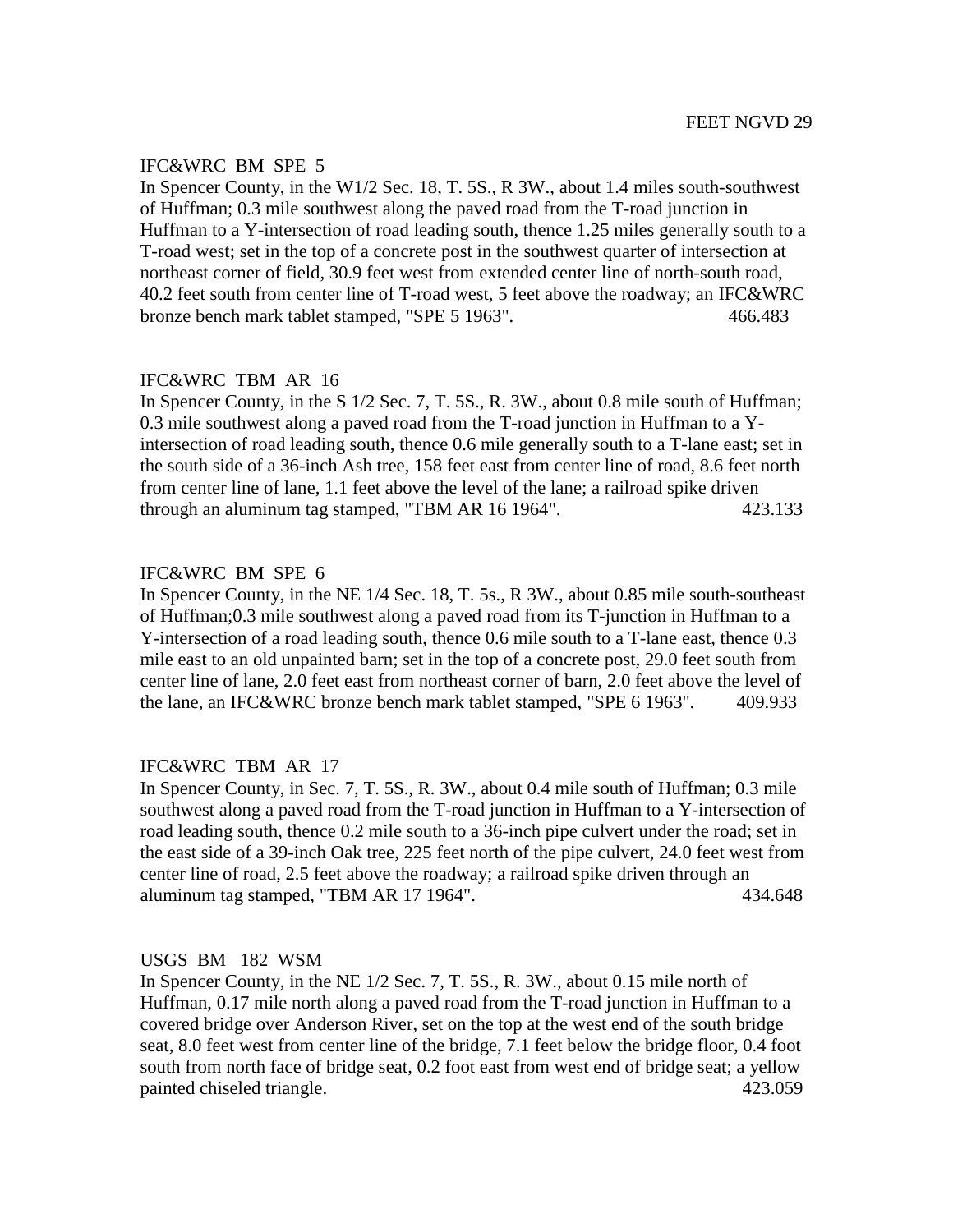# IFC&WRC TBM AR 18

In Spencer County, in the N1/2 Sec. 7, T. 5S., R. 3W., about 0.15 mile north of Huffman, 0.17 mile north along a paved road from the T-road junction in Huffman to a covered bridge over Anderson River, set on the top at the west end of the south bridge seat, 8.0 feet west from center line of bridge, 7.1 feet below bridge floor, 0.4 foot south from north face of bridge seat, 0.2 foot east from west end of bridge seat; a yellow painted chiseled triangle. 396.063

## USGS RM

In Spencer County, in the NE 1/4 Sec. 7, T. 5S., R. 3W., in Huffman; set on the top of an old gasoline pump base, 360 feet north of T-road junction in Huffman, 28.7 feet east from center line of paved road, 13.7 feet north from center line of driveway leading to a farmhouse, 2.6 feet above the roadway; a yellow painted chiseled cross. 423.273

## IFC&WRC TBM AR 19

In Spencer County, in the NW 1/4 Sec. 7, T. 5S., R. 3W., about 0.7 mile west of Huffman; 0.8 mile generally west along a gravel road from its junction with a paved road in Huffman to two barns on the north side of the road; set in the east side of a 24-inch Tulip tree, 105 feet east from center line of lane leading to barns, 19.8 feet north from center line of road, 2.0 feet above the roadway; a railroad spike driven through an aluminum tag stamped, "TBM AR 19 1964". 416.273

## IFC&WRC BM SPE 7

In Spencer County, in the NE 1/4 Sec. 12, T. 5S., R. 4W., about 1.2 miles west of Huffman; 1.3 miles generally west along a gravel road from its T-junction with a paved road in Huffman to an 8-foot concrete box culvert under the road; set on the top of the southeast wing wall, 12.0 feet south from the center line of the road, 0.8 foot east from the west face of the wingwall, 0.7 foot below the roadway; an IFC&WRC bronze bench mark tablet stamped, "SPE 7 1963". 399.778

## USGS UE 400.1

In Spencer County, in the NE 1/4 Sec. 12, T. 5S., R. 4W., about 1.2 miles west of Huffman; 1.3 miles generally west along a gravel road from its T-junction with a paved road in Huffman to an 8-foot concrete box culvert under the road; set in the top of the northwest wing wall, 9.7 feet north from center line of road, 0.5 foot west from the west end of concrete headwall, at roadway level; a yellow painted chiseled cross. 399.862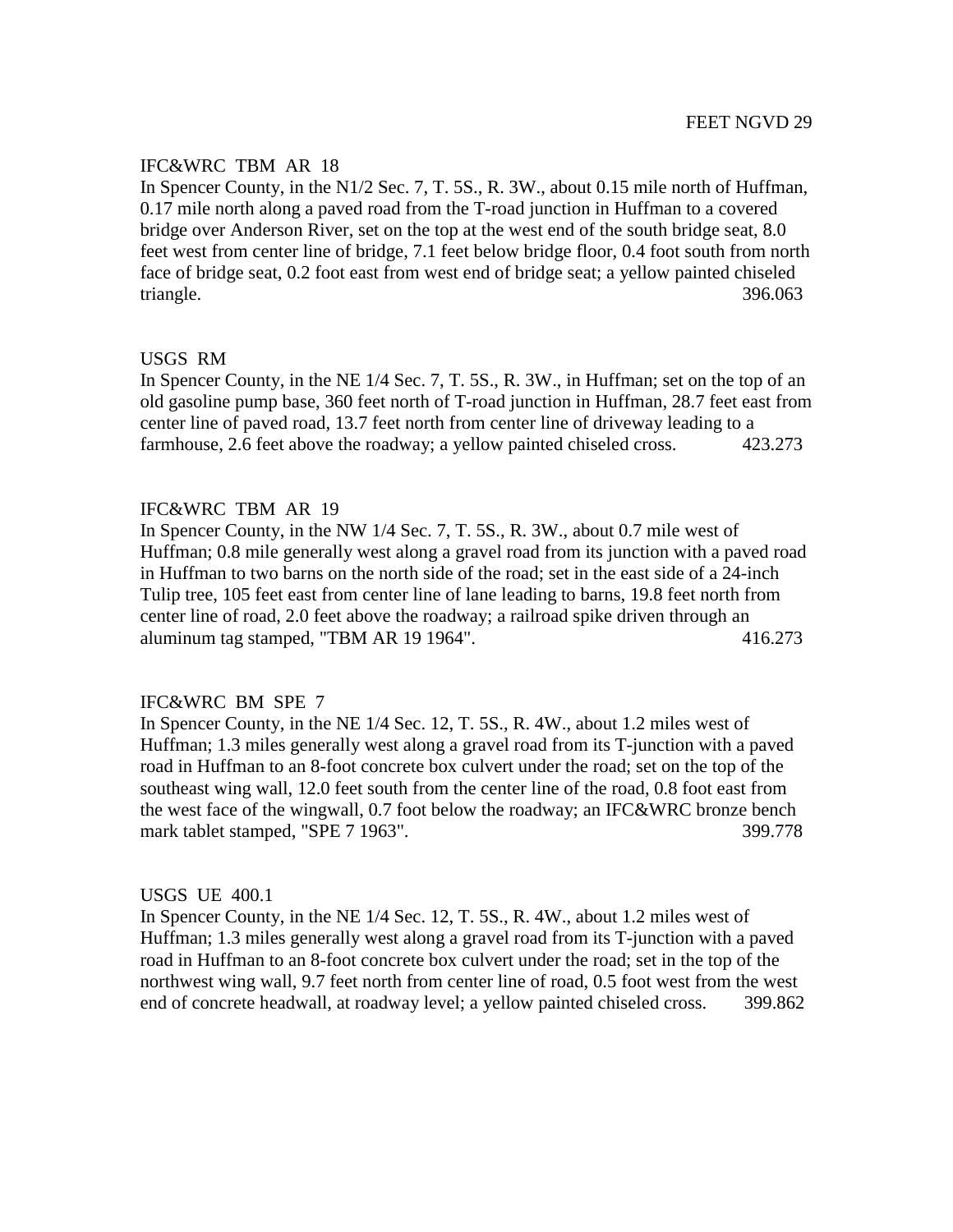#### USGS BM 183 WSM

In Spencer County, in the E 1/2 Sec. 2, T. 5S., R. 4W., 1.3 miles east of Fulda; 1.3 miles east along a gravel road from its crossing of SR 545 in Fulda at the St. Bonifacius Church to a T-road north; set in the top of a concrete post in the northeast quarter of junction, 100 feet east from center line of T-road north, 32.6 feet north of east-west gravel road, 3 feet above the roadway; a USGS bronze bench mark tablet stamped, "183 WSM 1958". 511.551

#### IFC&WRC BM SPE 8

In Spencer County, in the SW 1/4 Sec. 36, T. 4S., R. 4W., about 1.5 miles east-northeast of Fulda; 1.3 miles east along a gravel road from its crossing of SR 545 at the St. Bonifacius Church in Fulda to a T-road north, thence 0.45 mile north to a T-road east, thence 0.2 mile east and north to a 19-foot wooden bridge over a tributary to Anderson River; set in the top of the northeast wing wall, 8.5 feet east from center line of the bridge, 1.7 feet north from the south end of the northeast wing wall, 1.4 feet below the bridge floor; an IFC&WRC bronze bench mark tablet stamped, "SPE 8 1963". 399.211

#### IFC&WRC TBM AR 20

In Spencer County, in the SW 1/4 Sec. 36, T. 4S., R. 4W., about 1.6 miles east-northeast of Fulda; 1.3 miles east along a gravel road from its crossing of SR 545 at the St. Bonifacius Church in Fulda to a T-road north, thence 0.45 mile north to a T-road east, thence 0.2 mile east and north to a 19-foot wooden bridge, thence cross bridge and 0.18 mile southeast along the tributary to Anderson River; set in the northeast side of a 36 inch Maple tree, 120 feet north from the top of left bank of the tributary, 10.0 feet east from southeast edge of cultivated field, on top of right bank of the Anderson River, 3 feet above the level of the field; a railroad spike driven through an aluminum tag stamped, "TBM AR 20 1964". 399.544

#### IFC&WRC TBM AR 21

In Perry County, in the S 1/2 Sec. 36, T. 4S., R. 4W., about 1.6 miles northwest of Huffman; 1.25 miles north along the road from the T-road junction in Huffman to a Troad west, thence 1.0 mile west to a farm drive north; set in the southwest side of a power pole in the northwest quarter of the junction, 22.0 feet north from center line of road, 14.8 feet west from center line of farm drive, 4 feet above the roadway; a railroad spike driven through an aluminum tag stamped, "TBM AR 21 1964". 437.226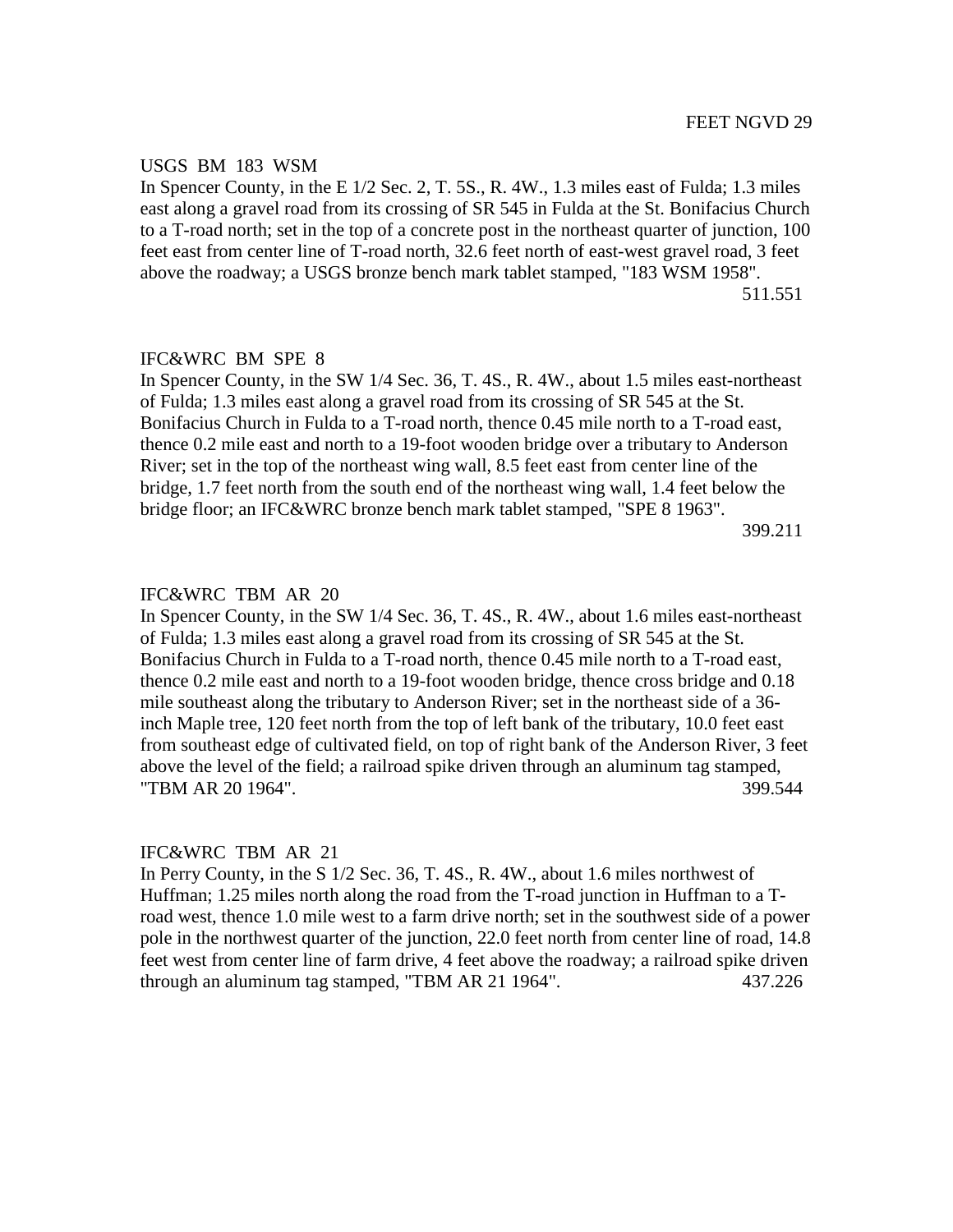In Perry County, in the NW 1/4 Sec. 6, T. 5S., R. 3W., about 1.25 miles north-northwest of Huffman; 1.25 miles generally north along the road from the T-road junction in Huffman to a T-road west, thence 0.45 mile west to a 24-foot wooden bridge over Lanman Run; set in the top of the southeast bridge abutment, 9.0 feet south from center line of the bridge, 0.5 foot east from west face of abutment, 0.4 foot below the bridge floor; an IFC&WRC bronze bench mark tablet stamped, "PER 5 1963". 397.144

## IFC&WRC TBM AR 22

In Perry County, in the S 1/2 Sec. 31, T. 4S., R. 3W., about 1.5 miles north of Huffman; 1.6 miles generally north along a road from the T-road junction in Huffman to a 60-inch pipe culvert for Lanman Run; set in the southeast side of a 24-inch Oak tree, 216 feet southeast of the pipe culvert, 19.5 feet northeast from center line of road, 0.3 foot southwest of a barbed wire fence, 5 feet above the roadway; a railroad spike driven through an aluminum tag stamped, "TBM AR 22 1964". 426.193

#### USGS BM 181 WSM

In Perry County, in the NW 1/4 Sec. 31, T. 4S., R. 3W., about 1.9 miles north of Huffman; 2.1 miles generally north along Adyeville-Huffman Road from the T-road junction in Huffman to a 24-foot bridge over Lanman Run; set in the top at the southwest end of the northwest bridge seat, 10.0 feet southwest from center line of road, 0.3 foot northeast of southwest face of bridge seat, 1.7 feet below level of bridge floor; a USGS bronze bench mark tablet stamped, "181 WSM 406 1958". 405.522

#### IFC&WRC TBM AR 23

In Perry County, in the NE 1/4 Sec. 25, T. 4S., R. 4W., about 2.2 miles south-southeast of St. Meinrad; 0.18 mile southeast along SR 545 from its junction with SR 62 in St. Meinrad to a T-road east (Bristow-St. Meinrad Road), thence 2.3 miles generally east, south and then east, to a T-road south (Sitzman Brothers Road), thence 0.35 mile south to a driveway west, thence 0.07 mile west to the barnyard area; set in the west side of a 30 inch Sycamore tree, 33.0 feet north from center line of north lane to barns, 11.9 feet east from east side of metal shed, 1 foot above ground; a railroad spike through an aluminum tag stamped, "TBM AR 23". 417.641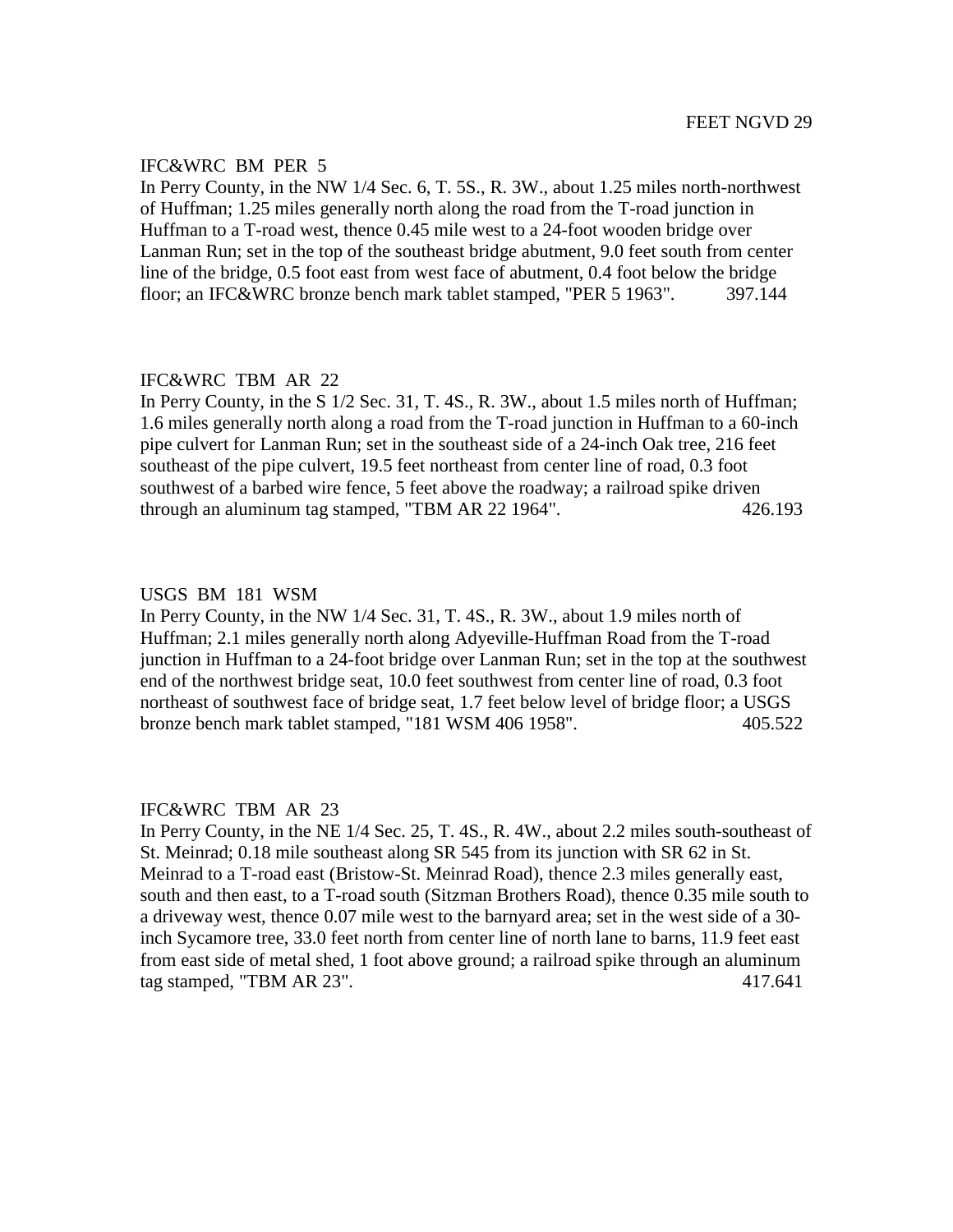In Perry County, in the SE 1/4 Sec. 24, T. 4S., R. 4W., about 1.8 miles south-southeast of St. Meinrad; 0.18 mile southeast along SR 545 from its junction of SR 62 in St. Meinrad to a T-road east (Bristow-St. Meinrad Road), thence 2.1 miles generally east and then south to a 15-foot concrete bridge over Crooks Hollow Creek; set in the top of the north end of the west guardrail base, 9.0 feet west of the center line of the road, 1.4 feet south from the north end of the west guardrail, about roadway level; an IFC&WRC bronze bench mark tablet stamped, "PER 7 1963". 406.562

# IFC&WRC BM PER 8

In Perry County, in the NE 1/4 Sec. 24, T. 4S., R. 4W., about 1.3 miles southeast of St. Meinrad; 0.18 mile southeast along SR 545 from its junction with SR 62 in St. Meinrad to a T-road east (Bristow-St. Meinrad Road), thence 1.35 miles generally east and then south to a 5-foot concrete box culvert under the road; set in the top of the east headwall, 9.8 feet east from center line of the road, 8.4 feet northwest of a utility pole, 1.8 feet north from south end of concrete headwall, 0.4 foot below the roadway; an IFC&WRC bronze bench mark tablet stamped, "PER 8 1963". 408.479

#### IFC&WRC TBM AR 24

In Perry County, in the NE 1/4 Sec. 24, T. 4S., R. 4W., about 1. 2 miles southeast of St. Meinrad; 0.18 mile southeast along SR 545 from its junction with SR 62 in St. Meinrad to a T-road east (Bristow-St. Meinrad Road), thence 1.2 miles generally east and then south to a farm lane east; set in the northwest side of a 20-inch Elm tree, 40.0 feet south from center line of farm lane, 47.9 feet east from center line of the road, 21.0 feet south from the north edge of forest area on the east side of the road, 1.5 feet above the roadway, 0.8 foot above the ground; a railroad spike driven through an aluminum tag stamped, "TBM AR 24 1964". 414.260

#### IFC&WRC BM SPE 9

In Spencer County, in the SE 1/4 Sec. 13, T. 4S., R. 4W., about 0.65 mile east-southeast of St. Meinrad; 0.18 mile southeast along SR 545 from its junction with SR 62 in St. Meinrad to a T-road east (Bristow-St. Meinrad Road), thence 0.66 mile south-southeast to a single-span steel truss bridge over Anderson River; set in the top of the northwest wing wall, 10.8 feet north from the center line of the road, 2.4 feet west from the west end of the north guard structure, 0.1 foot below the roadway; an IFC&WRC bronze bench mark tablet stamped, "SPE 9 1963". 417.838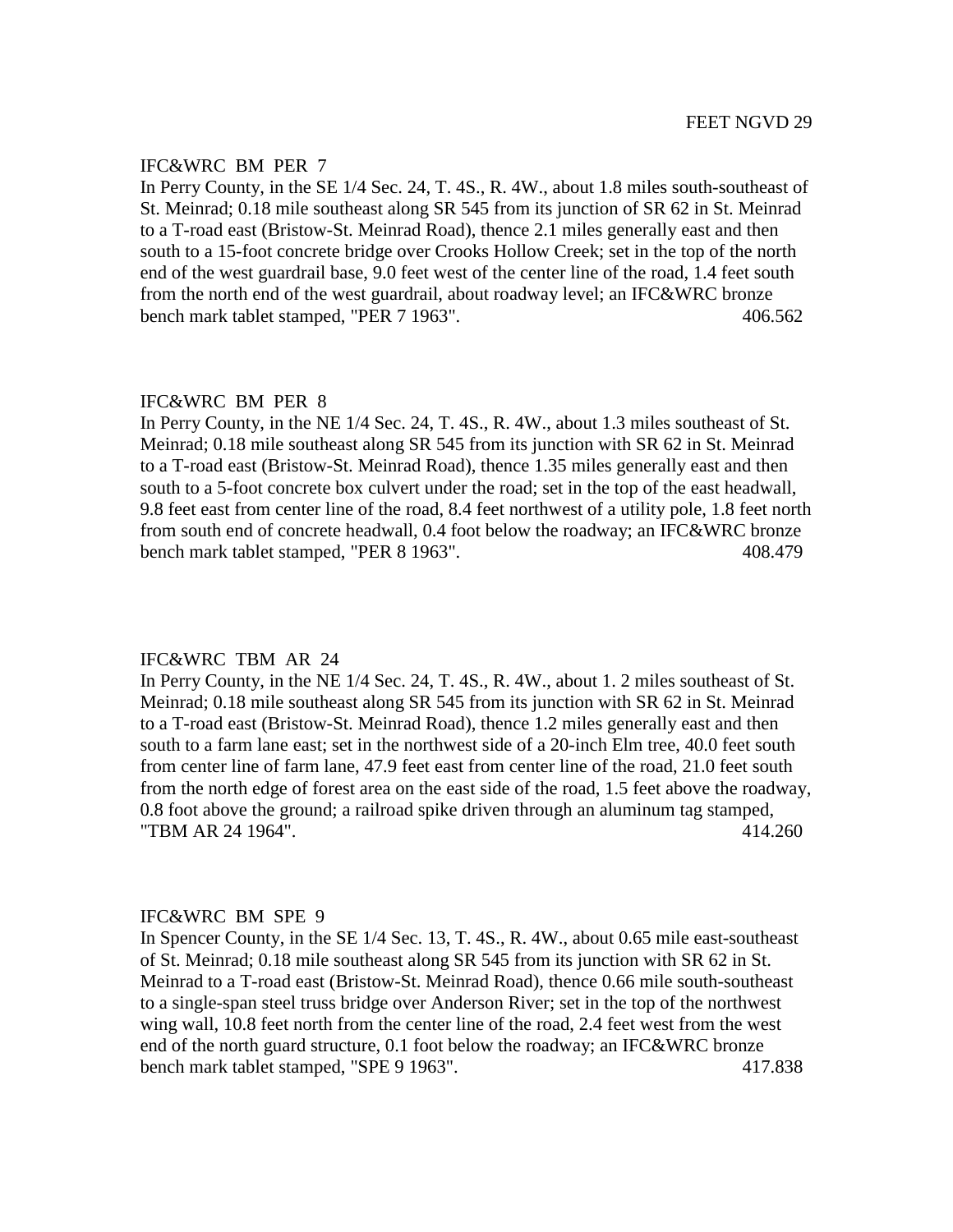# IFC&WRC TBM AR 25

In Spencer County, in the S 1/2 Sec. 13, T. 4S., R. 4W., about 0.45 mile southeast of St. Meinrad; 0.18 mile southeast along SR 545 from its junction with SR 62 in St. Meinrad to a T-road east (Bristow-St. Meinrad Road), thence 0.35 mile south-southeast to the 7th utility pole west of the single-span steel truss bridge over Anderson River; set in the south side of the utility post, 22.6 feet south from the center line of the road; a railroad spike driven through an aluminum tag stamped, "TBM AR 25 1964". 410.618

## USGS BM 176 WSM

In Spencer County, in the NW 1/4 Sec. 13, T. 4S., R. 4W., at St. Meinrad; 0.03 mile northeast along SR 62 from its junction with SR 545 at St Meinrad to the American Legion Building; set in the top of the southwest corner of the step leading down to a back door of the building, 100 feet south from the center line of SR 62, 8.3 feet west from the southwest corner of the building, 0.3 foot above the ground; a USGS bronze bench mark tablet stamped, "176 WSM 426 1958". 425.651

## USGS RM 427.7

In Spencer County, in the NW 1/4 Sec. 13, T. 4S., R. 4W., at St. Meinrad; 0.03 mile northeast along SR 62 from the junction with SR 545 in St. Meinrad to the American Legion Building, set in the top of the bottom step leading up to the front door of the building, 73.0 feet south from the center line of SR 62, 40.7 feet west from northeast corner of the building, 0.6 foot above ground; a red pained chiseled cross. 427.427

## IFC&WRC TBM AR 26

In Spencer County, in the SW 1.4 Sec. 12, T. 4S., R. 4W., about 0.45 mile northeast of St. Meinrad; 0.47 mile generally northeast along SR 62 from its junction with SR 545 in St. Meinrad to a T-road northwest; set in the northeast side of a 15-inch Oak tree, 74.4 feet northwest from the center line of SR 62, 18.8 feet northeast from center line of Troad northwest, 3.0 feet below the highway; a railroad spike driven through an aluminum tag stamped, "TBM AR 26 1964". 424.436

## IFC&WRC TBM AR 27

In Spencer County, in the SW 1/4 Sec. 12, T. 4S., R. 4W., about 0.8 mile north-northeast of St. Meinrad; 0.95 mile generally northeast along SR 62 from the junction with SR 545 in St. Meinrad to the point where Anderson River makes a sharp turn away from the highway; set in the west side of an 18-inch Maple tree, 210 feet north along extended east bank from sharp turn, 37.4 feet west from the center line of SR 62, 0.6 foot above the ground; a railroad spike driven through an aluminum tag stamped, "TBM AR 27 1964". 419.413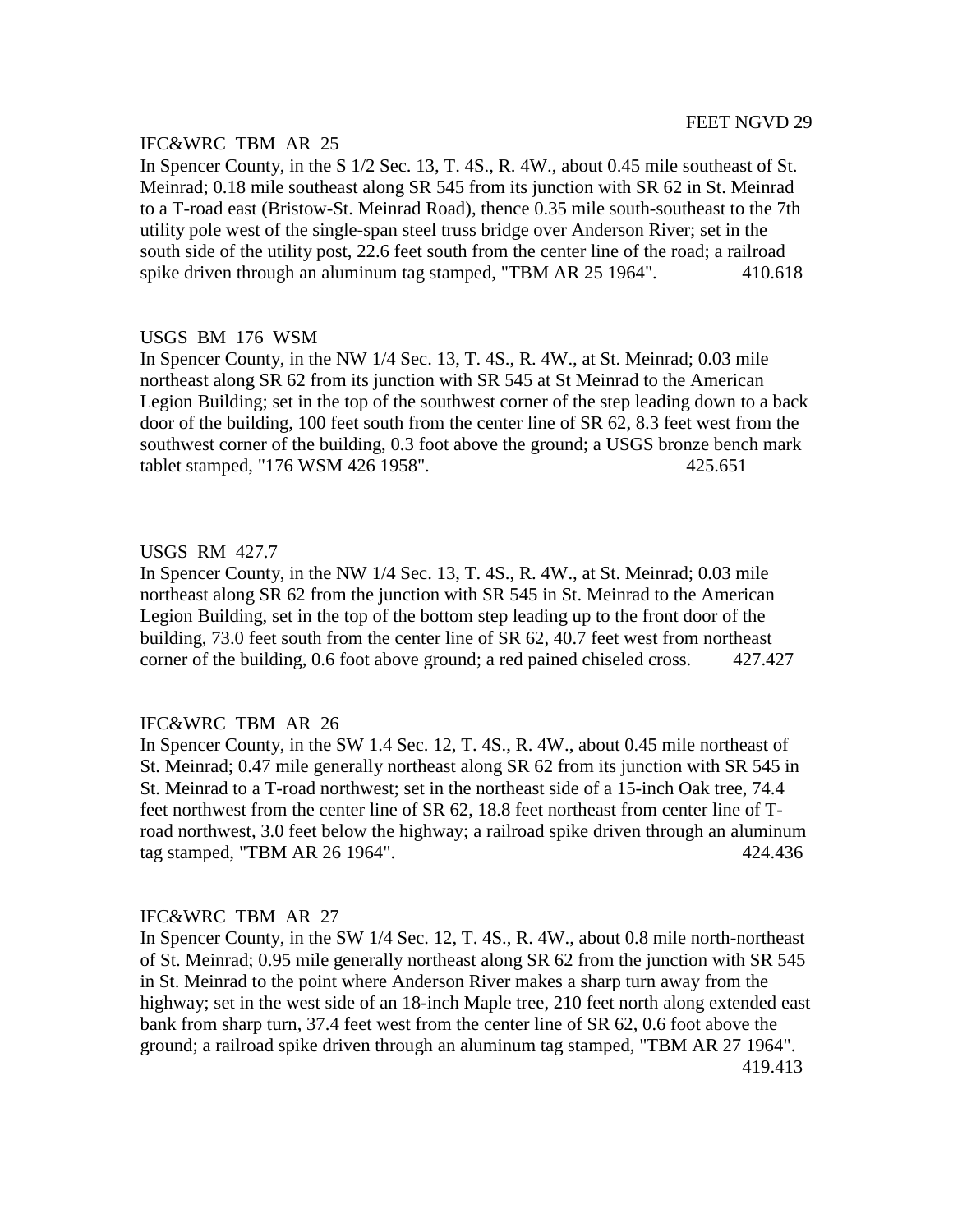In Spencer County, in the NE 1/4 Sec. 12, T. 4S., R. 4W., about 1.2 miles northeast of St. Meinrad; 1.4 miles northeast and east along SR 62 from the junction with SR 545 in St. Meinrad to a single-span steel truss bridge over Friday Branch Run; set in the top of the southeast wingwall, 13.1 feet south from the center line of SR 62, 0.6 foot east from the west corner of the southeast wing wall, about at roadway level; an IFC&WRC bronze bench mark tablet stamped, "SPE 10 1963". 415.659

# IFC&WRC TBM AR 28

In Spencer County, in the NE 1/4 Sec. 12, T. 4S., R. 4W., about 1.2 miles northeast of St. Meinrad; 1.5 miles northeast and east along State Road 62 from the junction with SR 545 in St. Meinrad to a field lane crossing; set in the northwest side of a 15-inch Sycamore tree, 207 feet east from the center line of field lane, 43.5 feet south from center line of SR 62, 2.0 feet below the roadway, 1.1 feet above ground; a railroad spike driven through an aluminum tag stamped, "TBM AR 28 1964". 413.548

# IFC&WRC TBM AR 29

In Perry County, in the NW 1/4 Sec. 7, T. 4S., R. 3W., about 1.7 miles northeast of St. Meinrad; 2.1 miles northeast and then east along SR 62 from its junction with SR 545 in St. Meinrad to a 5-foot concrete box culvert under the road; set in the top of the northeast wing wall, 16.8 feet north from the center line of SR 62, 0.4 foot east from west edge of wingwall, 2.0 feet below the roadway; a red painted chiseled triangle. 416.094

## IFC&WRC BM PER 9

In Perry County, in the NE 1/4 Sec. 7, T. 4S., R. 3W., about 0.4 mile southwest of Adyeville; 0.3 mile generally north and then west along a paved road from the bridge over Anderson River at Adyeville to its T-junction with SR 62, thence 0.4 mile southwest along SR 62 to a 16-foot single-span concrete bridge over a tributary to the Anderson River; set in the top at the south end of the east guardrail base, 16.0 feet east from center line of SR 62, 1.4 feet north from south end of bridge, 0.8 foot above the roadway; an IFC&WRC bronze bench mark tablet stamped, "PER 9 1963". 422.030

## IFC&WRC BM PER 10

In Perry County, in the SE 1/4 Sec. 6, T. 4S., R. 3W., in Adyeville; at the single-span steel truss bridge over Anderson River; set on the top of the southwest bridge seat, 9.0 feet southwest from the center line of the road, 0.5 foot south from north face of southwest bridge seat, 0.5 foot east from west face of southwest bridge seat, 3.0 feet below the bridge floor, an IFC&WRC bronze bench mark tablet stamped, "PER 10 1963". 418.145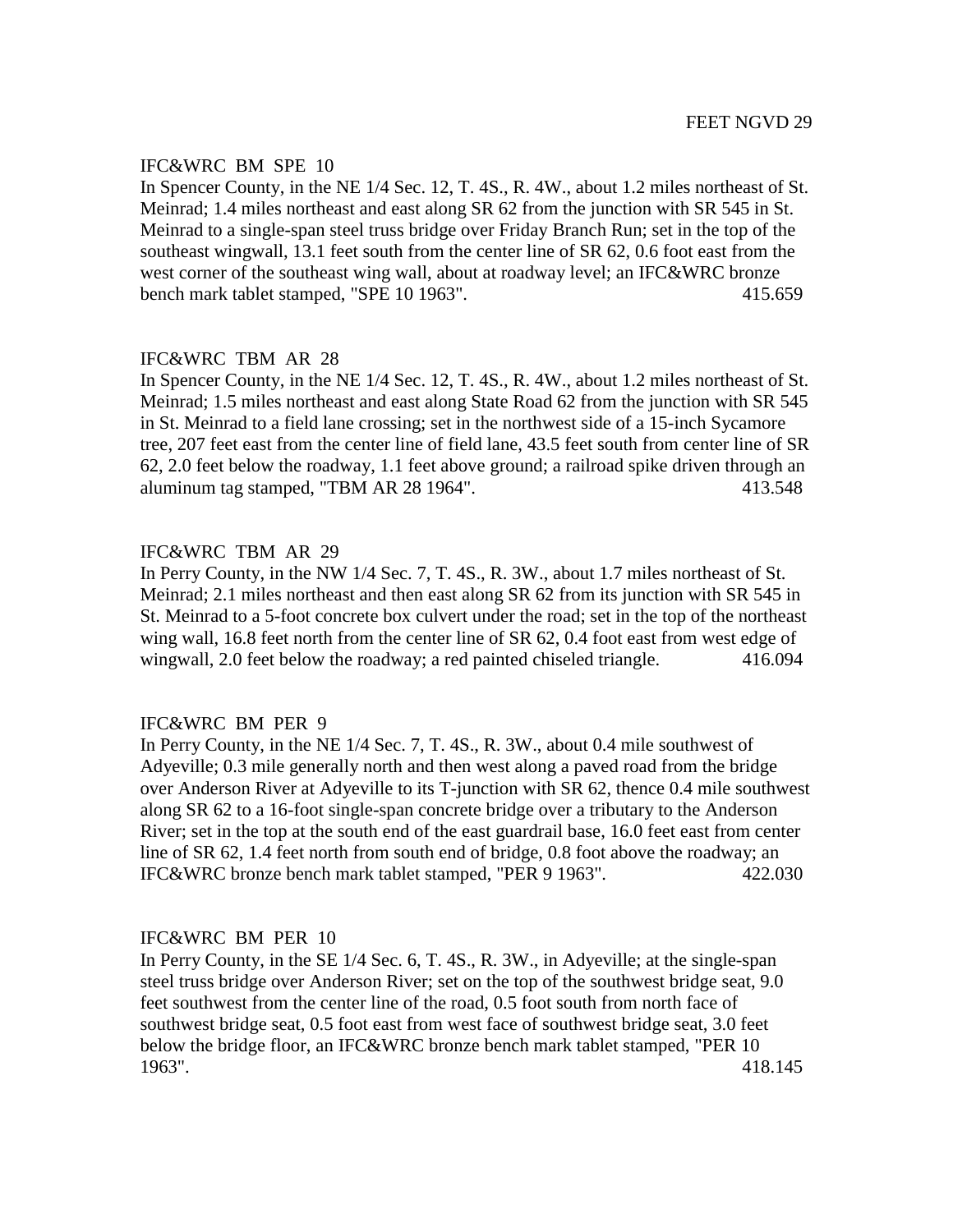## IFC&WRC TBM AR 31

In Perry County, in the SW 1/4 Sec. 5, T. 4S., R. 3W., in Adyeville; 0.1 mile southsouthwest along Adyeville-Bristow Road from its T-junction south in Adyeville to a farm lane north; set in the south side of a 24-inch Elm tree, 135 feet west from the center line of the farm lane, 34 feet west from drive leading north, 24 feet north from the center line of the Adyeville-Bristow Road, 2.5 feet above the roadway, 1.7 feet above ground; a railroad spike driven through an aluminum tag stamped, "TBM AR 31 1964". 426.568

# IFC&WRC BM PER 11

In Perry County, in the SE 1/4 Sec. 5, T. 4S., R. 3W., about 0.8 mile east-northeast of Adyeville; 0.25 mile southeast along the Adyeville-Bristow Road from its junction with a T-road south in Adyeville to Y-road east (Bonifer Road), thence 0.77 mile east and northeast to a farm lane north; set in the top of a concrete post in the northwest quarter of the junction, 17.0 feet west from center line of the farm lane, 11.7 feet north from the center line of Bonifer Road, 2 feet above the roadway; an IFC&WRC bronze bench mark tablet stamped, "PER 11 1963". 479.520

#### IFC&WRC TBM AR 32

In Perry County, in the SW 1/4 Sec. 4, T. 4S., R. 3W., 1.1 miles east-northeast of Adyeville; 0.25 mile southeast along the Adyeville-Bristow Road from the T-road south in Adyeville to a Y-road intersection east (Bonifer Road), thence 1.0 mile east and northeast; set in a 4-trunked 37-inch Oak tree on an extended line of south edge of forest of right side of road, 18.3 feet southeast from the center line of the road, 1.1 feet above ground, about level with the roadway; a railroad spike driven through an aluminum tag stamped, "TBM AR 32 1964". 454.393

## IFC&WRC TBM AR 33

In Perry County, in the SE 1/4 Sec. 4, T. 4S., R. 3W., about 1.7 miles east of Adyeville; 0.25 mile southeast along Adyeville-Bristow Road from the T-road south in Adyeville to a Y-road intersection east (Bonifer Road) thence 2.1 miles generally east to a farm lane south; set in the northwest side of a 9-inch Walnut tree in the southeast corner of the junction, 48.2 feet south from the center line of Bonifer Road, 22.0 feet east from the center line of farm lane, 1 foot below the roadway, 0.7 foot above the ground; a railroad spike driven through an aluminum tag stamped, "TBM AR 33 1963". 429.158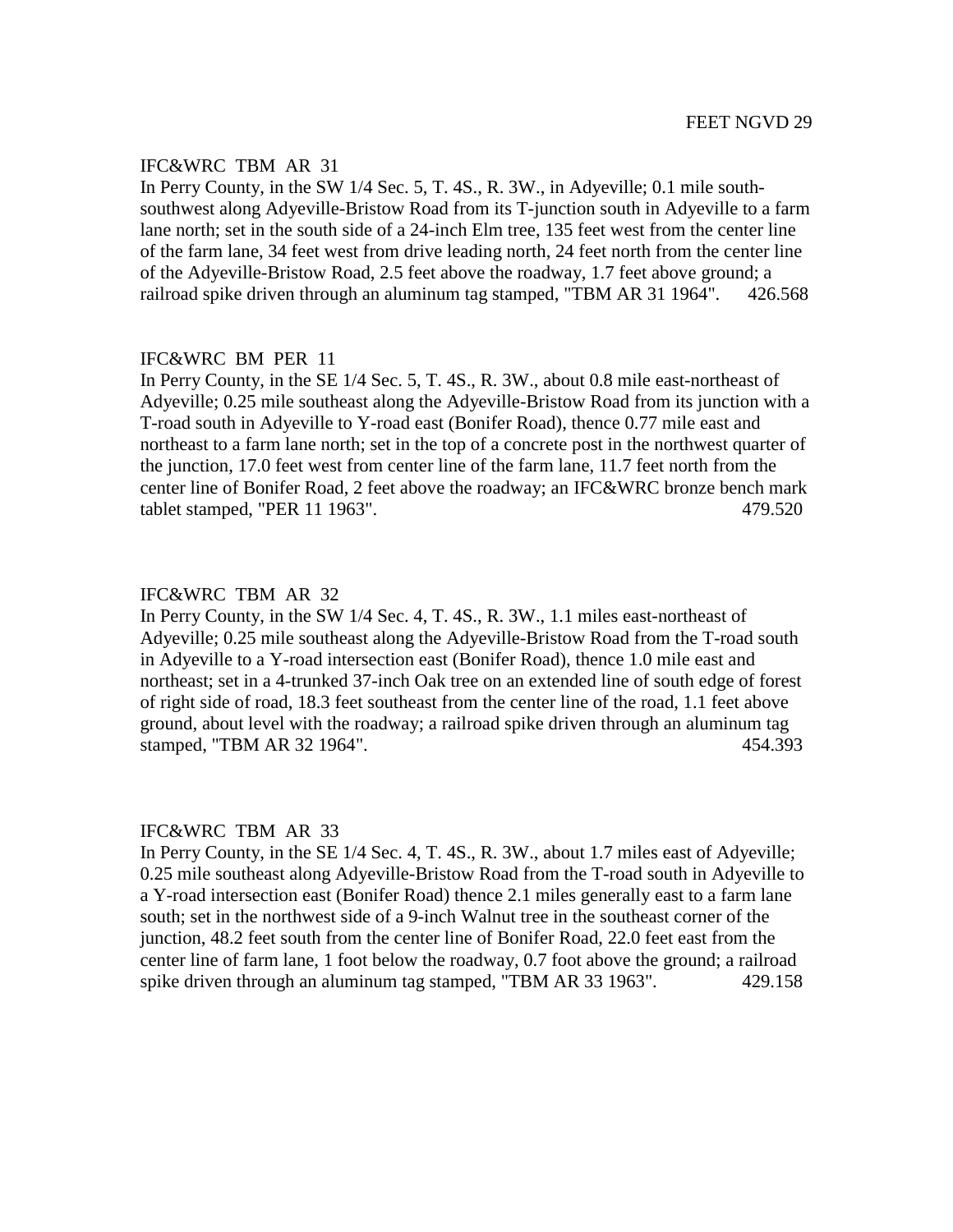In Perry County, in the SE 1/4 Sec. 4, T. 4S., R. 3W., about 1.9 miles east of Adyeville; 0.25 miles southeast along the Adyeville-Bristow Road from the T-road south in Adyeville to a Y-road intersection east (Bonifer Road), thence 2.35 miles generally east to a 21-foot single-span wooden bridge over a tributary to Anderson River; set in the top of a concrete post, 178 feet northeast from northeast end of bridge, 13.0 feet northwest from the center line of Bonifer Road, 0.8 foot below the roadway; an Indiana Flood Control and Water Resources Commission bronze bench mark tablet stamped, "PER 12 1963". 436.860

# IFC&WRC TBM AR 34

In Perry County, in the S 1/2 Sec. 3, T. 4S. R. 3W., about 2.4 miles southwest of Kitterman Corners; 2.85 miles generally southwest along SR 62 from its intersection with SR 145 in Kitterman Corners to a T-road south, thence 0.7 mile generally southeast to a T-road east, thence 0.7 mile generally southeast to a crossroad, thence 0.45 mile south to a farm; set in the south side of a 36-inch Oak tree, 100 feet southwest from center line of a drive to the farmhouse, 21.5 feet southeast from the center line of the road, 4.0 feet above the roadway, 1.0 foot above ground; a railroad spike driven through an aluminum tag stamped, "TBM AR 34 1964". 503.706

#### USGS BM 97 WSM

In Perry County, in the NE 1/4 Sec. 3, T. 4S., R. 3W., about 2.0 miles southwest of Kitterman Corners; 2.85 miles generally southwest along SR 62 from its intersection with SR 145 in Kitterman Corners to a T-road south, thence 0.7 mile generally southeast to a T-road south, thence 0.7 mile generally southeast to a crossroads; set in the top of a concrete post in the north quarter of the intersection, 96 feet northwest from the center line of the northeast-southwest road, 23.5 feet northeast from the center line of the northwest-southeast road, 13.2 feet northwest of a 24-inch Oak tree, 6 feet above the roadway, 0.8 foot above ground; a USGS bronze bench mark tablet stamped, "97 WSM 454 1955". 453.494

#### IFC&WRC BM PER 13

In Perry County, in the NW 1/4 Sec. 3, T. 4S., R. 3W., about 2.3 miles southwest of Kitterman Corners; 2.85 miles generally southwest along SR 62 from its intersection with SR 145 in Kitterman Corners to a T-road south, thence 0.7 mile south to a T-road east, thence 0.03 mile east to a single-span steel truss bridge over Anderson River; set in the top at the south end of the east abutment, 7.7 feet south from the center line of the road, 1.0 foot east from the southeast corner of the steel truss, 0.5 foot below the roadway; an IFC&WRC bronze bench mark tablet stamped, "PER 13 1963". 432.095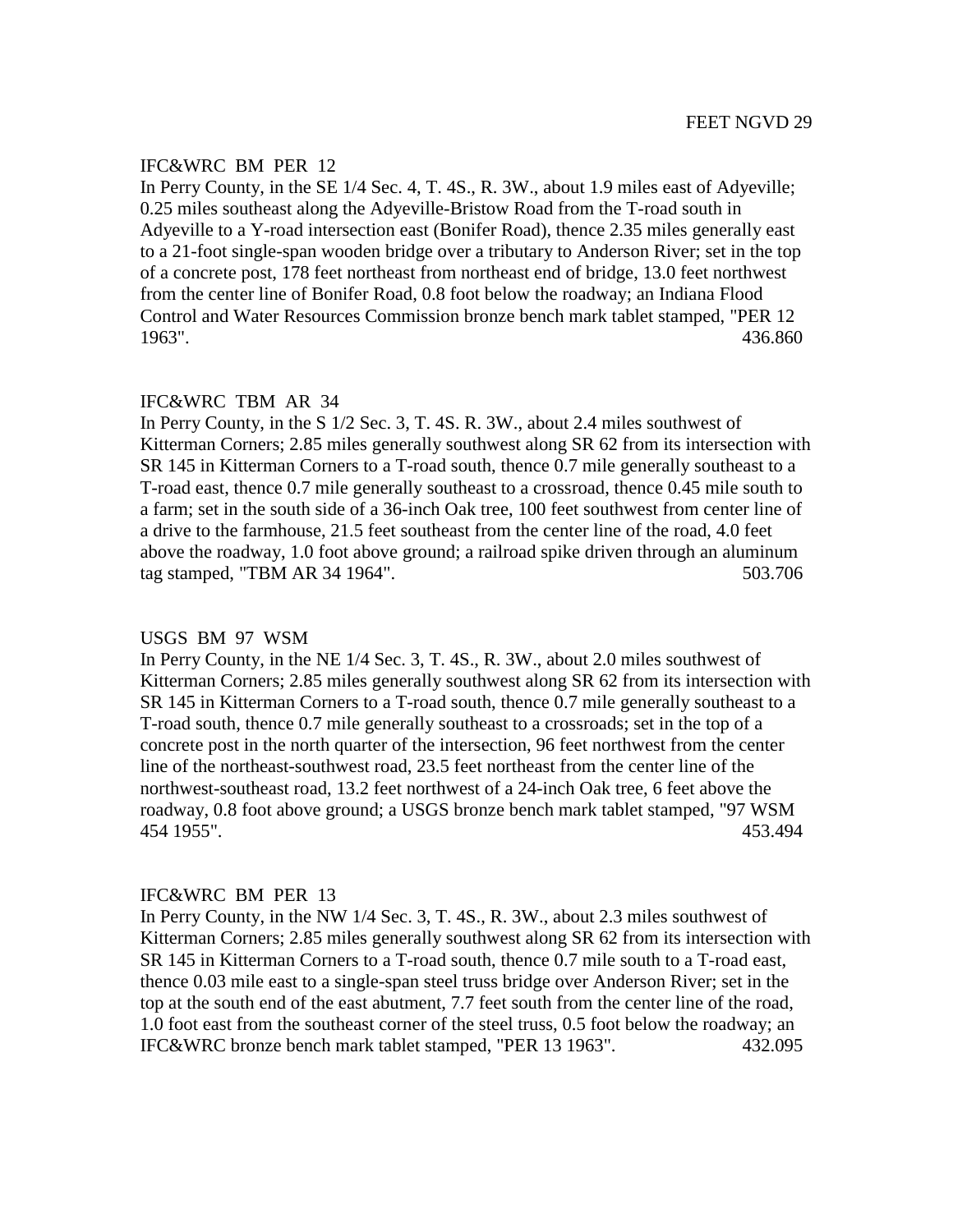#### USGS UE 432.2

In Perry County, in the NW 1/4 Sec. 3, T. 4s., R 3W., about 2.3 miles southwest of Kitterman Corners; 2.85 miles southwest along SR 62 from its intersection with SR 145 in Kitterman Corners to a T-road south, thence 0.7 mile south to a T-road east, thence 0.03 mile east to a single-span steel truss bridge over Anderson River; set in the top at the south end of the west bridge abutment, 8.5 feet south from the center line of the road, 2.3 feet east from the southwest corner of the steel truss, 1.0 foot below the roadway; a white painted chiseled square. 431.945

#### IFC&WRC BM PER 14

In Perry County, in the E 1/2 Sec. 33, T. 3S., R. 3W., about 2.15 miles west-southwest of Kitterman Corners; 2.6 miles generally southwest along SR 62 from its intersection with SR 145 in Kitterman Corners to a 24-foot concrete bridge over a tributary to Anderson River; set in the top of the east end of the south guardrail base, 16.5 feet south from the center line of the highway, 2.0 feet west from the east end of the south guardrail base, 0.8 foot above the roadway; an IFC&WRC bronze bench mark tablet stamped, "PER 14 1963". 436.042

#### USGS BM 96 WSM

In Perry County, in the E 1/2 Sec. 34, T. 3S., R. 3W., about 1.6 miles west-southwest of Kitterman Corners; 1.95 miles generally southwest along SR 62 from its intersection with SR 145 in Kitterman Corners to an 18-inch concrete pipe culvert under the highway, a north-south to east-west turn in highway; set in the top of a 9-foot by 6-foot boulder, 109.4 feet northeast from the northeast from the northeast face of the southeast headwall, 38.0 feet southeast from the center line of SR 62, 6 feet below roadway, 2.0 feet above ground; a USGS bronze bench mark tablet stamped, "96 WSM 437 1955". 437.197

#### IFC&WRC TBM AR 35

In Perry County, in the NE 1/4 Sec. 34, T. 3S., R 3W., about 1.3 miles west-southwest of Kitterman Corners; 1.4 miles generally southwest along SR 62 from its intersection with SR 145 in Kitterman Corners to a 28-foot single-span concrete bridge over a tributary to the Anderson River; set in the top at the southwest end of the northwest guardrail base, 16.1 feet northwest from the center line of highway, 0.7 foot northeast from the southwest face of the base, 0.3 foot northwest of the southeast face of the base, 1.2 feet above the roadway; a blue painted chiseled triangle. 444.505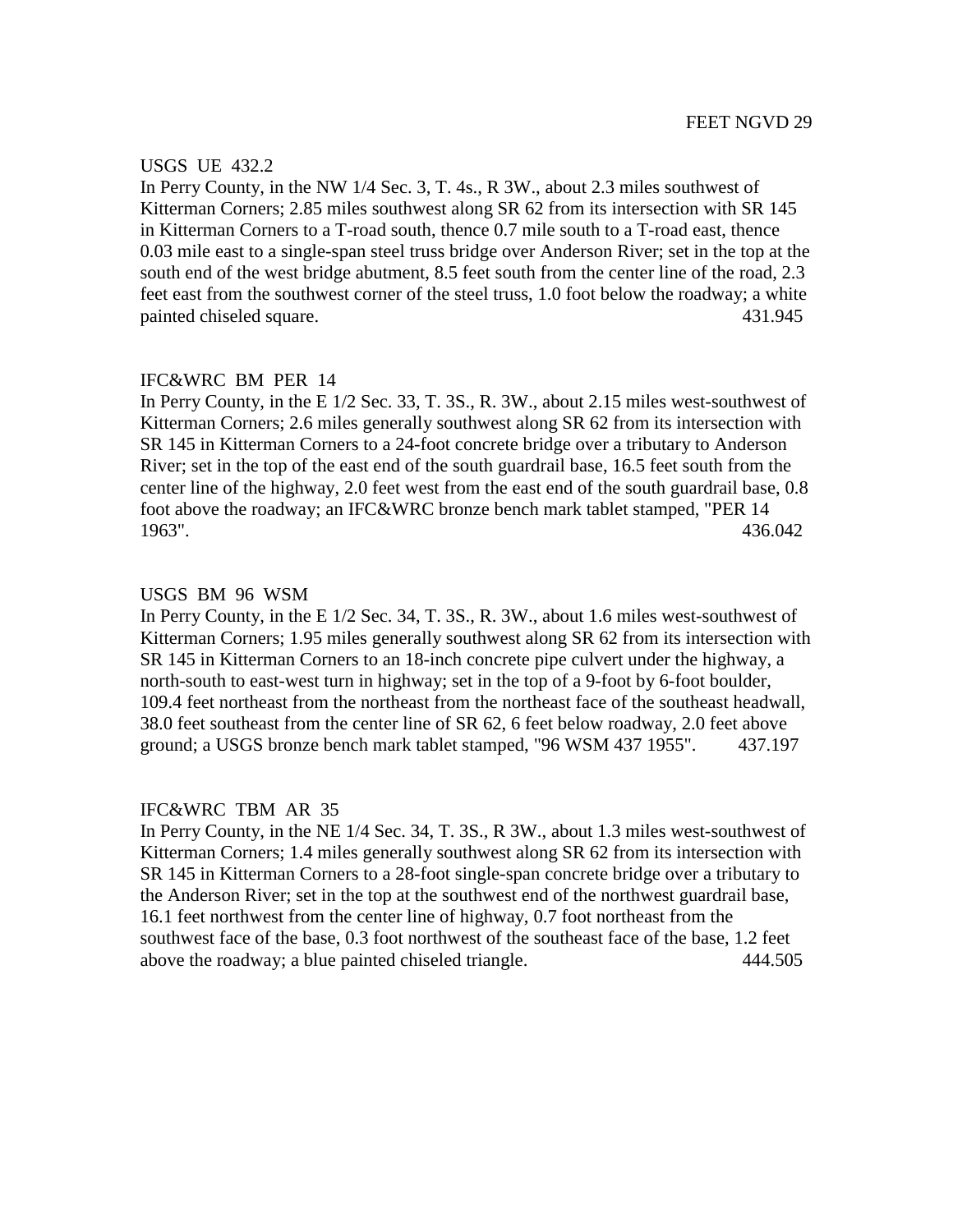# IFC&WRC TBM AR 36

In Perry County, in the SE 1/4 Sec. 27, T. 3S., R. 3W., 1.0 mile west of Kitterman Corners; 1.05 miles generally west along SR 62 from its intersection with SR 145 in Kitterman Corners to a T-road north; set in the north side of a 24-inch tree on the east edge of a farm field, 153 feet south from the center line of SR 62, 11.0 feet west from the extended center line of the T-road, 1.3 feet above ground; a railroad spike driven through an aluminum tag stamped, "TBM AR 36 1964". 437.236

# IFC&WRC BM PER 15

In Perry County, in the S 1/2 Sec. 26, T. 3S., R. 3W., about 0.5 mile west of Kitterman Corners; 0.55 mile west along SR 62 from its intersection with SR 145 in Kitterman Corners to a single-span steel truss bridge over Anderson River; set in the top at the southeast end of the west wing wall, 14.3 feet west from the center line of SR 62, 0.7 foot northwest from the southeast face of the west wing wall, 0.7 foot east from the west fac3e of the west wing wall, 3.2 feet above the roadway; an IFC&WRC bronze bench mark tablet stamped, "PER 15 1963". 445.121

# USGS UE 445.4

In Perry County, in the S 1/2 Sec. 26, T. 3S., R. 3W., about 0.5 mile west of Kitterman Corners; 0.5 mile west along SR 62 from its intersection with SR 145 in Kitterman Corners to a single-span steel truss bridge over Anderson River; set in the top at the southeast end of the south wing wall, 13.8 feet west from the center line of SR 62, 2.4 feet northwest from the southeast face of the south wingwall, 3.4 feet above the roadway; a yellow painted chiseled cross. 445.114

# IFC&WRC TBM AR 37

In Perry County, in the SE 1/4 Sec. 26, T. 3S., R. 3W., at Kitterman Corners; 0.09 mile north along SR 145 from its intersection with SR 62 in Kitterman Corners to a small bridge over Sigler Creek; set in the top of the southwest end of the northwest bridge seat, 8.0 feet southwest from the center line of SR 145, 3.0 feet southeast from the northwest end of the southwest guardrail, 2.0 feet below the roadway; a yellow painted chiseled triangle. 438.498

## IFC&WRC BM PER 16

In Perry County, in the NE 1/4 Sec. 26, T. 3S., R. 3W., 0.35 mile northwest of Kitterman Corners; 0.4 mile northwest along SR 145 from its intersection with SR 62 in Kitterman Corners to a 4-foot concrete box culvert under the highway; set in the top of the northeast headwall, 16.7 feet northeast from the center line of the highway, 3.8 feet southeast from the northwest end of the northeast headwall, 0.5 foot above the roadway; an IFC&WRC bronze bench mark tablet stamped, "PER 16 1963". 438.716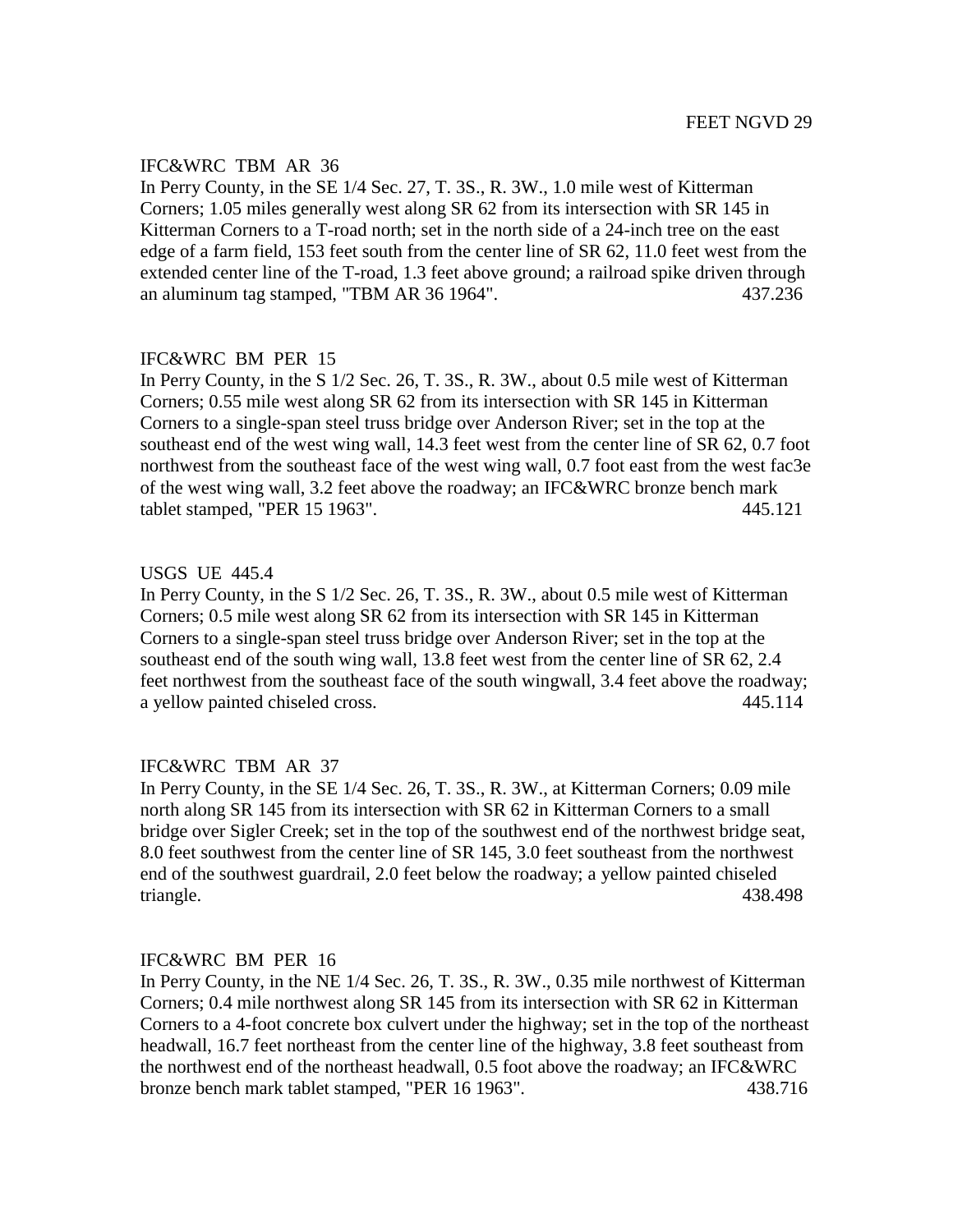# IFC&WRC TBM AR 38

In Perry County, in the NE 1/4 Sec. 26, T. 3S., R. 3W., 0.7 mile northwest of Kitterman Corners; 0.8 mile northwest along SR 145 from its intersection with SR 62 in Kitterman Corners to a 6-foot concrete box culvert under the highway; set in the top at the southeast end of the southwest headwall, 12.5 feet southwest from the center line of SR 145, 2.0 feet northwest of the southeast end of the headwall, 1.5 feet below the roadway; a blue painted chiseled triangle. 453.071

# IFC&WRC BM PER 17

In Perry County, in the NW 1/4 Sec. 23, T. 3S., R. 3W., 1.4 miles northwest of Kitterman Corners; 1.55 miles generally northwest along SR 145 from its intersection with SR 62 in Kitterman Corners to an 8-foot concrete box culvert under the highway; set in the top of the west headwall, 10.1 feet west from the center line of SR 145, 7.0 feet north from the south face of the west headwall, 0.3 foot above the roadway; an IFC&WRC bronze bench mark tablet stamped, "PER 17 1963". *DESTROYED 5/17/71* 447.957

# USGS UE 449.1

In Perry County, in the N 1/2 Sec. 23, T. 3S., R. 3W., about 1.4 miles northwest of Kitterman Corners; 1.55 miles generally northwest along SR 145 from its intersection with SR 62 in Kitterman Corners to an 8-foot concrete box culvert under the highway; set in the top of the east headwall, 16.9 feet east from the center line of SR 145, 9.5 feet north from the south face of the east headwall, 1.0 foot above the roadway; a red painted chiseled cross. 448.804

## IFC&WRC BM DUB 32

In DUBOIS County, in the SW 1/4 Sec. 14, T. 3s., R. 3W., 1.9 miles northwest of Kitterman Corners; 2.2 miles generally northwest along SR 145 from its intersection with SR 62 in Kitterman corners to a Y-road west and southwest to Siberia and a bridge over Anderson River; set in the top at the southwest end of the northeast retaining wall for the bridge in the northwest quarter of the junction, 27.8 feet northwest from the center line of SR 145, 12.0 feet north from the center line of the road to Siberia, 2.2 feet northeast from the southwest face of the northeast retaining wall, 1.2 feet above the roadway; an IFC&WRC bronze bench mark tablet stamped, "DUB 32 1963". 446.122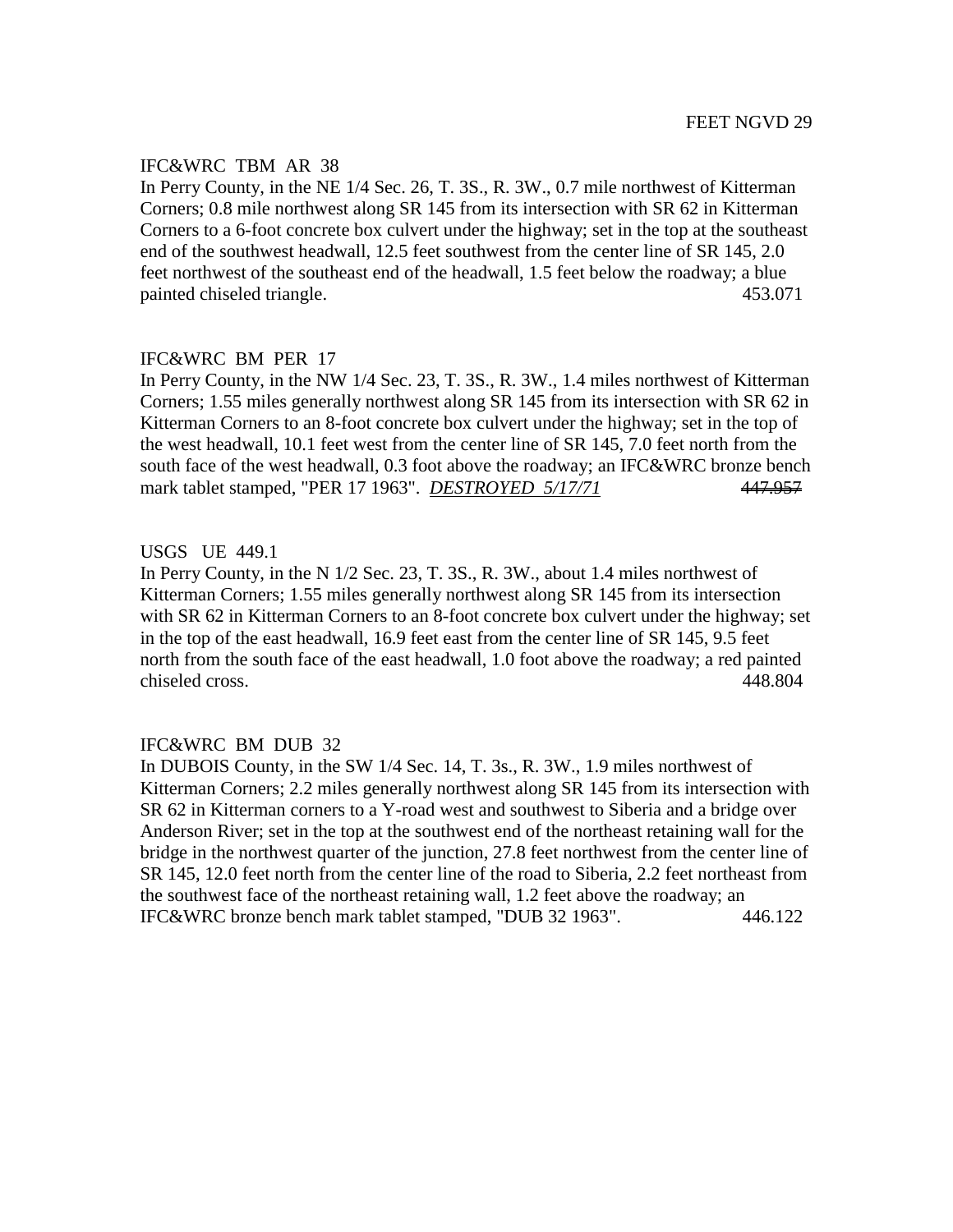#### USGS UE 446.4

In Perry County, in the SW 1/4 Sec. 14 T. 3S., R. 3W., about 1.9 mile northwest of Kitterman Corners; 2.2 miles generally northwest along SR 145 from its intersection with SR 62 in Kitterman Corners to a Y-road west and southwest to Siberia and a bridge over Anderson River; set in the top of the northwest end of the southwest retaining wall, in the southwest quarter of the junction, 9.5 feet southwest from the center line of the road to Siberia, 0.3 foot southwest from the northeast end of the southwest retaining wall, 0.5 foot above the roadway; a blue painted chiseled square. 446.156

## USGS BM TT 92 DWP

In Dubois County, in the SE 1/4 Sec. 14, T. 3S., R 3W., about 2.3 miles north-northwest of Kitterman Corners; 2.8 miles generally north along SR 145 from its intersection with SR 62 in Kitterman Corners to a 36-foot single-span concrete bridge over a tributary to Anderson River; set in the top of a concrete post, 30.7 feet southeast from center line of SR 145, 300 feet northeast from the USGS bronze bench mark tablet stamped, "TT 92 DWP 461 IND 1947". 460.643

# IFC&WRC TBM AR 8

In Perry County, in the NW 1/4 Sec. 5, T. 6S., R. 3W., about 2.8 miles northeast of Troy; 2.1 miles generally north along SR 545 from its junction with SR 66 in Troy to a T-road east, thence 1.6 miles east to a northwest-southeast crossroad, thence 0.15 mile northwest; set in the side of an 8-inch Wild Cherry tree, 0.15 mile south from center line of the driveway to only house on road, 16.3 feet west from center line of road, 1.0 foot below the roadway; a railroad spike driven through an aluminum tag stamped, "TBM AR 8 1964". 492.997

# IFC&WRC TBM AR 7

In Perry County, in the W 1/2 Sec. 5, T. 6S., R. 3W., about 2.8 miles northeast of Troy; 2.1 miles generally north along SR 545 from its junction with SR 66 in Troy to a T-road east, thence 1.6 miles east to a northwest-southeast crossroad, thence 0.1 mile northwest; set in the east side of a 16-inch Oak tree, 36 feet west from center line of road, 12.2 feet southwest of power pole #635, 0.9 foot above ground; a railroad spike driven through an aluminum tag stamped, "TBM AR 1964". 526.058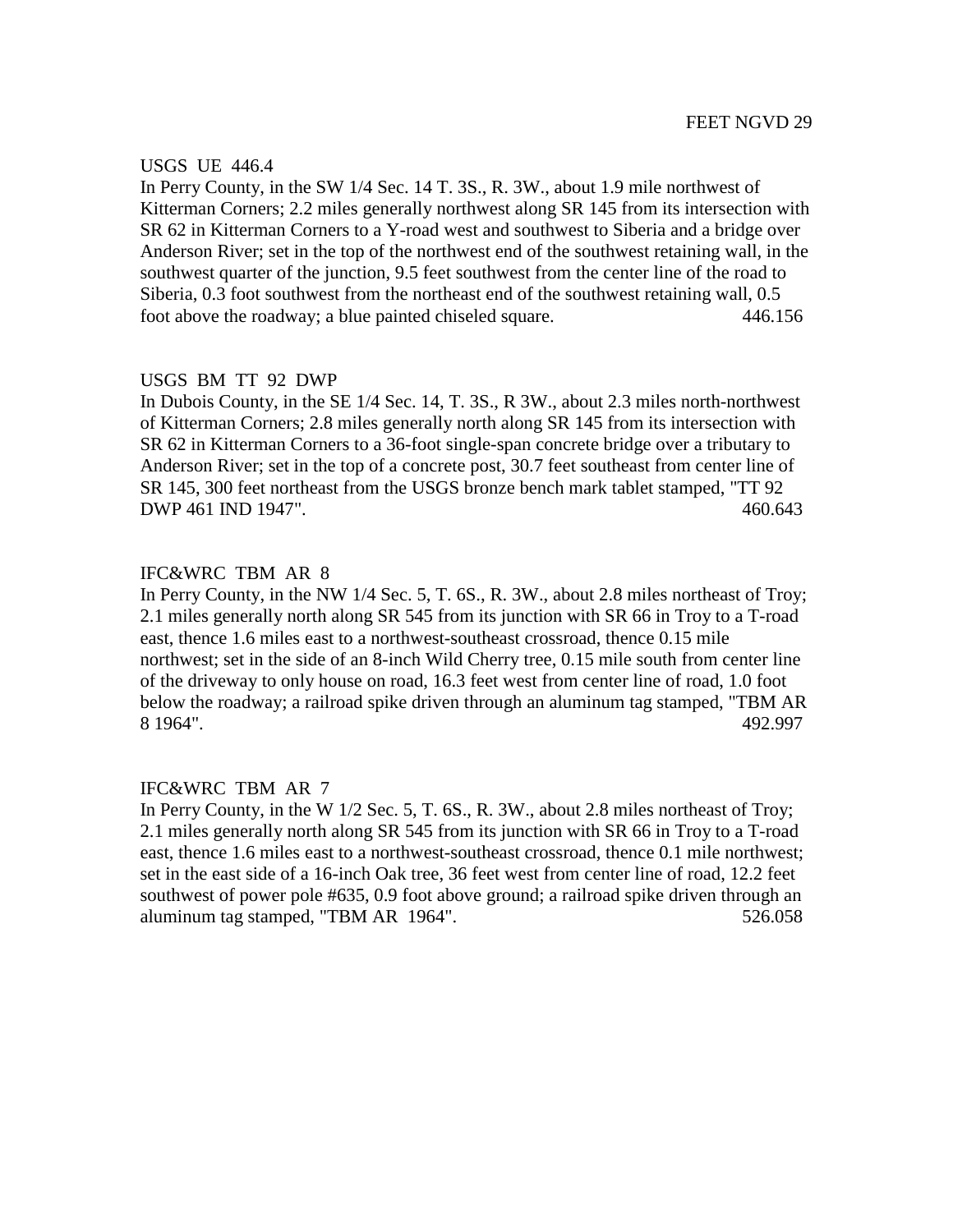## IFC&WRC TBM MFAR 1

In Perry County, in the SE 1/4 Sec. 5, T. 6S., R. 3W., about 3.0 miles northeast of Troy; 2.1 miles generally north along SR 545 from its junction with SR 66 in Troy to a T-road east, thence 1.9 miles east to a farm house (Arthur Harsh); set in the northwest side of a 12-inch Black Locust tree, 21.8 feet southeast from center line of the road, 16.0 feet east from center line of driveway, 1.0 foot below the roadway, 1.0 foot above ground; a railroad spike driven through an aluminum tag stamped, "TBM MFAR 1 1964".

532.710

# IFC&WRC TBM MFAR 2

In Perry County, in the NW 1/4 Sec. 4, T. 6S., R. 3W., about 3.5 miles northeast of Troy; 2.1 miles generally north along SR 545 from its junction with SR 66 in Troy to a T-road east, thence 2.5 miles generally east to a T-road north, thence 0.07 mile north to a driveway east to a farmhouse; set in the south side of a 7-inch tree, 34.6 feet east from center line of the road, 11.9 feet north from center line of driveway, 1.0 foot above ground, 0.1 foot above the driveway; a railroad spike driven through an aluminum tag stamped, "TBM MFAR 2 1964". 543.451

#### IFC&WRC BM PER 18

In Perry County, in the SW 1.4 Sec. 33, T. 5S., R. 3W., about 3.9 miles northeast of Troy; 2.1 miles generally north along SR 545 from its junction with SR 66 in Troy to a Troad east, thence 2.5 miles generally east to a T-road north, thence 2.5 miles generally northeast to a group of 4 oil storage tanks on north side of road; set in the top of a concrete post, 43.5 feet west of the west storage tank, 22.0 feet north from center line of the road, 1.5 feet east of a utility pole, 2 feet above the roadway, 0.2 foot above the ground; an IFC&WRC bronze bench mark tablet stamped, "PER 18 1963". 469.206

#### IFC&WRC TBM MFAR 3

In Perry County, in Sec. 33, T. 5S., R. 3W., about 4.5 miles northeast of Troy; 2.1 miles generally north along SR 545 from its junction with SR 66 in Troy to a T-road east, thence 2.5 miles generally east to a T-road north, thence 1.2 miles generally north to a Troad east; set in the southeast side of a 17-inch Locust tree, 234 feet east of a T-road junction, 105 feet east from the east edge of a small stream, 13.7 feet north from the center line of the T-road east, 1.0 foot above the roadway, 1.2 feet above ground; a railroad spike driven through an aluminum tag stamped, "TBM MFAR 3 1964".

399.698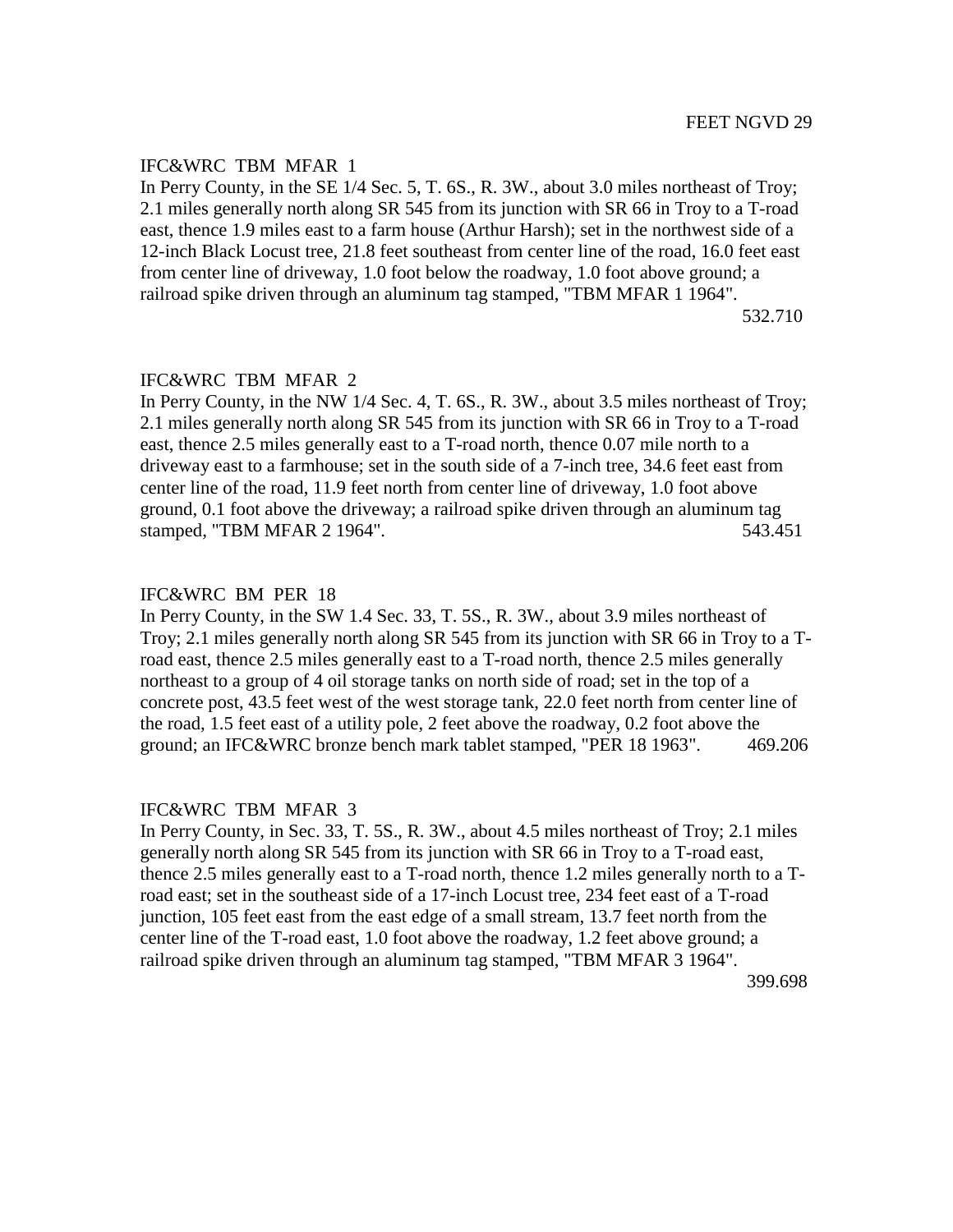## USGS BM 106 WSM

In Perry County, in the NE 1/4 Sec. 33, T. 5S., R. 3W., about 4.9 miles northeast of Troy; 2/1 miles generally north along SR 656 from its junction with SR 66 in Troy to a T-road east, thence 2.5 miles generally east to a T-road north, thence 1.2 miles generally north to a T-road east, thence 0.25 mile east to the junction with a north-south crossroad, thence 0.4 mile north to a single-span steel truss bridge over Kraus Creek; set on the top at the southeast end of the southeast wing wall, 16.0 feet east from center line of the road, 0.5 foot northwest from the southeast end of the wing wall, 1.0 foot below the bridge floor, a USGS bronze bench mark tablet stamped, "106 WSM 395 1955". 395.311

## IFC&WRC TBM MFAR 4

In Perry County, in the NW 1/4 Sec. 33, T. 5S., R. 3W., about 4.6 miles northeast of Troy; 2.1 miles generally north along SR 545 from its junction with SR 66 in Troy to a Troad east, thence 2.5 miles generally east to a T-road north, thence 1.2 miles generally north to a T-road east, thence 0.25 mile east to the junction with a north-south crossroad, thence 0.5 mile north to a T-road west, thence 0.7 mile generally west to a farmhouse; set in the northwest side of a 32-inch Sycamore tree, 34.3 feet south from the extended line of the south face of the steps to the farmhouse, 15.0 feet east from the center line of the road, 0.5 foot below roadway, 0.9 foot above ground; a railroad spike driven through an aluminum tag stamped, "TBM MFAR 4 1964". 409.593

# IFC&WRC BM PER 19

In Perry County, in the NE 1/4 Sec. 32, T. 5S., R. 3W., about 4.1 miles south-southeast of Huffman; -.25 mile southwest along a paved road from the T-road junction in Huffman to a Y-road junction south, thence 1.7 miles generally south to a T-road northeast, thence 1.2 miles generally northeast to the junction of a north-south crossroad (Avery Ridge Road), thence 1.5 miles generally southeast to a Y-road junction south (Hagerdon Road), thence 1.1 mile south to a right angle turn east; set in the top of a concrete post, 13.5 feet west from extended center line of road north, 9.8 feet south from center line of the road east, 0.5 foot above ground, 0.5 foot below the roadway; an IFC&WRC bronze bench mark tablet stamped, "PER 19 1964". 471.746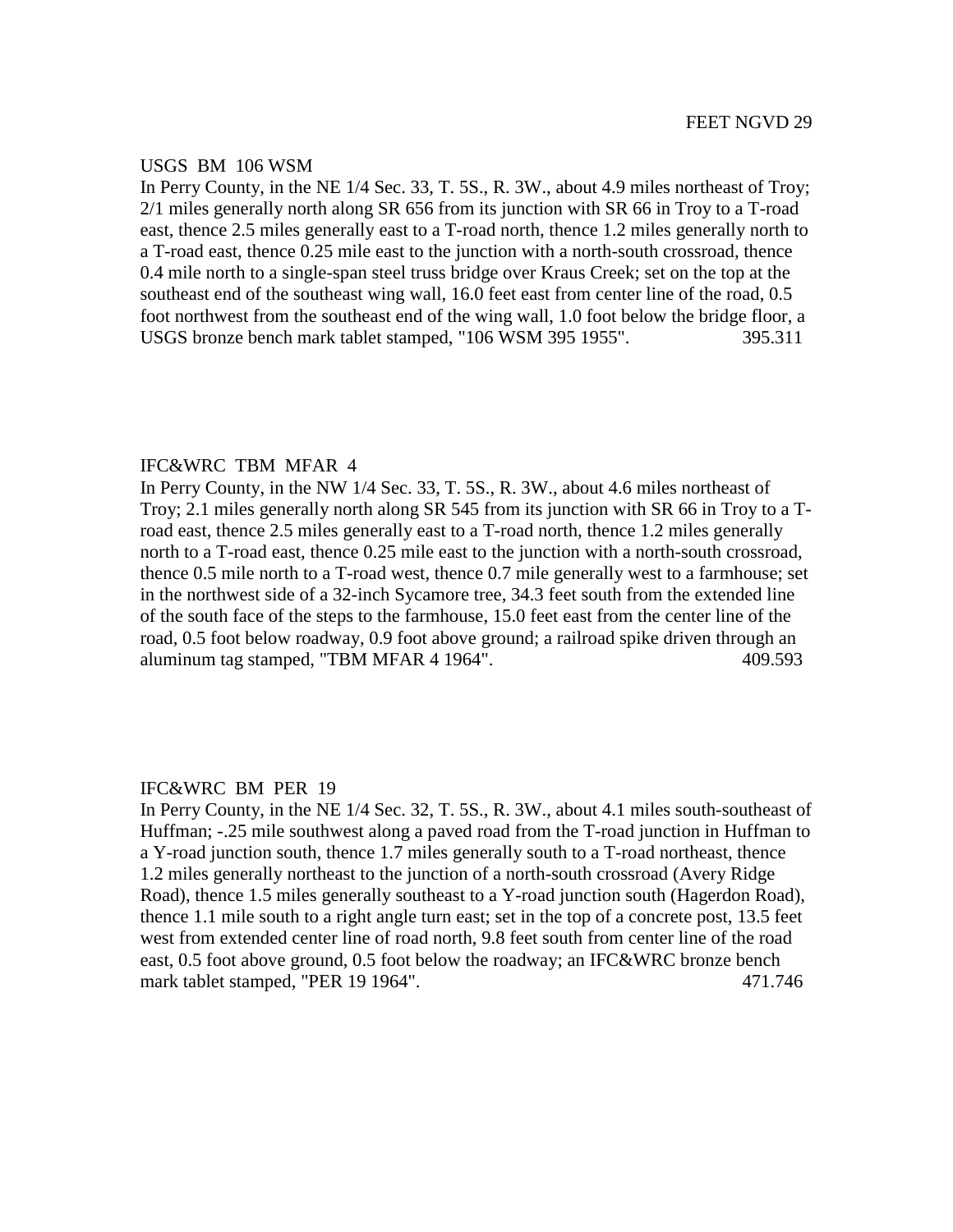## IFC&WRC TBM MFAR 5

In Perry County, in the W 1/2 Sec. 28, T. 5S., R. 3W., about 3.7 miles south-southeast of Huffman; 0.25 mile southwest along a paved road from the T-road junction in Huffman to a Y-road junction south, thence 1.7 miles generally south to a T-road northeast, thence 1.2 miles generally northeast to the junction with north-south crossroad (Avery Ridge Road), thence 1.5 miles generally southeast to a Y-road junction south (Hagerdon Road), thence 0.6 mile south to a single-span bridge over Middle Fork Anderson River; set in the west side of an 18-inch Cottonwood tree, 70.0 feet east from center line of the road, 25 feet north from the north edge of the stream, 3.0 feet above roadway, 1.6 feet above ground, a railroad spike driven through an aluminum tag stamped, "TBM MFAR 5 1964". 376.342

## IFC&WRC TBM MFAR 6

In Perry County, in the NW 1/4 Sec. 28, T. 5S., R. 3W., about 3.3 miles southeast of Huffman; 0.25 mile southwest along a paved road from the T-road junction in Huffman to a Y-road junction south, thence 1.7 miles generally south to a T-road northeast, thence 1.2 miles generally northeast to the junction with a north-south crossroad (Avery Ridge Road), thence 1.5 miles generally southeast to a Y-road junction south (Hagerdon Road); set in the north side of a 28-inch Oak tree, 400 feet south from the crossing of the extended center lines of Y-roads, 10.1 feet east from center line of the north-south road, 5.0 feet above roadway, level with the ground; a railroad spike driven through an aluminum tag stamped, "TBM MFAR 6 1964". 433.251

# IFC&WRC BM PER 20

In Perry County, in the SW 1/4 Sec. 21, T. 5S., R. 3W., about 3.1 miles southeast of Huffman; 0.25 mile southwest along a paved road from the T-road junction in Huffman to a Y-road junction south, thence 1.7 miles generally south to a T-road northeast, thence 1.2 miles generally northeast to the junction with a north-south crossroad (Avery Ridge Road), thence 1.5 miles generally southeast to a Y-road junction south; set in the top of a concrete post, 54 feet south from the crossing of the extended center lines of the Y-roads, 13.2 feet east from center line of the north-south road, 0.5 foot above roadway; an IFC&WRC bronze bench mark tablet stamped, "PER 20 1964". 438.263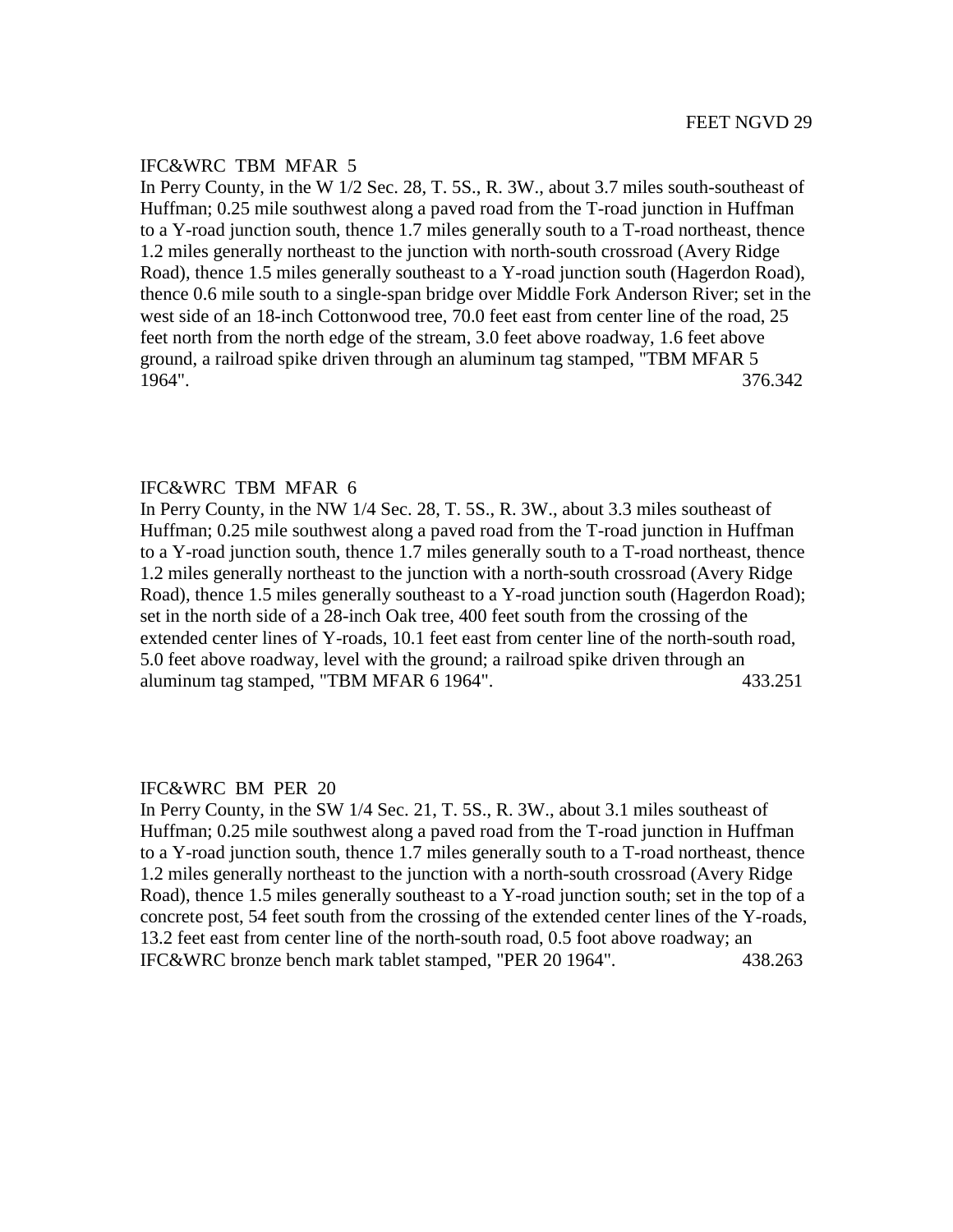In Perry County, in the SW 1/4 Sec. 21, T. 5S., R. 3W., about 3.2 miles southeast of Huffman; 0.25 mile southwest along a paved road from the T-road junction in Huffman to a Y-road junction south, thence 1.7 miles generally south to a T-road northeast, thence 1.2 miles generally northeast to the junction with a north-south crossroad (Avery Ridge Road), thence 1.4 miles generally southeast to a farm lane east, thence 0.35 mile generally east to a group of farm buildings; set in the top of a concrete post at the southwest corner of the easternmost barn, 3.0 feet east of extended line of the west face of the east barn, 2.2 feet south from the south face of the east barn, 0.1 foot above ground; an IFC&WRC bronze bench mark tablet stamped, "PER 21 1964".

410.787

#### USGS BM 107 WSM

In Perry County, in the W 1/2 Sec. 22, T. 5S., R. 3W., about 5.2 miles south of Bristow; 4.16 miles generally south along SR 145 from the Post Office in Bristow to a T-road west, thence 1.4 miles generally west and southwest to a Y-road junction south, thence 0.8 mile south to the junction with an east-west crossroad; set in the top of a concrete post in the northeast section of the junction, 9.5 feet north from the extended line of the eastwest fence on the south side of field, 1.2 feet west from the north-south fence line along west side of the field, 0.5 foot above the roadway; a USGS bronze bench mark tablet stamped, "107 WSM 403 1955". 403.045

## IFC&WRC BM PER 22

In Perry County, in the SW 1/4 Sec. 15, T. 5S., R. 3W., about 4.4 miles south of Bristow; 4.16 miles generally south along SR 145 from the Post Office in Bristow to a T-road west, thence 1.4 miles generally west and southwest to a Y-road junction northwest, thence 0.02 mile northwest to a single-span steel truss bridge over Middle Fork Anderson River; set in the top of the southwest bridge abutment, 8.6 feet southwest from center line of the road, 1.6 feet southeast from the southeast end of the southwest steel truss, 1.0 foot below the roadway; an IFC&WRC bronze bench mark tablet stamped, "PER 22 1963". 397.049

#### IFC&WRC TBM MFAR 7

In Perry County, in the NE 1/4 Sec. 16, T. 5S., R. 3W., about 3.8 miles south-southwest of Bristow; 4.16 miles generally south along SR 145 from the Post Office in Bristow to a T-road west, thence 1.4 miles generally west and southwest to a Y-road junction northwest, thence 0.85 mile northwest to a group of farm buildings; set in the northeast side of a 35-inch Sycamore tree, 285 feet southeast of center line of the farmhouse driveway, 50.1 feet southwest from center line of the road, 1.2 feet above ground; a railroad spike driven through an aluminum tag stamped, "TBM MFAR 7 1964".

413.255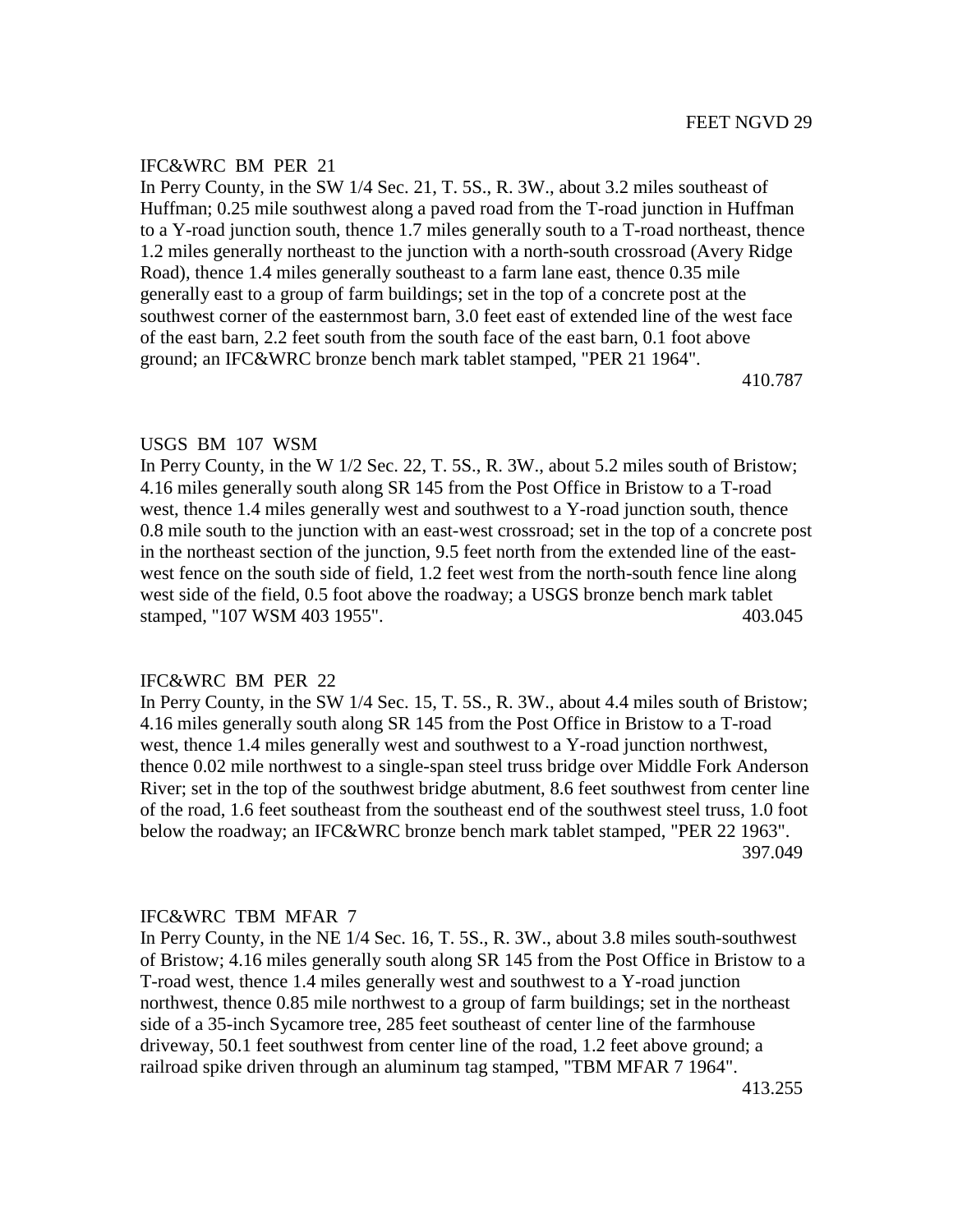In Perry County, in the NW 1/4 Sec. 15, T. 5S., R. 3W., about 3.7 miles south of Bristow; 4.16 miles generally south along SR 145 from the Post Office in Bristow to a T-road west, thence 1.4 miles generally west and southwest to a Y-road junction northwest, thence 0.9 mile northwest to a T-road east, thence 0.6 mile east to a farmhouse; set in the top of a concrete post, 178 feet west from center line of the road, 5.4 feet southwest of a fence corner post, 0.5 foot above ground, an IFC&WRC bronze bench mark tablet stamped, "PER 23 1964". 395.909

#### USGS BM 108 WSM

In Perry County, in the SW 1/4 Sec. 9, t. 5S., R. 3W., about 3.7 miles south-southwest of Bristow; 3.6 miles south along SR 145 from the Post Office in Bristow to a T-road west, thence 2.6 miles west, northwest and southwest to a Y-road junction; set in the top of a concrete post, 82 feet southwest of a utility pole, 33 feet south of an 8-inch Ash tree, 13.0 feet northwest from center line of the road, 5.0 feet west from the outlet of a 30-inch pipe culvert, 0.7 foot above ground; a USGS bronze bench mark tablet stamped, "108 WSM 418 1955". 418.235

## IFC&WRC TBM MFAR 8

In Perry County, in Sec. 9, T. 5S., R. 3W., about 3.3 miles south-southwest of Bristow; 3.6 miles south along SR 145 from the Post Office in Bristow to a T-road west, thence 2.2 miles west, northwest and southwest to a 36-inch pipe culvert under the road; set in the south side of a 36-inch Sycamore tree, 26.7 feet northwest from center line of the road, 21.0 feet southwest from the southwest face of the pipe culvert, 5.3 feet southwest of a utility pole; a railroad spike driven through an aluminum tag stamped, "TBM MFAR 8 1964". 400.662

#### IFC&WRC TBM MFAR 9

In Perry County, in the NE 1/4 Sec. 9, T. 5S., R. 3W., about 2.9 miles south-southwest of Bristow; 3.6 miles south along SR 145 from the Post Office in Bristow to a T-road west, thence 1.73 miles generally northwest to a T-road west-northwest; set in the north side of a 37-inch Sycamore tree, 74 feet southeast from the center point of the T-junction, 24 feet west from a 48-inch pipe culvert, 9.8 feet south from center line of road, 0.2 foot above ground; a railroad spike driven through an aluminum tag stamped, "TBM MFAR 9 1964". 398.028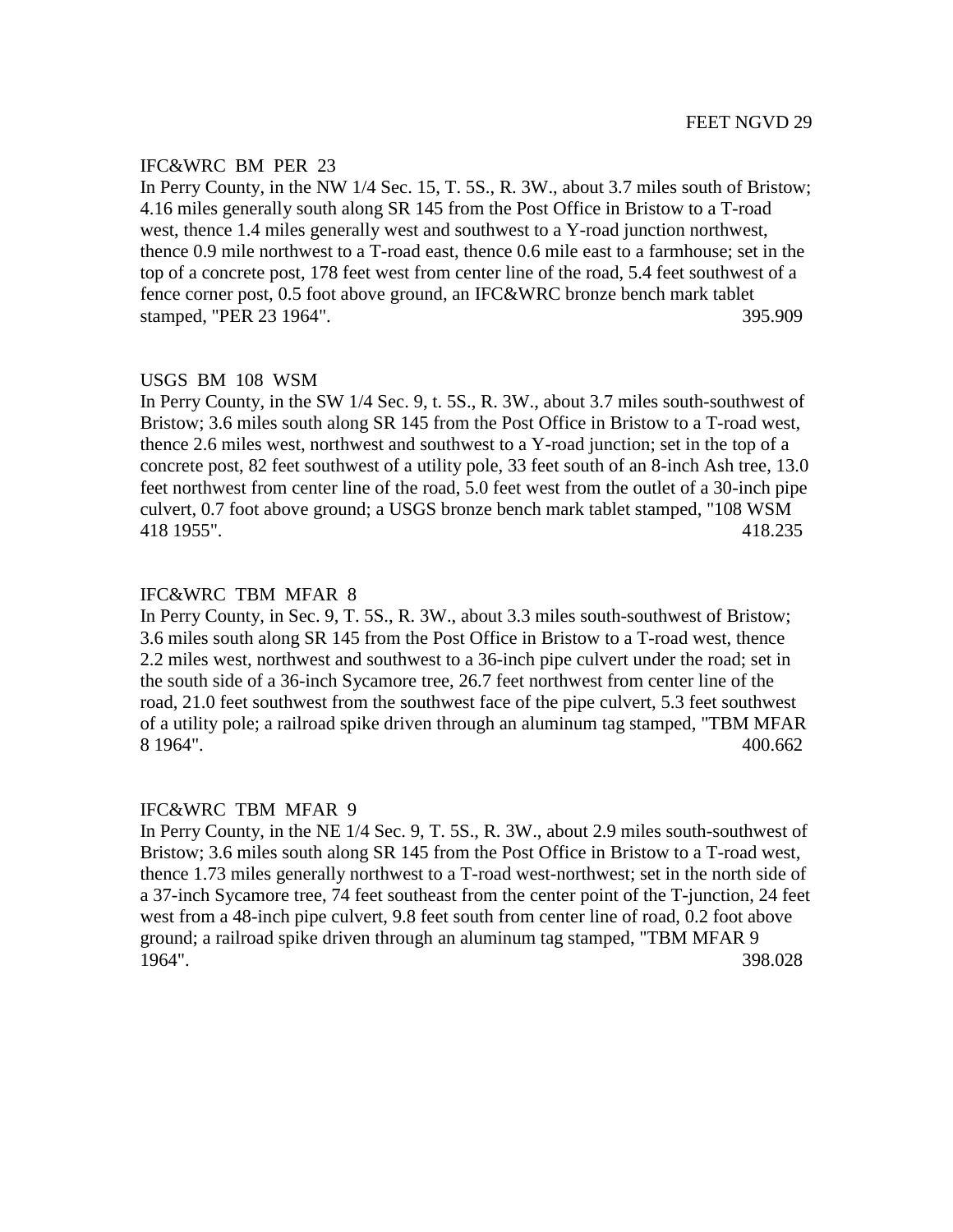In Perry County, in the NE 1/4 Sec. 9, T. 5S., R. 3W., about 2.9 miles south of Bristow; 3.6 miles south along SR 145 from the Post Office in Bristow to a T-road west, thence 1.4 miles generally northwest to a single-span pony truss bridge over Middle Fork Anderson River; set in the top of the southwest bridge seat, 9.5 feet west from center line of the road, 1.9 feet south from the north face of the southwest bridge seat, 0.6 foot east from the west face of the bridge seat, 0.6 foot below the bridge floor, an IFC&WRC bench mark tablet stamped, "PER 24 1963". 400.339

#### IFC&WRC TBM MFAR 10

In Perry County, in the NE 1/4 Sec. 9, T. 5S., R. 3W., about 2.9 miles south of Bristow; 3.6 miles south along SR 145 from the Post Office in Bristow to a T-road west, thence 1.4 miles generally northwest to a single-span pony truss bridge over Middle Fork Anderson River; set in the top of the southeast bridge seat, 9.0 feet east from center line of the road, 0.8 foot south from the north face of the bridge seat, 1.0 foot below the bridge floor; a painted chiseled square. 400.093

#### IFC&WRC TBM MFAR 11

In Perry County, in the SE 1/4 Sec. 4, T. 5S., R. 3W., about 2.3 miles south-southwest of Bristow; 0.06 mile south along SR 145 from the Post Office in Bristow to a Y-road south, thence 2.8 miles generally south to a T-farm drive northwest; set in the west side of an 11-inch fir tree, 29.0 feet northwest from center line of road, 16.0 feet north of a mail box, 10.0 feet southwest from center line of the farm drive, 2.0 feet below the roadway; a railroad spike driven through an aluminum tag stamped, "TBM MFAR 11 1964". 417.147

#### USGS BM 109 WSM

In Perry County, in the W 1/2 Sec. 3, T. 5S., R. 3W., about 2.1 miles south-southwest of Bristow; 0.06 mile south along SR 145 from the Post Office in Bristow to a Y-road junction south, thence 2.4 miles generally south to a single-span pony truss bridge over Middle Fork Anderson River; set in the top of a concrete post on the top of the south high bank, 63.0 feet east from center line of the road, 4 feet below the roadway, 0.3 foot above ground; a USGS bench mark tablet stamped, "109 WSM 401 1955". 400.684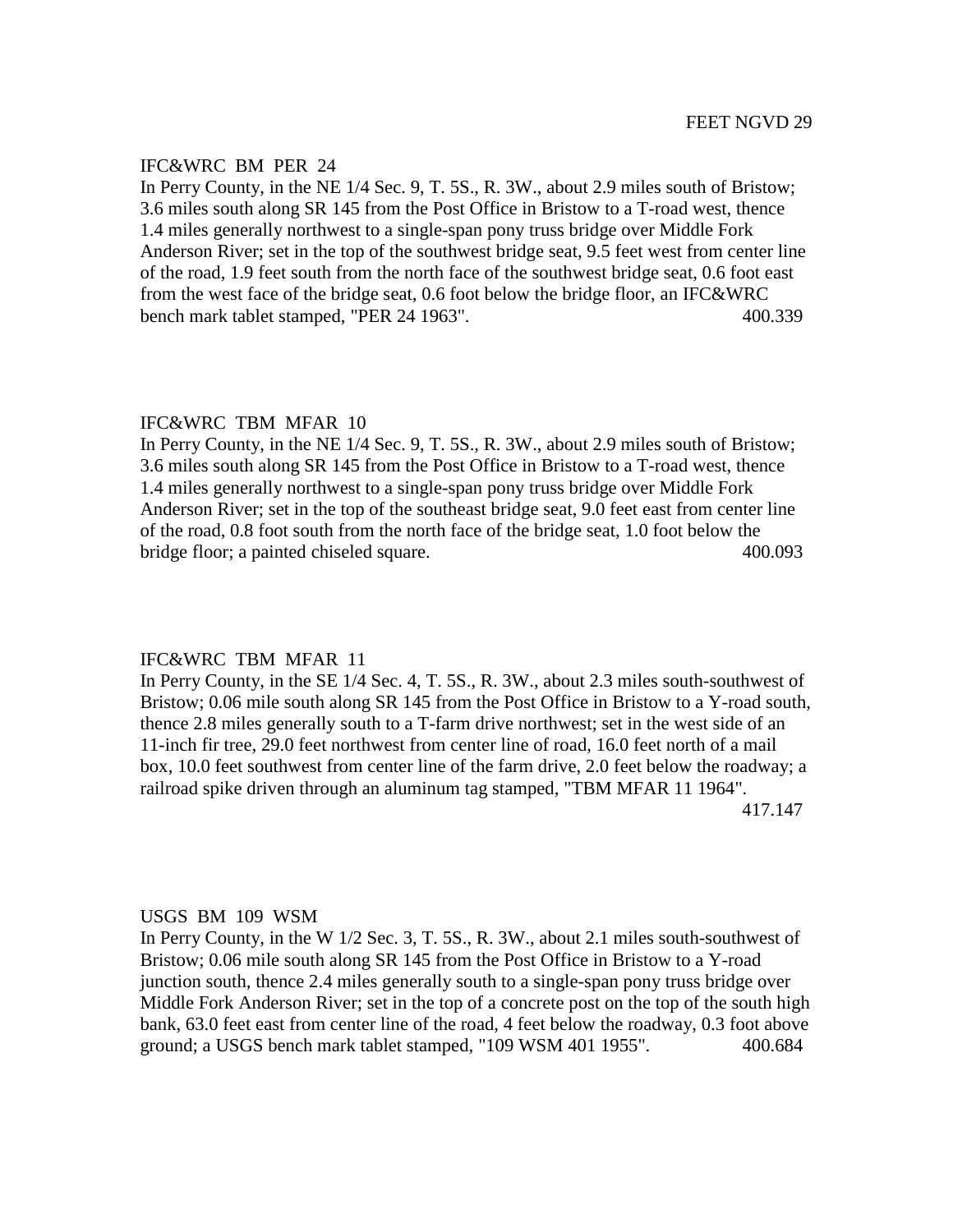## IFC&WRC TBM MFAR 12

In Perry County, in the S 1/2 Sec. 34, T. 4S., R. 3W., about 1.5 miles south of Bristow; 0.06 mile south along SR 145 from the Post Office in Bristow to a Y-road junction south, thence 1.65 miles south to a farm house; set in the southwest side of a 48-inch oak tree, 130 feet south from the extended center line of the road, 3.3 feet above the roadway, 0.5 foot above the ground; a railroad spike driven through an aluminum tag stamped, "TBM MFAR 12 1964". 428.368

## IFC&WRC BM PER 25

In Perry County, in the S 1/2 Sec. 34, T. 4S., R. 3W., about 1.2 miles south of Bristow; 0.06 mile south along SR 145 from the Post Office in Bristow to a Y-road junction south, thence 1.3 miles south to a 24-inch pipe culvert under the road; set in the top of a concrete post, 16.0 feet east from center line of the road, 13.5 feet north from the east side of the pipe outlet, 0.3 foot above ground; an IFC&WRC bronze bench mark tablet stamped, "PER 25 1964". 424.951

#### USGS UE 412.4

In Perry County, in the N 1/2 Sec. 34, T. 4S., R. 3W., about 0.9 mile south of Bristow; 0.06 mile south along SR 145 from the Post Office in Bristow to a Y-road junction south, thence 0.85 mile south to an 8-foot concrete box culvert under the road; set in the top of the southeast headwall, 9.0 feet southeast from center line of the road, 4.9 feet southwest from the northeast end of the southeast headwall, 0.7 foot above the roadway; a painted chiseled cross. 412.510

#### IFC&WRC TBM MFAR 13

In Perry County, in the SE 1/4 Sec. 27, T. 4S., R. 3W., about 0.3 mile south of Bristow; 0.06 mile generally south along SR 145 from the Post Office in Bristow to a Y-road junction south, thence 0.2 mile generally south to a private drive southeast; set in the southwest side of a 24-inch double trunked tree, 66.0 feet north of a utility pole on east side of the road, 20.5 feet east from center line of the road, 141 feet south from the intersection of driveway and road center lines, 3.0 feet above the roadway, 0.4 foot above ground; a railroad spike driven through an aluminum tag stamped, "TBM MFAR 13 1964". 435.128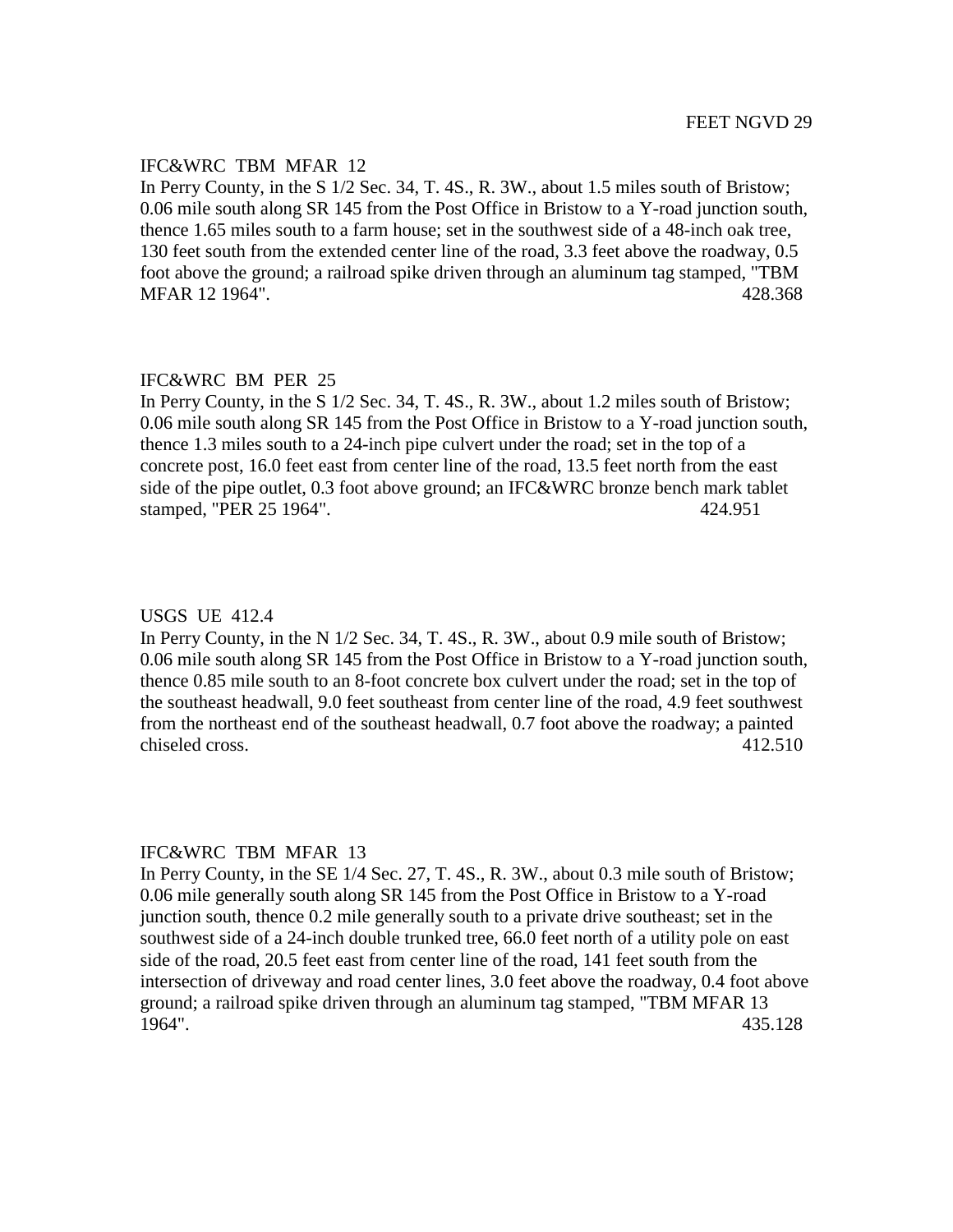## USGS RM 2

In Perry County, in the E 1/2 Sec. 27, T. 4S., R. 3W., at Bristow; at the one-span steel truss bridge over Middle Fork Anderson River; set in the top at the east end of the north bridge seat, 9.6 feet east from center line of the road, 0.3 foot north from the south face of the bridge seat, 0.3 foot west from the east face of the bridge seat, 1.3 feet below bridge floor; a painted chiseled cross. 415.344

#### USGS GAGING STATION

In Perry County, in the E 1/2 Sec. 27, T. 4S., R. 3W., at Bristow; at the single-span steel truss bridge over Middle Fork Anderson River; set in the top of the south bridge seat, 10.3 feet west from the center line of the bridge floor, 1.5 feet below the bridge floor, 0.7 foot south from the north face of the south bridge seat, 0.7 foot east of the west face of the bridge seat, a USGS bronze gaging station. tablet 414.701

## IFC&WRC TBM MFAR 14

In Perry County, in the E 1/2 Sec. 27, T. 4S., R. 3W., at Bristow; at the single-span steel truss bridge over Middle Fork Anderson River; set in the top of the south bridge seat, 10.7 feet west from the center line of the bridge floor, 0.1 foot south from the north face of the south bridge seat, 0.1 foot east from the west face of the bridge seat, 1.5 feet below the bridge floor; a painted chiseled square. 414.706

#### USGS BM 100 WSM

In Perry County, in the NE 1/4 Sec. 27, T. 4S., R. 3W., at Bristow; at the Grace Church; set in the top of a large rock ledge, 100 feet south from the southwest corner of the church, 22.5 feet northeast from the lane leading to the school in Bristow, 25.5 feet southeast of a 45-inch Oak tree, about 4 feet above the school lane, a USGS bronze bench mark tablet stamped, "100 WSM 442 1955". 441.493

#### IFC&WRC TBM MFAR 15

In Perry County, in the NW 1/4 Sec. 26, T. 4S., R. 3W., about 0.5 mile northeast of Bristow; 0.6 mile generally northeast along SR 145 from the Post Office in Bristow to a T-road north; set in the north side of a 13-inch tree, 25.2 feet southeast from center line of highway, 5.2 feet southwest from extended center line of highway, 5.2 feet southeast from center line of highway, 5.2 feet southwest from extended center line of the T-road north, 0.5 foot above ground, 0.5 foot below the level of the roadway; a railroad spike driven through an aluminum tag stamped, "TBM MFAR 15 1964". 416.729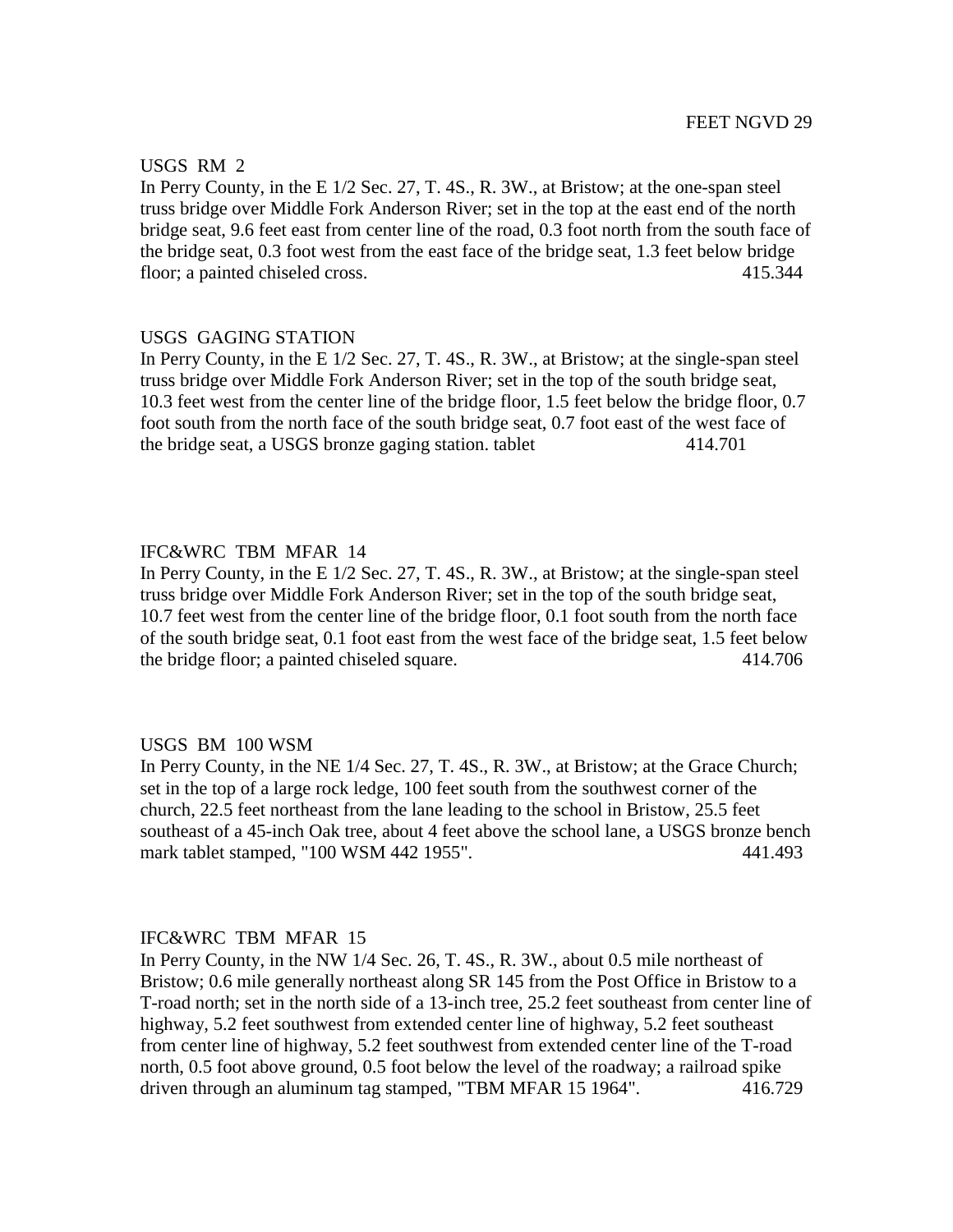In Perry County, in the SE 1/4 Sec. 23, T. 4S., R. 3W., about 1.1 miles northeast of Bristow; 1.3 miles northeast along SR 145 from the Post Office in Bristow to a 14-ft. concrete bridge over Coon Branch; set in the top at the southwest end of the southeast concrete headwall, 14.0 ft. southeast from center line of highway, 1.0 ft. northeast from the southwest end of the southeast headwall, 0.5 ft. northwest from the southeast face of the headwall, 0.3 ft. below the roadway; an IFC&WRC bronze bench mark tablet stamped, "PER 26 1964". 416.757

#### IFC&WRC BM PER 27

In Perry County, in the SW 1/4 Sec. 24, T. 4S., R. 3W., about 1.7 miles east-northeast of Bristow; 1.8 miles northeast along SR 145 from the Post Office in Bristow to a T-road east, thence 1.1 miles east to a northsouth crossroad, thence 1.0 mile generally southwest to an abandoned farmhouse; set in the top of a water well casing, 51 fft. northwest from center line of the road, 20 ft. west from the south corner of the house, 0.7 ft. above the ground; an IFC&WRC bronze benchmark tablet stamped, "PER 27 1964". 429.565

#### IFC&WRC TBM MFAR 16

In Perry County, in the SE 1/4 Sec. 24, T. 4S., R. 3W., about 2.1 miles east-northeast of Bristow; 1.8 miles northeast along SR 145 from the Post Office in Bristow to a T-road east, thence 1.1 miles generally east to a north-south crossroad, thence 0.6 mile south to a farm drive east; set in the east side of a 34-inch Elm tree, 132 ft. southwest from the intersection of center lines of drive and road, 18.6 ft. northwest from center line of the road, 2 ft. above the roadway, 0.5 ft. above ground; a railroad spike driven through an aluminum tag stamped, "TBM MFAR 16 1964". 444.759

#### IFC&WRC BM PER 28

In Perry County, in the NE 1/4 Sec. 24, T. 4S., R. 3W., about 2.4 miles northeast of Bristow; 1.8 miles northeast along SR 145 from the Post Office in Bristow to a T-road east, thence 1.1 miles generally northeast to a north-south crossroad; set in the top of a concrete post, 51.0 ft. west from center line of the northeast-southwest road, 5 ft. above the roadway, 0.1 ft. above ground; and IFC&WRC bronze disk stamped, "PER 28 1964". 625.819

#### IFC&WRC TBM MFAR 17

In Perry County, in the NW 1/4 Sec. 19, T. 4S., R. 2W., about 2.8 miles east-northeast of Bristow to a Troad east, thence 1.8 miles generally east to a T-farm drive south; set in the northwest side of a 32-inch white Oak tree, 84.0 ft. northwest from center line of farm drive, 29.0 ft. southwest from center line of the road, 1.9 ft. above ground, 1.0 ft. below the roadway; a railroad spike driven through an aluminum tag stamped, "TBM MFAR 17 1964". 459.276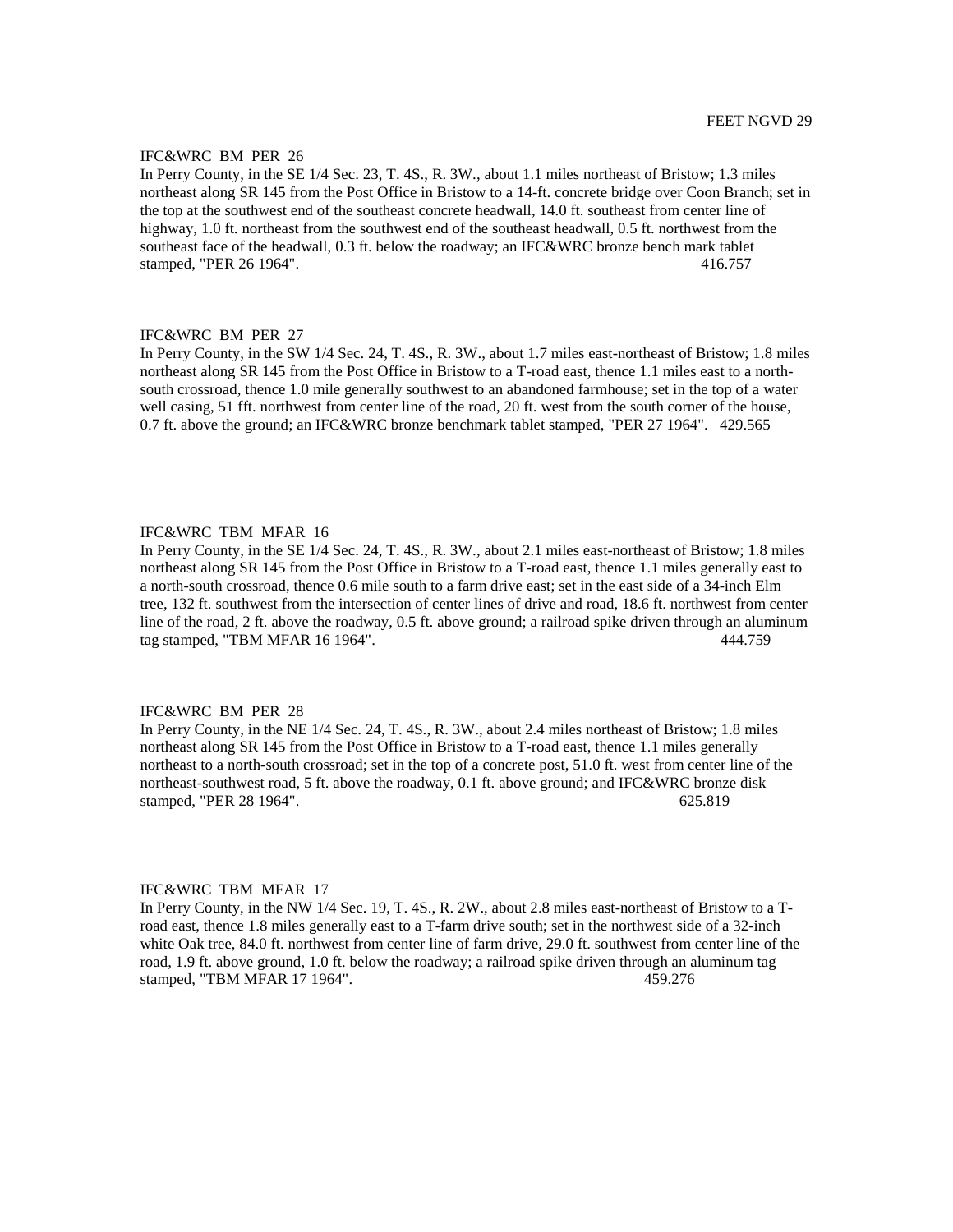In Perry County, in the N 1/2 Sec. 19, T. 4S., R. 2W., about 3.0 miles northeast of Bristow; 1.8 miles generally northeast along SR 145 from the Post Office in Bristow to a T-road east, thence 2.0 miles generally east to a single-span steel truss bridge over Middle Fork Anderson River; set in the top at the northwest end of the southwest bridge seat, 8.2 feet northwest from center line of the road, 0.7 foot northeast from the southwest face of the bridge seat, 0.8 foot below the bridge floor; an IFC&WRC bronze bench mark tablet stamped, "PER 29 1963". 429.591

# USGS BM 93 WSM

In Perry County, in the W 1/2 Sec. 20, T. 4S., R. 2W., about 3.8 miles east-northeast of Bristow; 1.8 miles generally northeast along SR 145 from the Post Office in Bristow to a T-road north; set in the top of a concrete post, 40 feet west of the T-road north, 25 feet north of the east-west road, 6 feet above the roadway, 0.4 foot above ground; a USGS bronze bench mark tablet stamped, "93 WSM 628 1955". 627.489

# IFC&WRC BM PER 30

In Perry County, in the SW 1/4 Sec. 17, T. 4S., R. 2W., about 3.8 miles northeast of Bristow; 1.8 miles generally northeast along SR 145 from the Post Office in Bristow to a T-road east, thence 3.1 miles generally east to a T-road north, thence 0.8 mile generally north to a single-span steel truss bridge over Winding Branch; set in the top at the southwest end of the southeast bridge abutment, 6.6 feet southwest from the center line of the road, 0.9 foot south from the southeast end of the southwest truss, 0.5 foot below the bridge floor; an IFC&WRC bronze bench mark tablet stamped, "PER 30 1964". 433.078

USGS UE 433.4

In Perry County, in the SW 1/4 Sec. 17, T. 4S., R. 2W., about 3.8 miles northeast of Bristow; 1.8 miles generally northeast along SR 145 from the Post Office in Bristow to a T-road east, thence 3.1 miles generally east to a T-road north; thence 0.8 miles generally north to a single-span steel truss bridge over Winding Branch; set in the top of the northeast wing wall, 7.3 feet northeast from the center line of the road, 0.2 foot north from the south face of the wing wall, 0.2 foot northeast from the southwest face of the wing wall, 0.2 foot below the bridge floor; a painted chiseled cross. 433.169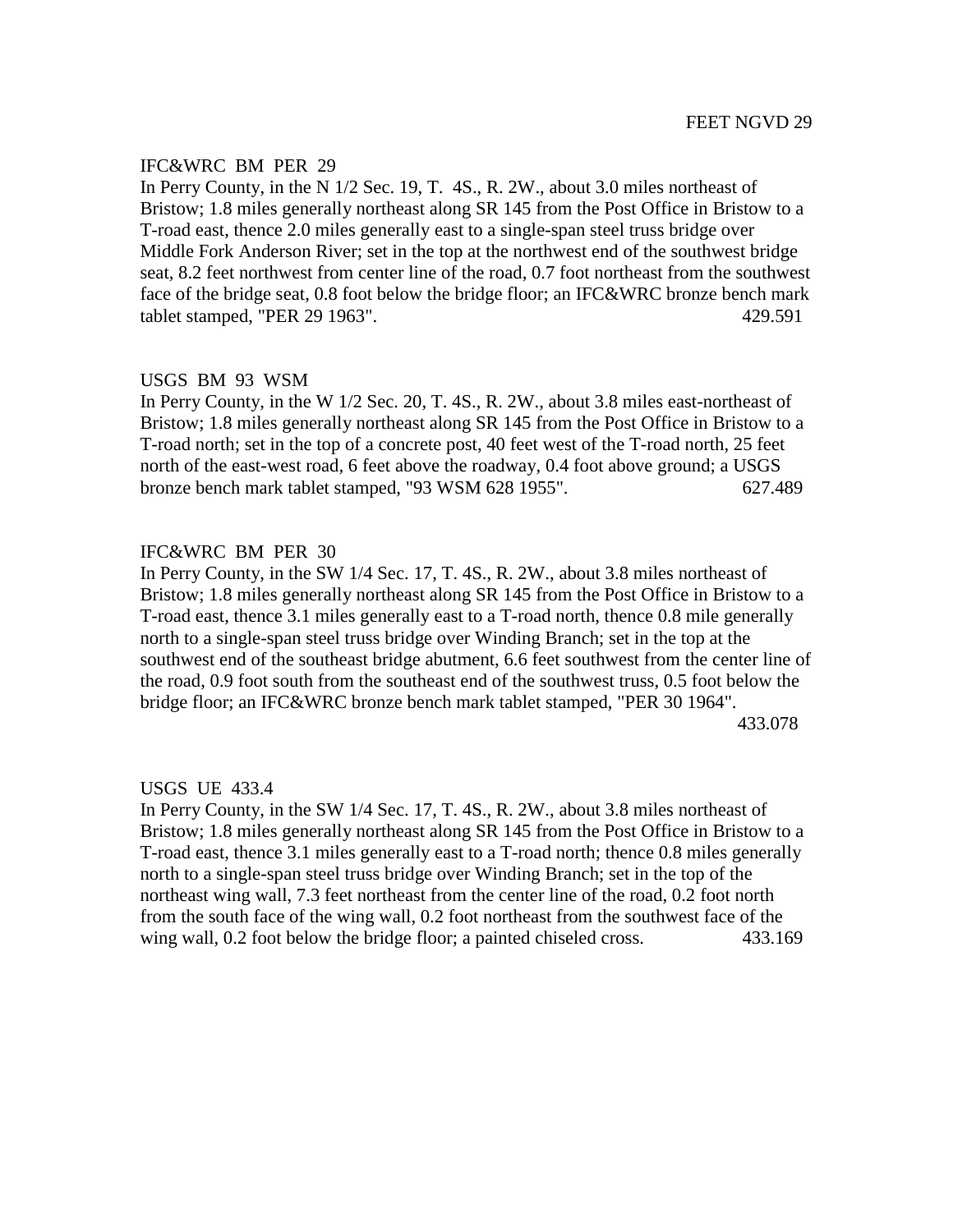## IFC&WRC TBM MFAR 18

In Perry County, in the NW 1/4 Sec. 17, T. 4S., R. 2W., about 4.0 miles northeast of Bristow; 1.8 miles generally northeast along SR 145 from the Post Office in Bristow to a T-road east, thence 3.1 miles generally east to a T-road north, thence 1.4 miles generally north to a drive to the farmhouse of Tom Leclere; set in the south side of a 7-inch tree, 73.0 feet north from center line of the farm drive, 24.5 feet east from the center line of the road, 1.1 feet above ground; a railroad spike driven through an aluminum tag stamped, "TBM MFAR 18 1964". (2008) 2008 12:357 (2008) 2014 12:357 (2008) 2014 12:357 (2008) 2014 12:357 (2009) 2014 12:357 (2009) 2014 12:357 (2009) 2014 12:357 (2009) 2014 12:357 (2009) 2014 12:357 (2009) 2014 12:357 (2009) 2014

#### USGS BM 92 WSM

In Perry County, in the SE 1/4 Sec. 7, T 4S., R. 2W., about 4.1 miles northeast of Bristow; 1.8 miles generally northeast along SR 145 from the Post Office in Bristow to a T-road east, thence 3.1 miles generally east to a T-road north, thence 2.0 miles north to a single-span steel truss bridge over Middle Fork Anderson River; set in the top of the northwest bridge seat, 8.7 feet northeast from center line of the road, 1.5 feet southeast from the northwest end of the northeast truss, 0.7 foot below the bridge floor; a USGS bronze bench mark tablet stamped, "92 WSM 438 1955". 437.720

## IFC&WRC TBM MFAR 19

In Perry County, in the NE 1/4 Sec. 7, T. 4S., R. 2W., about 3.3 miles south of Uniontown; 0.6 mile generally south along a gravel road from the crossroads in Uniontown to a Y-road junction, thence 2.8 miles generally south to a farm drive; set in the north side of a 26-inch Hickory tree, 59.0 feet southwest from center line of the drive, 22.5 feet northwest from center line of the road, 1.3 feet above ground; a railroad spike driven through an aluminum tag stamped, "TBM MMFAR 19 1964". 447.902

#### IFC&WRC BM PER 31

In Perry County, in the NW 1/4 Sec. 8, T. 4S., R. 2W., about 2.4 miles south of Uniontown; 0.6 mile generally south along a gravel road from the crossroads in Uniontown to a Y-road junction, thence 2.2 miles south to a wooden bridge over a tributary to Middle Fork Anderson River; set in the top of a concrete post, 102.7 feet southwest from the southwest end of the bridge, 13.1 feet northwest of a utility pole, 2.0 feet above the roadway, 0.5 foot above ground; an IFC&WRC bronze bench mark tablet stamped, "PER 31 1964". 449.153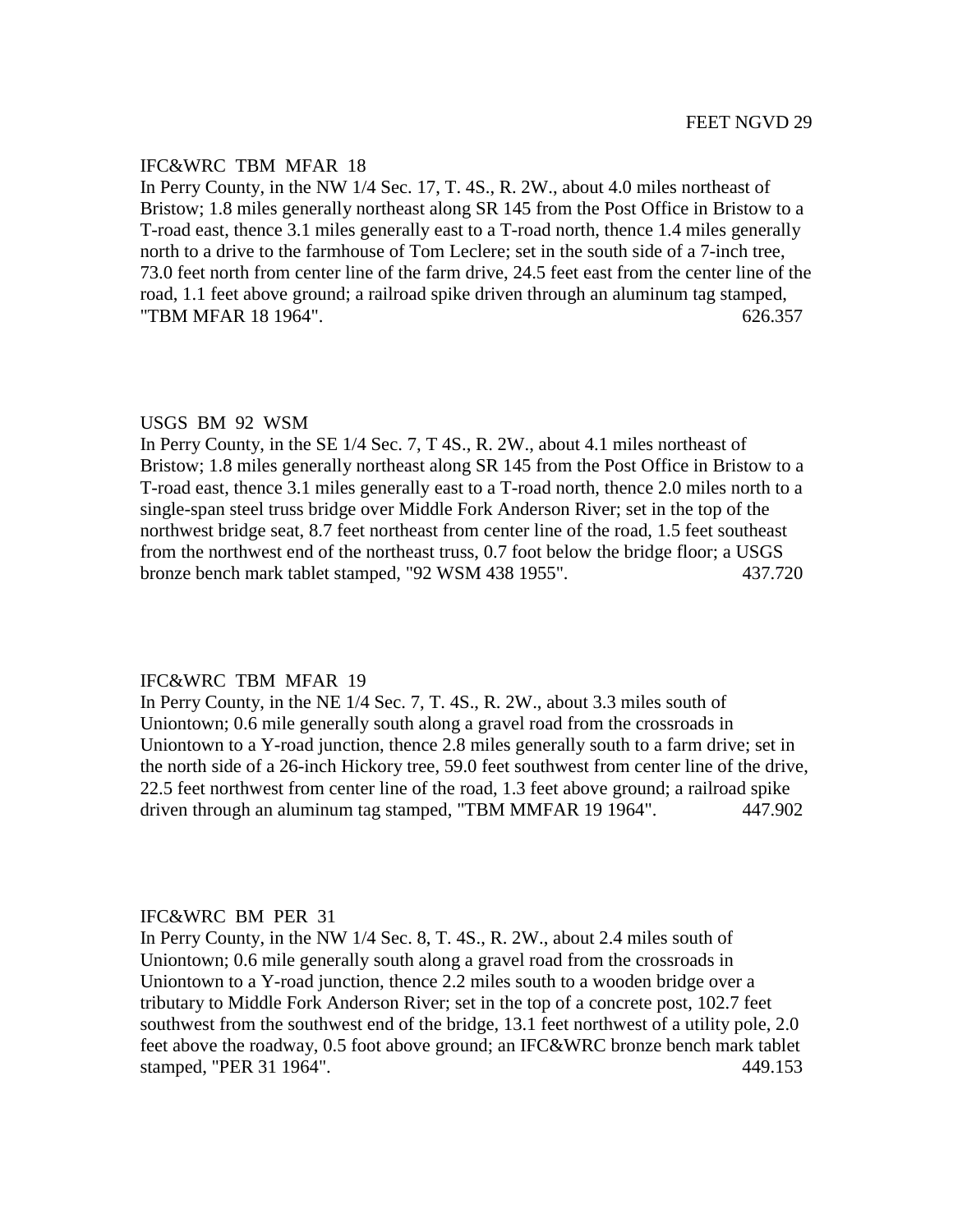## IFC&WRC TBM MFAR 20

In Perry County, in the SE 1/4 Sec. 6, T. 4S., R. 2W., about 2.2 miles south of Uniontown; 0.6 mile generally south along a gravel road from the crossroads in Uniontown to a Y-road junction, thence 1.8 miles generally south to a ford of a tributary to Middle Fork Anderson River; set in the south side of a 6-inch Sycamore tree, 12.5 feet northeast from center line of the road 11.6 feet southwest of southwest edge of stream, 0.6 foot above ground; a railroad spike driven through an aluminum tag stamped, "TBM MFAR 20 1964". 478.519

#### IFC&WRC BM PER 32

In Perry County, in the SE 1/4 Sec. 31, T. 3S., R. 2W., about 1.3 miles south-southwest of Uniontown; 0.6 mile generally south along a gravel road from the crossroads in Uniontown to a Y-road junction, thence 0.8 mile generally southwest to Comstock Cemetery; set in the top of a concrete post, 30.0 feet west from center line of the road, 7.6 feet north from center line of lane, 1.7 feet south of a fence line, 0.3 foot above ground; an IFC&WRC bronze bench mark tablet stamped, "PER 32 1964". 733.000

#### IFC&WRC TBM MFAR 21

In Perry County, in the NW 1/4 Sec. 32, T. 3S., R. 2W., about 0.6 mile south of Uniontown; 0.6 mile generally south along a gravel road from the crossroads in Uniontown to a Y-road junction; set in the west side of a 9-inch Maple tree, 12.0 feet south from the south end of a wooden bridge over a tributary to Middle Fork Anderson River, 9.1 feet east from center line of the north-south road, 0.8 foot above ground; a railroad spike driven through an aluminum tag stamped, "TBM MFAR 21 1964". 570.068

#### IFC&WRC TBM MFAR 22

In Perry County, in the SW 1/4 Sec. 32, T. 3S., R 2W., about 1.1 miles south-southeast of Uniontown; 1.1 miles generally southeast along the gravel road from the crossroads in Uniontown to a T-farm drive south and a 20-foot bridge over a tributary to Middle Fork Anderson River; set in the top of the east end of the south bridge seat, 7.4 feet east from center line of the bridge, 0.7 foot south from the north face of the south bridge seat, 1.1 feet below the bridge floor; a painted chiseled triangle. 503.163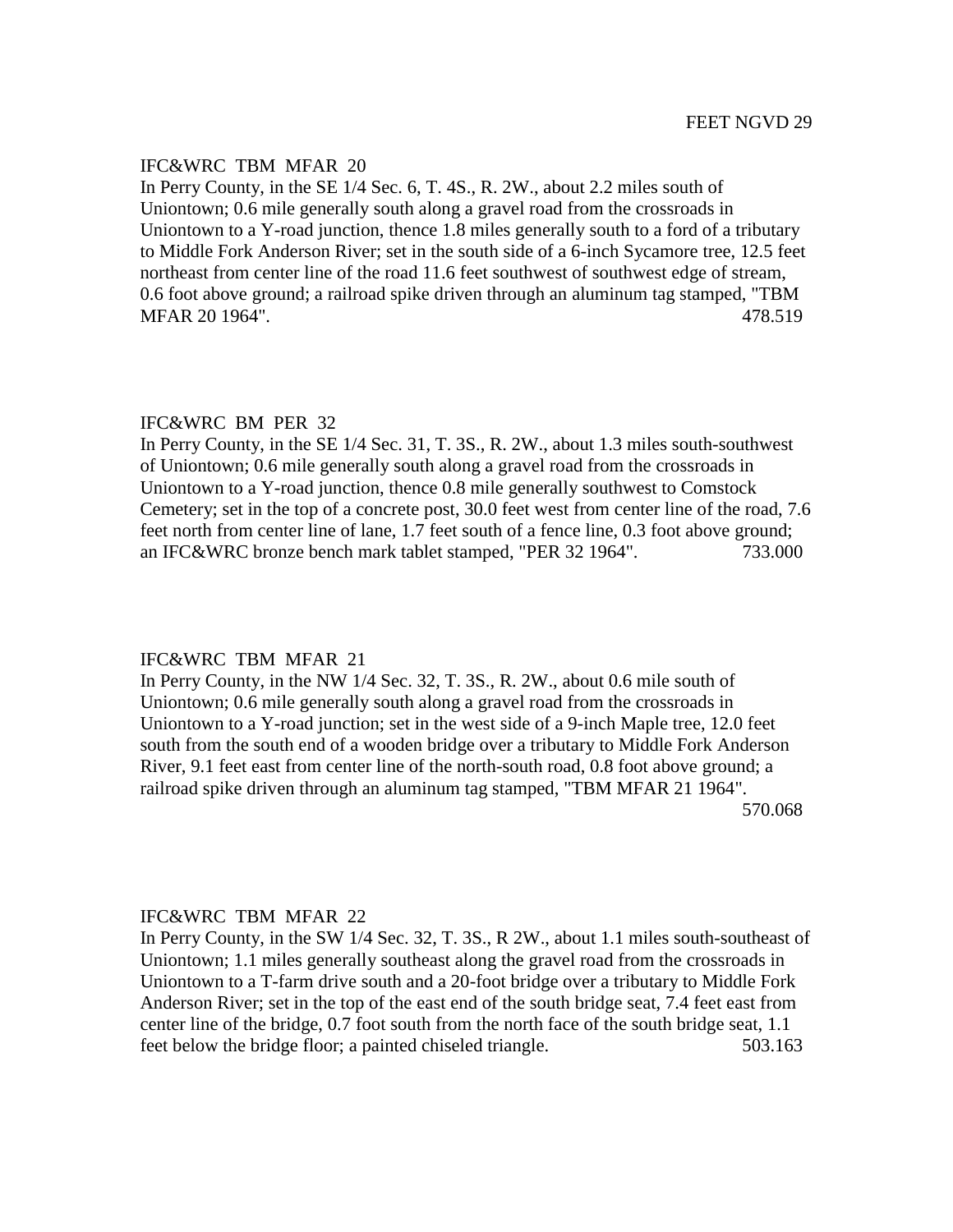In Perry County, in the SE 1/4 Sec. 32, T. 3S., R. 2W., 1.6 miles southeast of Uniontown; 1.9 miles generally southeast along a gravel road from the crossroads in Uniontown to a single-span steel truss bridge over Middle Fork Anderson River, set in the top of the southeast wing wall, 6.7 feet southwest from center line of the road, 0.7 foot southeast from the northwest face of the wing wall, 0.7 foot southwest from the northeast face of wing wall, 0.3 foot below the bridge floor; an IFC&WRC bronze bench mark tablet stamped, "PER 33 1964". 470.733

#### IFC&WRC TBM MFAR 23

In Perry County, in the SW 1/4 Sec. 33, T. 3S., R. 2W., about 1.5 miles southeast of Uniontown; 1.25 miles east along SR 62 from the crossroads in Uniontown to a northsouth crossroad, thence 1.15 miles south to a confluence of Tige Creek with Middle Fork Anderson River; set in the west side of an 18-inch Oak tree, 42.6 feet northwest of the intersection of the center lines of the two streams, 34.9 feet east from center line of the road, 4.8 feet below the roadway, 1.4 feet above ground, a railroad spike driven through an aluminum tag stamped, "TBM MFAR 23 1964". 473.146

## IFC&WRC TBM MFAR 24

In Perry County, in the NW 1/4 Sec. 33, T. 3S., R. 2W., about 1.3 miles east-southeast of Uniontown; 1.25 miles east along SR 62 from the crossroads in Uniontown to a northsouth crossroad, thence 0.5 mile south to an old log cabin; set in the side of a 12-inch Oak tree, 117.5 feet south from center line of a lane to the cabin, 14.5 feet west from center line of the road,, 2.0 feet above roadway, 0.7 foot above ground; a railroad spike driven through an aluminum tag stamped, "TBM MFAR 24 1964". 510.391

#### IFC&WRC BM PER 34

In Perry County, in the SW 1/4 Sec. 28, T. 3S., R. 2W., about 1.3 miles east of Uniontown; 1.4 miles east along SR 62 from the crossroads in Uniontown to a singlespan concrete bridge over Middle Fork Anderson River, set in the top of the southeast wing wall, 12.0 feet south from the center line of the road, 0.6 foot east from the west face of the wing wall, 0.6 foot south from the south face of the south concrete guardrail, level with the bridge floor; an IFC&WRC bronze bench mark tablet stamped, "per 34 1964". 513.782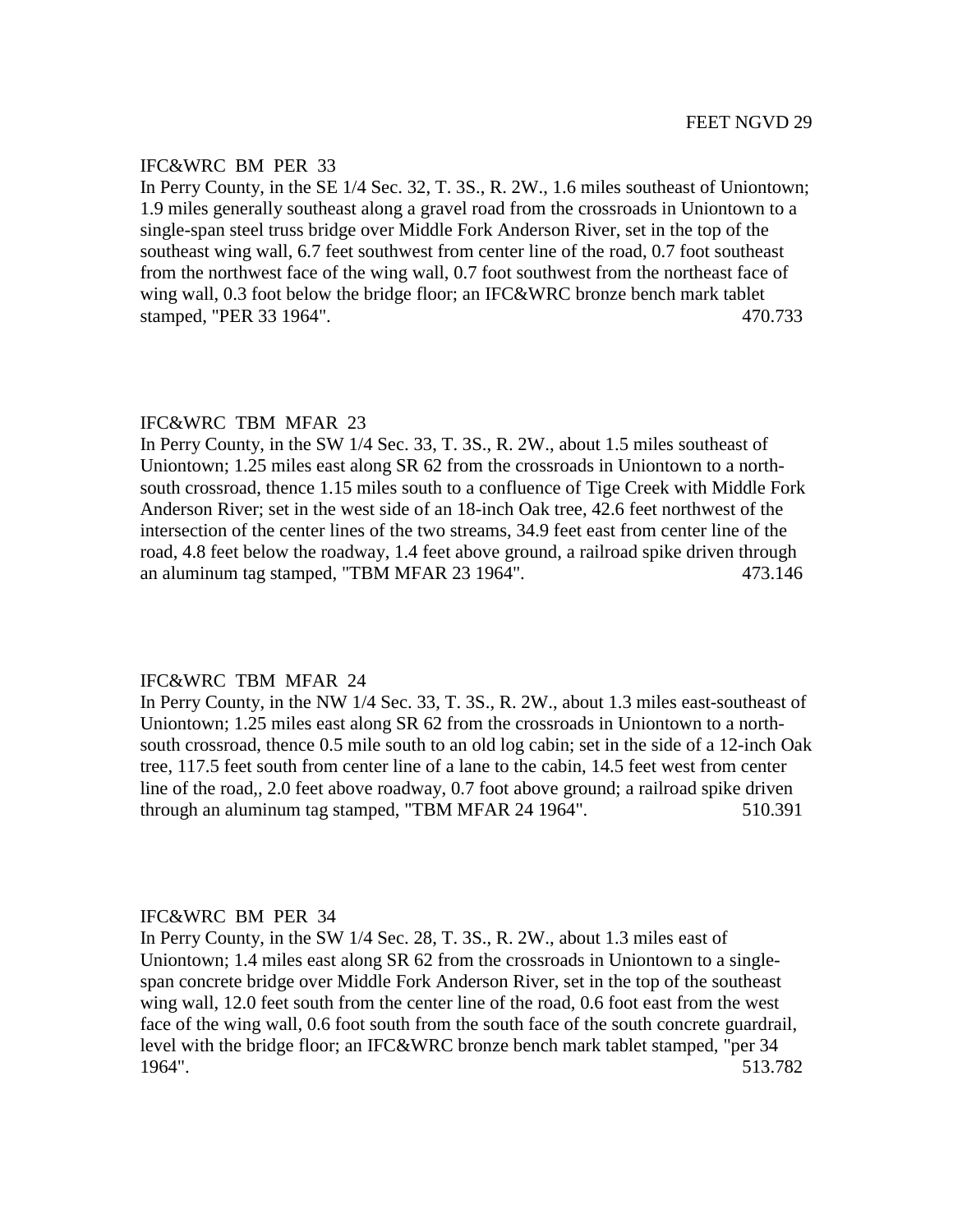## IFC&WRC TBM MFAR 25

In Perry County, in the SW 1/4 Sec. 28, T. 3S., R. 2W., about 1.3 miles east of Uniontown; 1.4 miles east along SR 62 from the crossroad in Uniontown to a single-span concrete bridge over Middle Fork Anderson River, set in the top of the northwest wing wall, 11.2 feet north from the center line of the highway, 0.8 foot west from the east face of the wing wall, 0.2 foot north from the north face of the north guardrail, 0.3 foot above the bridge floor; a spike driven into the top of the wing wall, painted orange. 513.837

## IFC&WRC TBM MFAR 26

In Perry County, in the NE 1/4 Sec. 28, T. 3S. R. 2W., about 1.7 miles east-northeast of Uniontown; 1.25 miles east along SR 62 from the crossroads in Uniontown to a northsouth crossroad, thence 0.8 mile generally northeast to a farm lane southeast to a field; set in the northwest side of a 15-inch Ash tree, 180 feet northeast of a bridge over a small stream, 25.0 feet northeast from center line of the lane, 22.5 feet southeast from center line of the road, 0.8 foot above ground; a railroad spike driven through an aluminum tag stamped, "TBM MFAR 26 1964". 533.300

#### IFC&WRC BM PER 35

In Perry County, in the SW 1/4 Sec. 22, T. 3S., R. 2W., about 2.1 miles east-northeast of Uniontown; 1.25 miles east along SR 62 from the crossroads in Uniontown to a northsouth crossroad, thence 1.3 miles generally northeast to a farm drive southeast; set in the top of a concrete post, 0.2 mile northeast from center line of the farm drive, 20.6 feet east from the center line of the road, 7.3 feet south from the extended east-west fence line on north side of a field, 2.3 feet below roadway, 0.5 foot above ground; an IFC&WRC bronze bench mark tablet stamped, "PER 35 1964". 550.952

#### IFC&WRC TBM MFAR 27

In Perry County, in the NW 1/4 Sec. 22, T. 3S., R. 2W., about 2.7 miles northeast of Uniontown; 1.25 miles east along SR 62 from the crossroads in Uniontown to a northsouth crossroad, thence 1.9 miles generally northeast to a wooden bridge over a small stream; set in the east side of a 15-inch Walnut tree, 9.3 feet north from the north end of the bridge, 6.8 feet west from center line of the road, 0.5 foot above ground; a railroad spike driven through an aluminum tag stamped, "TBM MFAR 27 1964". 558.306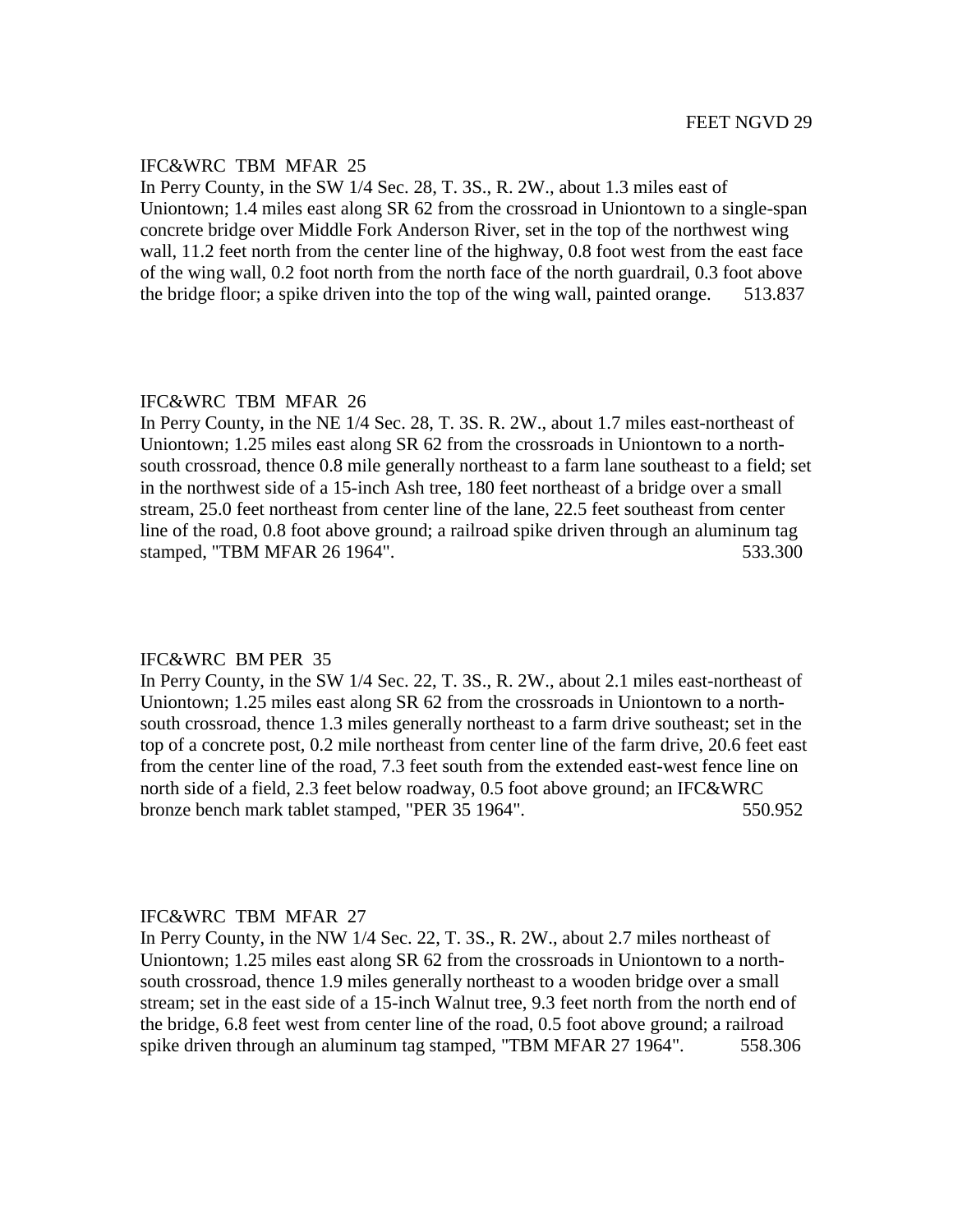#### USGS BM TT 89 DWP

In Perry County, in the NW 1/4 Sec. 22, T. 3S., R. 2W., about 0.3 mile southwest of Doolittle Mills; 0.3 mile southwest along a gravel road from the Post Office in Doolittle Mills to a Y-road junction, set in the top of a concrete post, 216 feet northwest of the junction, 40.0 feet northeast from center line of the road, 3.5 feet south from the southeast corner of an abandoned church, 0.5 foot above ground; a USGS bronze bench mark tablet stamped, "TT 89 DWP IND 585 1947". 584.761

# IFC&WRC TBM MFAR 28

In Perry County, in the SW 1/4 Sec. 14, T. 3S., R. 2W., at Doolittle Mills; at a singlespan concrete bridge over Middle Fork Anderson River; set in the top of the southwest wing wall, 7.4 feet west from center line of the road, 2.9 feet south from the south end of the west guardrail, level with the bridge floor; a painted chiseled triangle. 604.309

# IFC&WRC TBM MFAR 29

In Perry County, in the W 1/2 Sec. 14, T. 3S., R. 2W., about 0.5 mile north of Doolittle Mills; 0.15 mile generally north along a paved road from the Post Office in Doolittle Mills to a T-road north, thence 0.45 mile generally north to a drive northwest, set in the side of a 17-inch Oak tree, 24.2 feet east from center line of the road, 15.0 feet northeast from the extended center line of the drive, 1.0 foot above ground; a railroad spike driven through an aluminum tag stamped, "TBM MFAR 29 1964". 659.065

## IFC&WRC TBM MFAR 30

In Perry County, in the N 1/2 Sec. 14, T. 3S., R. 2W., about 1.0 mile north-northeast of Doolittle Mills; 0.15 mile generally north along a paved road from the Post Office in Doolittle Mills to a T-road north, thence 0.9 mile generally north along the T-road to a group of farm buildings; set in the south side of a 17-inch Ash tree, 15.6 feet south of the extended line of the south side of the barn, 14.5 feet west from the center line of the road, 0.7 foot above ground; a railroad spike driven through an aluminum tag stamped, "TBM MFAR 30 1964". 712.751

## IFC&WRC BM CRA 32

In Crawford County, in the SW 1/4 Sec. 11, T. 3S., R. 2W., about 1.4 miles north of Doolittle Mills; 0.15 mile generally north along a paved road from the Post Office in Doolittle Mills to a T-road north, thence 1.4 miles generally north to an 18-inch pipe culvert under the road; set in the top of a concrete post, 34.4 feet south of the culvert, 23.8 feet west from the center line of the road, 2.2 feet east of a north-south fence line, 0.3 foot above ground; an IFC&WRC bronze bench mark tablet stamped, "CRA 32 1964". 746.013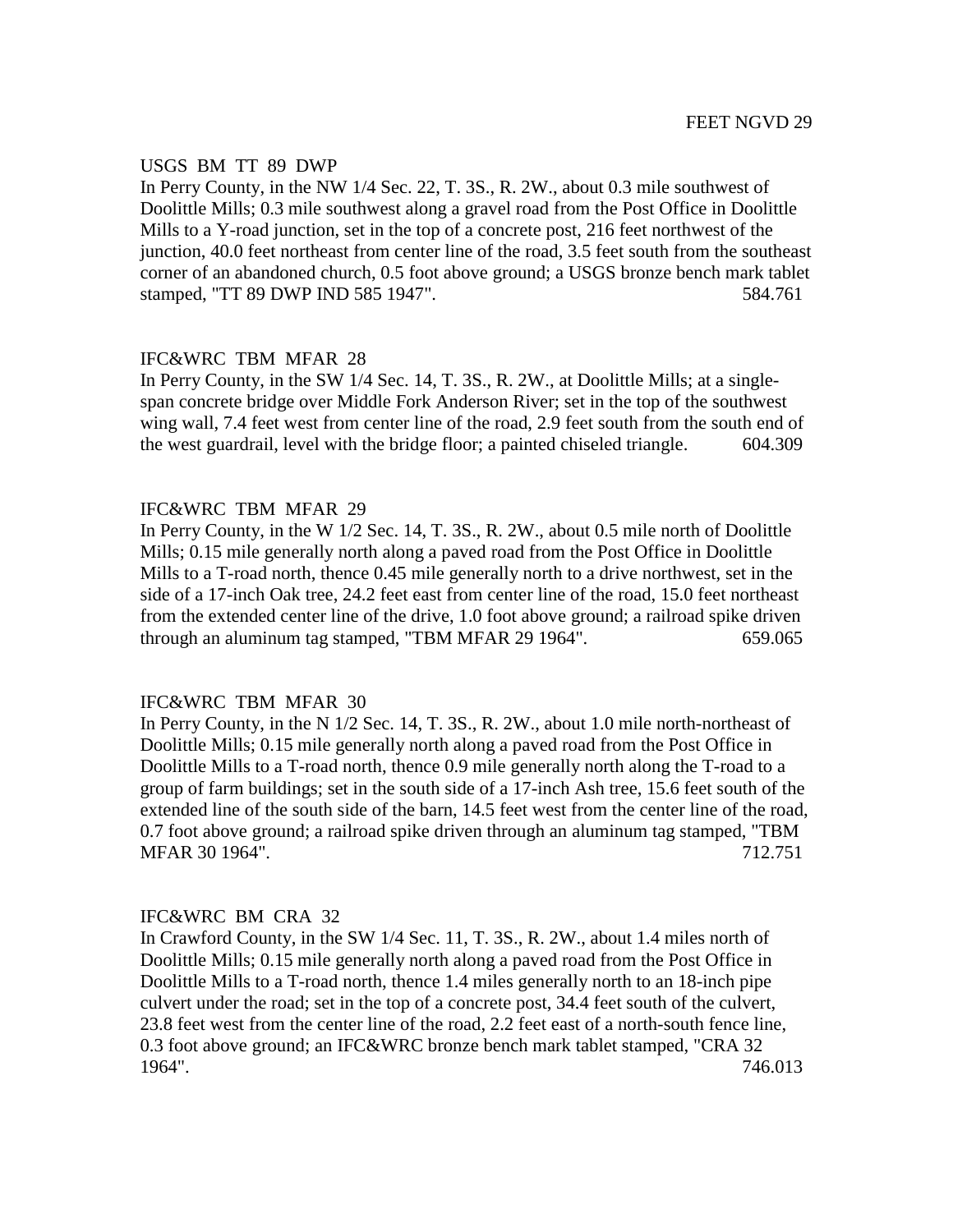# USGS BM 65 JWM

In Crawford County, in the N 1/2 Sec. 11, T. 3S., R. 2W., about 2.0 miles north-northeast of Doolittle Mills; 0.15 mile north along a paved road from the Post Office in Doolittle Mills to a T-road north, thence 2.1 miles generally north to the T-junction with a northsouthwest road; set in the top of a concrete post, 17.2 feet east from center line of the north-southeast road, 16.8 feet north of the extended center line of the road west, 4.8 feet west of a north-south fence line, 1.0 foot above the roadway, 0.4 foot above ground; a USGS bronze bench mark tablet stamped, "65 JWM 690 1947". 690.094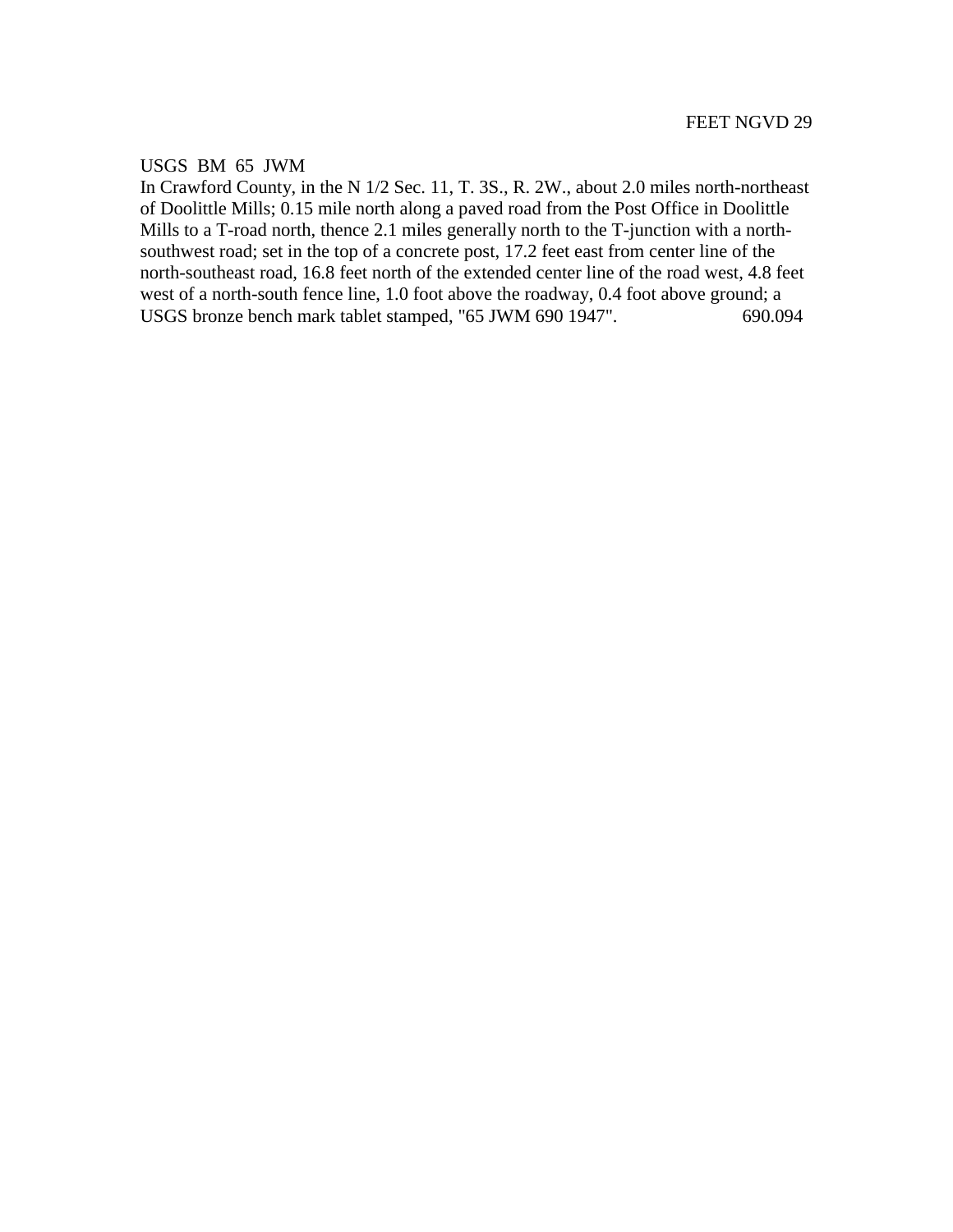#### DNR BM PER 15 RESET 2000

In Perry County, Bristow Quad, in the SW 1/4 of Section 26, T. 3 S., R. 3 W. 2<sup>nd</sup> P.M.: about 0.5 mile west of Kitterman Corners; at the State Road 62 bridge over the Anderson River; set in the top of the northeast bridge abutment, 18.5 feet west of the east end of north concrete guardrail, 18.5 feet north of the centerline of State Road 62, 12.8 feet west of the east face of the northwest concrete bridge abutment, 2.8 feet east of the west face of abutment, 0.6 foot south of the north face of the abutment, 0.8 foot north of the north face of concrete guardrail, about level with the road, flush with the top of abutment; a Department of Natural Resources control station tablet, stamped "PER 15 RESET 2000". 137.484 meters NGVD 1929 451.063 feet NGVD 1929

#### DOT BM V 930/62/453.96

In Perry County, Bristow Quad, in the SW 1/4 of Section 26, T .3 S., R. 3 W. 2<sup>nd</sup> P.M.; about 0.5 mile west of Kitterman Corners; at the State Road 62 bridge over the Anderson River; set in the top of the west end of the north concrete guardrail of the bridge, 17.6 feet north of the centerline of State Road 62, 17.5 feet east of the west end of the north concrete guardrail, 1.1 feet east of an expansion break in the concrete guardrail, 2.9 feet above the concrete bridge deck; a Indiana Department of Transportation bench mark tablet, stamped "V 930/62/453.96"

138.383 meters NGVD 1929 454.012 feet NGVD 1929

#### DOT BM V 843/62/449.21

In Perry County, Bristow Quad, in the SW 1/4 of Section 26, T. 3 S., R. 3 W. 2<sup>nd</sup> P.M.: about 0.5 miles northwest of Kitterman Corners; at the east bound I 64 bridge over the Anderson River; set on the west end of the north concrete guardrail of the bridge, 19.4 feet north of the centerline of the east bound lanes of the I 64 bridge, 21.5 feet east of the west end of the guardrail, about 2.9 feet above the pavement; a Indiana Department of Transportation bench mark tablet, stamped "V 843/62/449.21" 136.939 meters NGVD 1929 449.273 feet NGVD 1929

#### DOT BM V 538/470.56

In Perry County, Bristow Quad, in the SE  $\frac{1}{4}$  of Section 26, T. 3 S., R. 3 W.  $2^{nd}$  P.M.; about 0.15 miles northwest of Kitterman Corners; at the State Road 145 bridge over I 64; set in top of the southeast concrete bridge abutment, 24.2 feet east of the centerline of State Road 145, 17.8 feet north of the south end of the abutment, 0.4 foot south of the north end of the abutment, 0.8 foot above the concrete bridge deck; a State Highway Commission of Indiana bench mark tablet, stamped "V 538 470.56" 143.442 meters NGVD 1929 470.608 feet NGVD 1929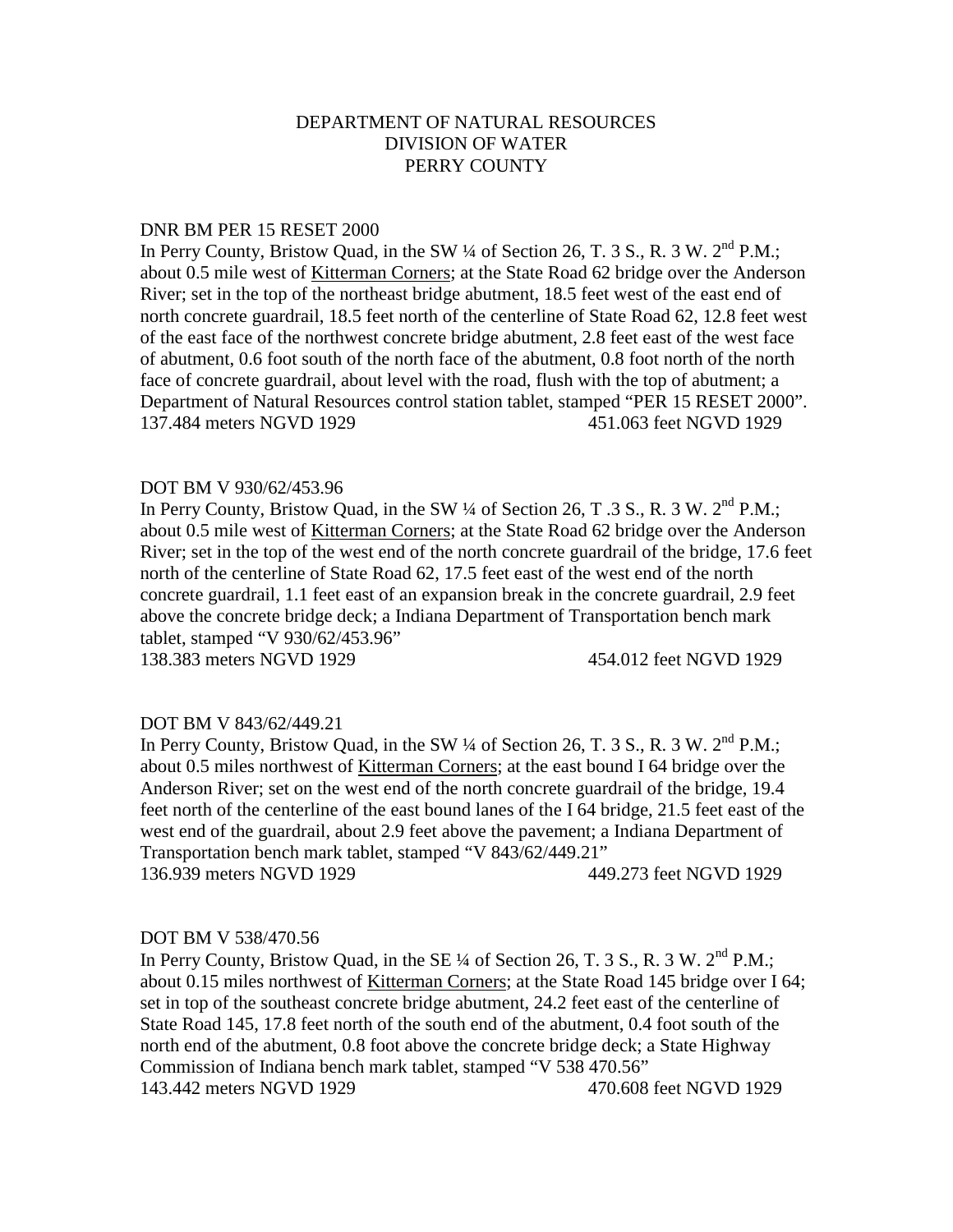#### DNR TBM AR 50, 2000 Elevation not verified after data entry.

In Perry County, Bristow Quad, in the NE  $\frac{1}{4}$  of Section 23, T. 3 S., R. 3 W.  $2^{nd}$  P.M.; about 1.5 miles northwest of Kitterman Corners; about 1.4 miles north along State Road 145 from its intersection with I 64 to a power pole on the west side of the road; set in the northerly side of power pole # 06 47 01 with transformer and two guy wires, 106.5 feet southeast of mile marker post "19", 75 feet southeast of the extended centerline of a gravel private drive leading northeast to a mobile home, 71.5 feet southeast of the southeast end of a cmp culvert under the driveway, 21 feet southwest of the centerline of State Road 145, about 0.9 foot above the ground; a railroad spike driven thru an aluminum tag, stamped "IDNR TBM AR 50 2000" 136.133 meters NGVD 1929 446.631 feet NGVD 1929

DNR BM PER 50, 2000 Elevation not verified after data entry.

In Perry County, Bristow Quad, in the NW ¼ of Section 23, T. 3 S., R. 3 W. 2<sup>nd</sup> P.M.: about 1.8 miles northwest of Kitterman Corners; at the Perry and Dubois County Line Road bridge over the Anderson River; set in top of the southeast concrete bridge seat, 30 feet west of the centerline of State Road 145, 12.8 feet south of the centerline of County Line road, 1.5 feet east of the west face of southeast bridge seat, 0.4 foot north of the south face of bridge seat, about 2.5 feet below the road, flush with top of the bridge seat; a Department of Natural Resources control station tablet, stamped "PER 50 2000" 135.541 meters NGVD 1929 444.688 feet NGVD 1929

DNR TBM AND 2, 1996 Elevation not verified after data entry.

In Perry County, Bristow Quad, in the NW <sup>1</sup>/4 of Section 3, T. 4 S., R. 3 W. 2<sup>nd</sup> P.M.: about 2.2 miles southwest of Kitterman Corners; about 2.5 miles generally west along State Road 62 from its intersection with State Road 145 to a "T" road south, thence about 0.6 mile generally southeast to a "T" road east; set in the north side of power pole # 16/05/02, 125.0 feet southwest of the northwest corner of the "T" road bridge over the Anderson River, 74.5 feet south of the centerline of the "T" road east, 29.5 feet east of the centerline of the north-south road, 1.5 feet north of a telephone pedestal, 1.5 feet above the ground; a railroad spike driven thru an aluminum tag, stamped "IDNR TBM AND 2 1996". THIRD ORDER 132.1713 meters NGVD 1929 433.632 feet NGVD 1929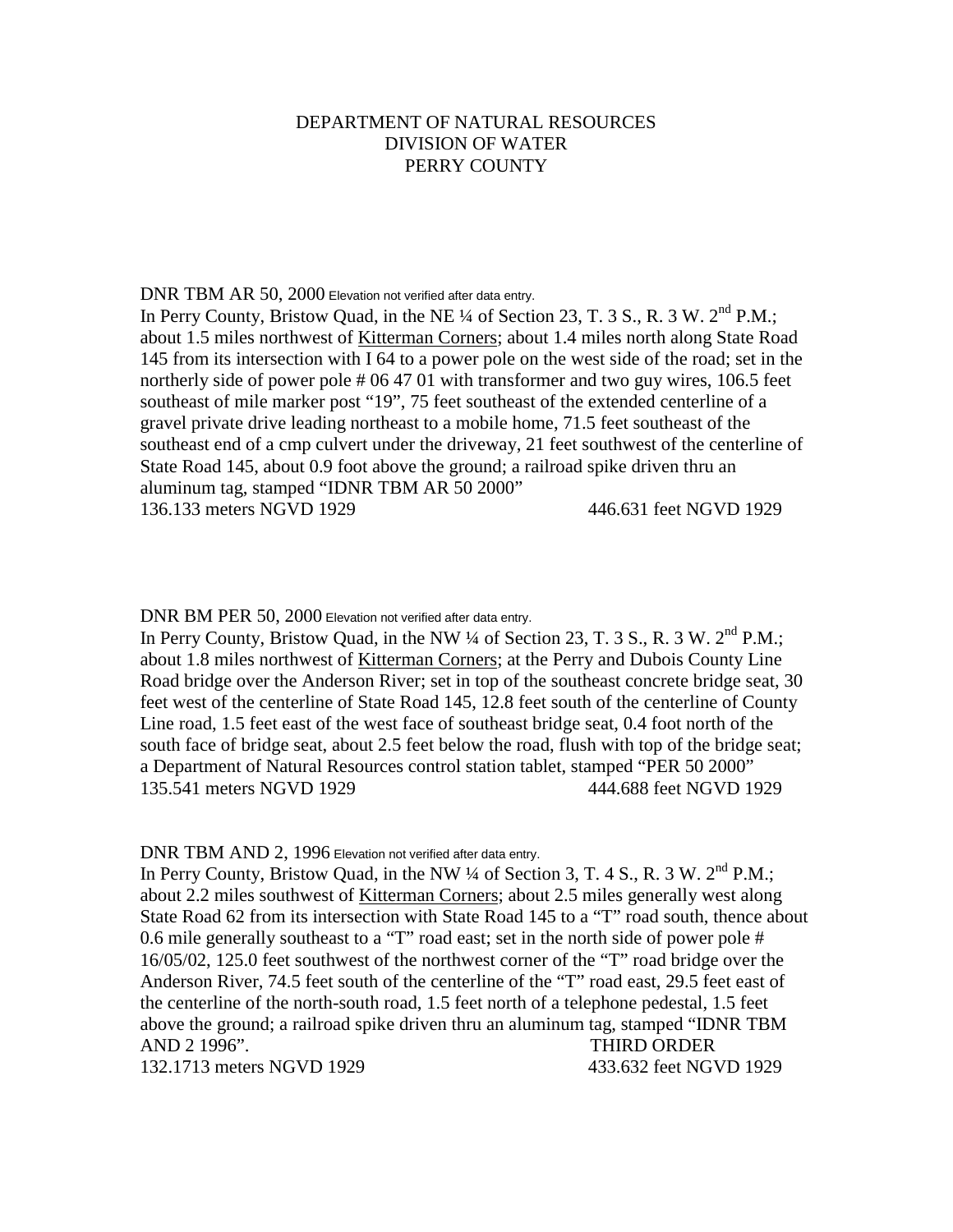## DNR TBM AND 3, 1997 Elevation not verified after data entry.

In Perry County, Fulda Quad, in the NE ¼ of Section 12, T. 6 S., R. 4 W. 2<sup>nd</sup> P.M.: about 2.9 miles south of New Boston; at the Southern railroad bridge over the Anderson River; set in the south side of the cap of the south most wooden bridge pier, 12.8 feet north of the south wood abutment of the bridge, 3.2 feet above the ground, 3.1 feet below the top of the rail of the tracks, 2.7 feet west of the west rail of the track, 1.3 feet east of the west end of the cap; a railroad spike driven thru an aluminum tag, stamped "IDNR TBM AND 3 1997". THIRD ORDER 119.1246 meters NGVD 1929 390.828 feet NGVD 1929

DNR TBM AND 4, 1997 Elevation not verified after data entry.

In Perry County, Saint Meinrad Quad, in the SE  $\frac{1}{4}$  of Section 6, T. 4 S., R. 3 W. 2<sup>nd</sup> P.M.; at Adyeville: at the Adyeville Bristow Road bridge over the Anderson River; set in the top of the west end of the south concrete bridge seat, 12.0 feet west of the centerline of the road, 2.1 feet east of the west end of the concrete bridge, 1.8 feet west of the west face of the concrete bridge deck, 0.8 foot south of the north face of the concrete bridge seat, 0.7 foot north of the south face of the concrete bridge seat, 0.5 foot below the top of the concrete bridge deck; a chiseled triangle. THIRD ORDER 129.6683 meters NGVD 1929 425.420 feet NGVD 1929

DNR TBM AND 6, 1997 Elevation not verified after data entry.

In Perry County, Fulda Quad, in the SE  $\frac{1}{4}$  of Section 6, T. 6 S., R. 3 W.  $2^{nd}$  P.M.; about 2.7 miles southeast of New Boston; at the St Merks Road (950 North Road) bridge over the Anderson River; set in the top of the southeast bridge abutment, 14.5 feet south of the centerline of the road, 2.0 feet east of the west face of the east expansion joint of the bridge, 0.5 foot east of the west edge of a crack in the southeast bridge abutment, 0.4 foot north of the south face of the southeast bridge abutment, about level with the road; a chiseled triangle. THIRD ORDER 120.3962 meters NGVD 1929 395.000 feet NGVD 1929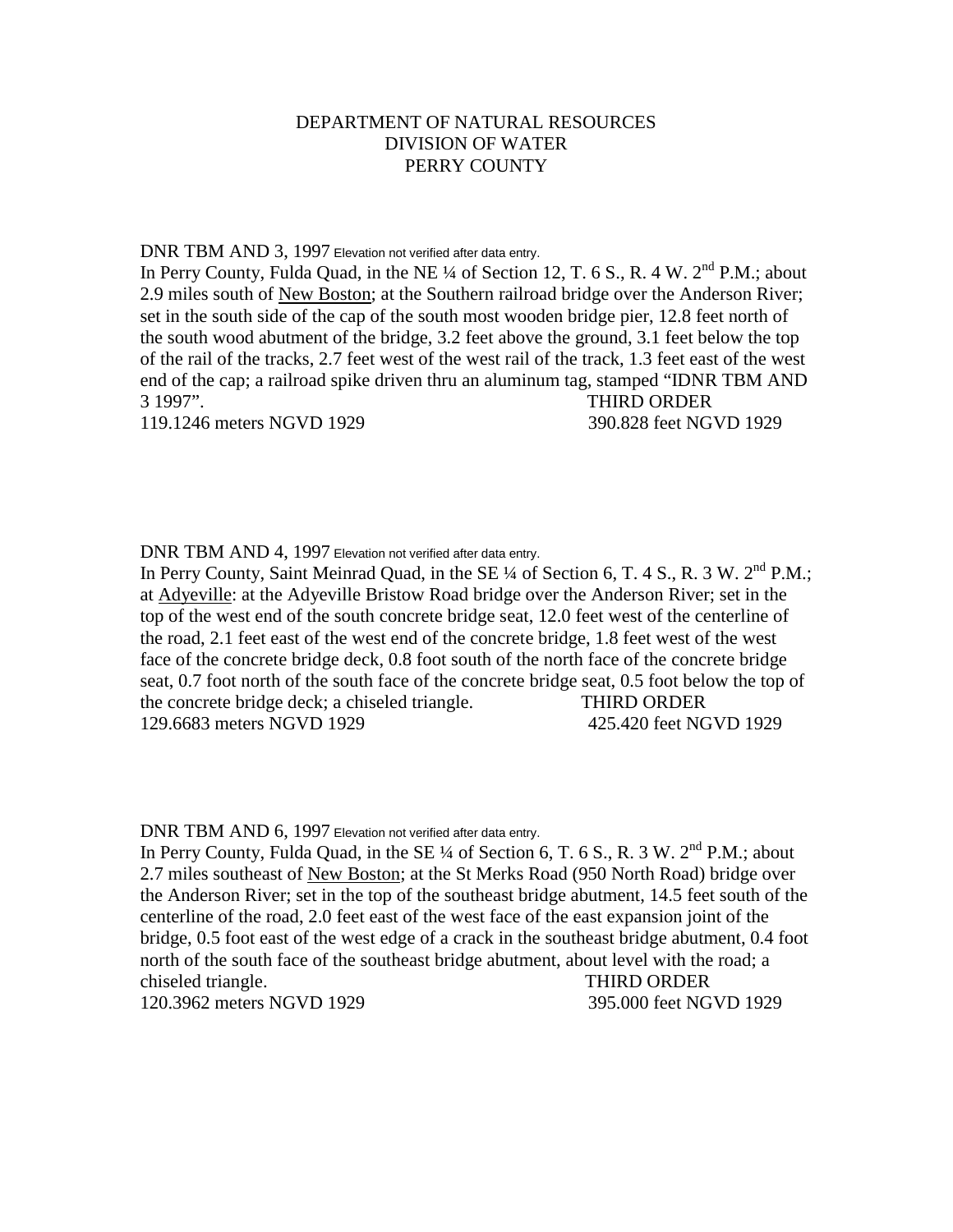#### DNR TBM AND 8, 1997 Elevation not verified after data entry.

In Perry County, Fulda Quad, in the SE ¼ of Section 31, T. 5 S., R. 3 W. 2<sup>nd</sup> P.M.; about 2.2 miles southeast of New Boston; approximately 0.3 mile east and south along Jones Br Road from its "T" road intersection with Ernst Br Road to a 90 degree turn to the east; set in the north side of a power pole, 7.0 feet south of the extended centerline of the eastwest road, 6.0 feet west of the extended centerline of the north-south road, 1.9 feet above the ground; a railroad spike driven thru an aluminum tag, stamped "IDNR TBM AND 8 1997". THIRD ORDER 126.7334 meters NGVD 1929 415.791 feet NGVD 1929

## DNR TBM AND 9, 1997 Elevation not verified after data entry.

In Perry County, Fulda Quad, in the NE  $\frac{1}{4}$  of Section 31, T. 5 S., R. 3 W. 2<sup>nd</sup> P.M.; about 2.0 miles southeast of New Boston; at the intersection of Ernst Br Road, Avery Ridge Road, and Jones Br Road; set in Jones Br Road, 91.0 feet west of a telephone pedestal box, 48.2 feet east of the extended centerline of Avery Ridge Road, 38.8 feet south of a underground cable marker, 25.5 feet southwest of a metal "Ernst Rd-Avery Ridge Rd-Jones Mill Rd" sign post, 10.2 feet north of the centerline of Jones Br Road, 1.8 feet east of the most easterly point of the traffic island triangle, a railroad spike driven flush with the top of the asphalt. THIRD ORDER 143.6102 meters NGVD 1929 471.161 feet NGVD 1929

#### INDOT BM V 295 Elevation not verified after data entry.

In Perry County, Fulda Quad, in the NE  $\frac{1}{4}$  of Section 12, T. 6 S., R. 4 W. 2<sup>nd</sup> P.M.; about 3.0 miles south-southeast of New Boston; at the State Road 545 bridge over the Anderson River; set in the top of the southwest concrete guardrail (curb) of the bridge, 18.5 feet northwest of the centerline of the road, 2.4 feet northeast of a aluminum guardrail support post, 0.6 foot above the level of the concrete bridge deck, 0.5 foot northeast of the southwest end of the concrete base of the concrete guardrail (curb); a State Highway Commission of Indiana Survey bench mark tablet, stamped "V 295". THIRD ORDER 124.2562 meters NGVD 1929 407.664 feet NGVD 1929